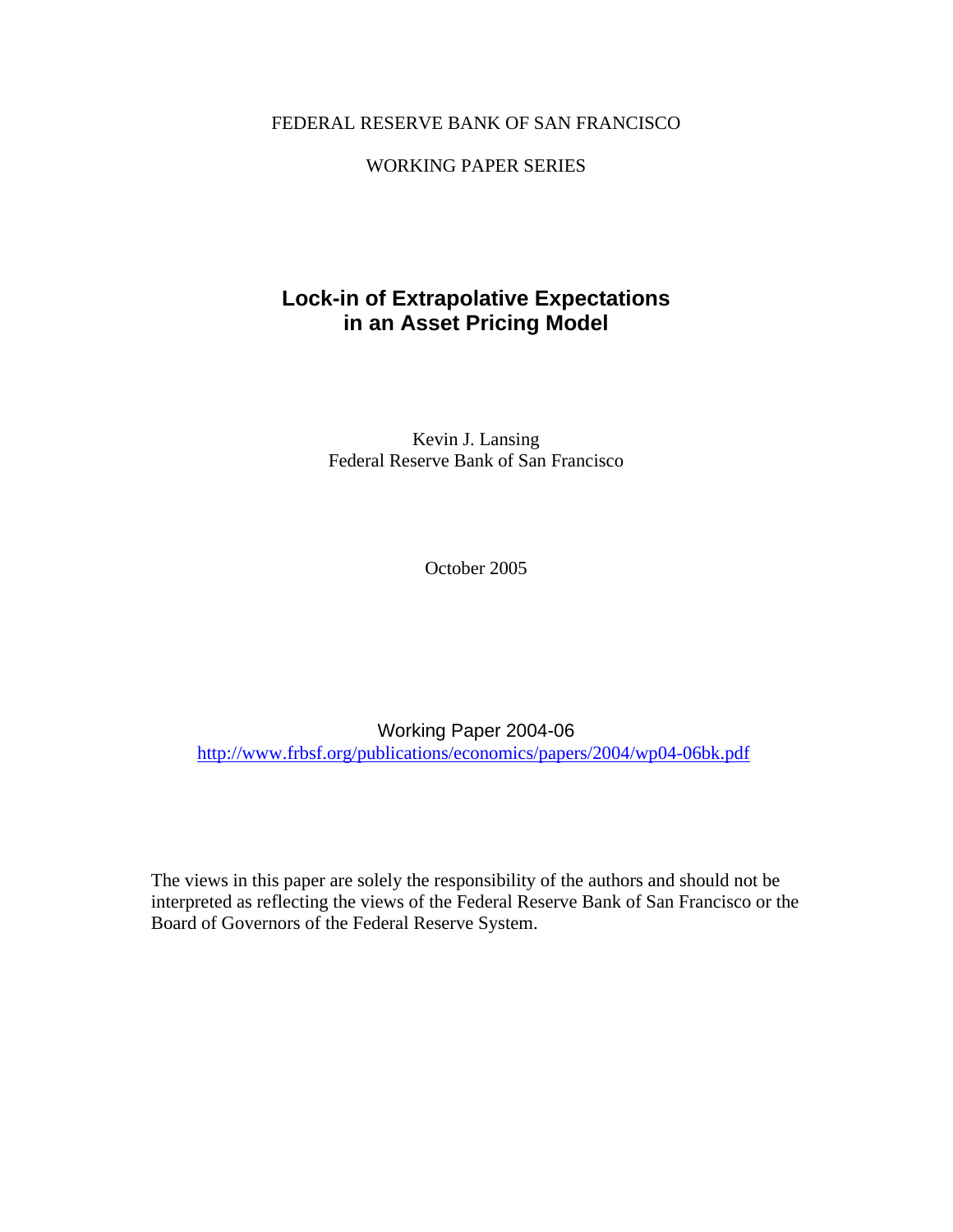# Lock-in of Extrapolative Expectations in an Asset Pricing Model<sup>∗</sup>

Kevin J. Lansing† Federal Reserve Bank of San Francisco

October 29, 2005

#### Abstract

This paper examines an agent's choice of forecast method within a standard asset pricing model. To make a conditional forecast, a representative agent may choose one of the following: (1) a rational (or fundamentals-based) forecast that employs knowledge of the stochastic process governing dividends, (2) a constant forecast based on a simple long-run average of the forecast variable, or (3) a time-varying forecast that extrapolates from the last observation of the forecast variable. I show that a representative agent who is concerned about minimizing forecast errors may inadvertently become "lockedin" to an extrapolative forecast. In particular, the initial use of extrapolation alters the law of motion of the forecast variable so that the agent perceives no accuracy gain from switching to one of the alternative forecast methods. Under extrapolative expectations, the model can generate excess volatility of stock prices, time-varying volatility of returns, long-horizon predictability of returns, bubbles driven by optimism about the future, and sharp downward movements in stock prices that resemble market crashes. All of these features appear to be present in long-run U.S. stock market data.

Keywords: Asset Pricing, Distorted Beliefs, Expectations, Bubbles, Excess Volatility.

JEL Classification: E44, G12.

<sup>∗</sup>Forthcoming, Macroeconomic Dynamics. For helpful comments and suggestions, I thank two anonymous referees and seminar participants at UC Davis, the 2003 Society for Economic Dynamics Meeting, the 2005 Society for Nonlinear Dynamics and Econometrics Meeting, the 2005 Eastern Finance Association Meeting (recipient of best paper award in investments), and the 2005 Federal Reserve System Macroeconomic Committee Meeting.

<sup>†</sup> Research Department, Federal Reserve Bank of San Francisco, P.O. Box 7702, San Francisco, CA 94120-7702, (415) 974-2393, FAX: (415) 977-4031, email: kevin.j.lansing@sf.frb.org, homepage: www.frbsf.org/economics/economists/klansing.html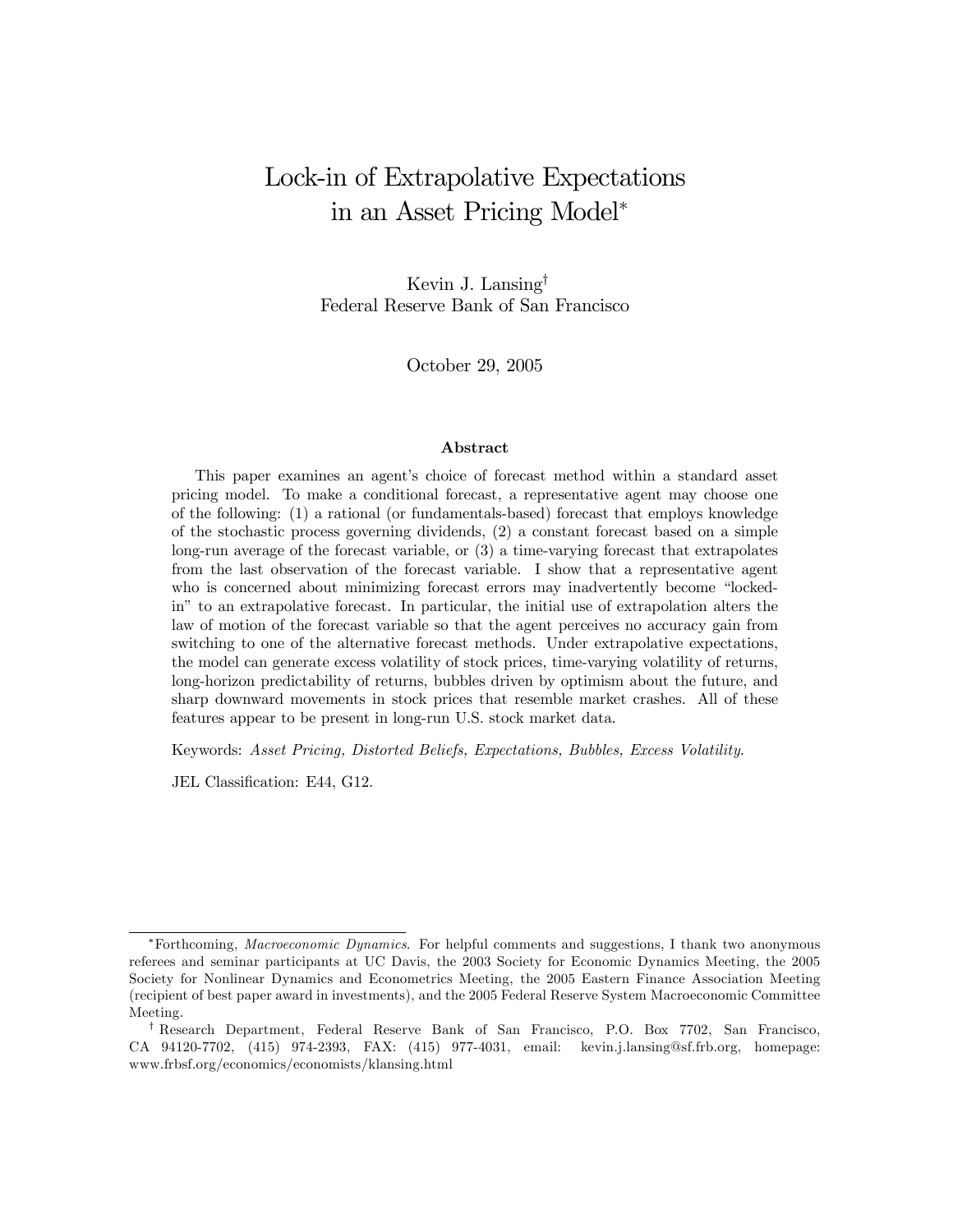Nowhere does history indulge in repetitions so often or so uniformly as in Wall Street. When you read contemporary accounts of booms or panics the one thing that strikes you most forcibly is how little either stock speculation or stock speculators today differ from yesterday. The game does not change and neither does human nature.

From the thinly-disguised biography of legendary speculator Jesse Livermore, by E. Lefevére (1923, p. 180).

### 1 Introduction

#### 1.1 Overview

This paper demonstrates how a simple form of extrapolative expectations might arise and persist in a standard asset pricing model. In quantitative simulations, the model can generate excess volatility of stock prices, time-varying volatility of returns, long-horizon predictability of returns, bubbles driven by optimism about the future, and sharp downward movements in stock prices that resemble market crashes. All of these features appear to be present in long-run U.S. stock market data.

The framework for the analysis is a Lucas-type asset pricing model in which a representative agent forecasts the value of a composite variable that depends on both the growth rate of dividends and the price-dividend ratio. To make a conditional forecast, the agent may choose one of the following: (1) a rational (or fundamentals-based) forecast that employs knowledge of the stochastic process governing dividends, (2) a constant forecast that is based on a simple long-run average of the forecast variable, or (3) a time-varying forecast that extrapolates from the last observation of the forecast variable. To ensure that the extrapolation is "operational," I assume that the agent employs lagged information about the forecast variable, not the contemporaneous realization of the variable (which depends on the agent's own forecast).

I show that an agent who is concerned about minimizing forecast errors may inadvertently become "locked-in" to an extrapolative forecast. In particular, the initial use of extrapolation alters the law of motion of the forecast variable so that the agent perceives no accuracy gain from switching to one of the alternative forecast methods. In deciding whether to switch, the agent keeps track of the forecast errors associated with each method. If the mean squared forecast error from extrapolation is less than that of the alternatives, then there is no incentive to switch. The degree of optimism or pessimism in the extrapolation is governed by a single parameter which influences the mean, variance, and autocorrelation of the forecast variable. As the extrapolation parameter increases (reflecting more optimism), the mean shift and the autocorrelation shift work in favor of lock-in while the variance shift works against lock-in.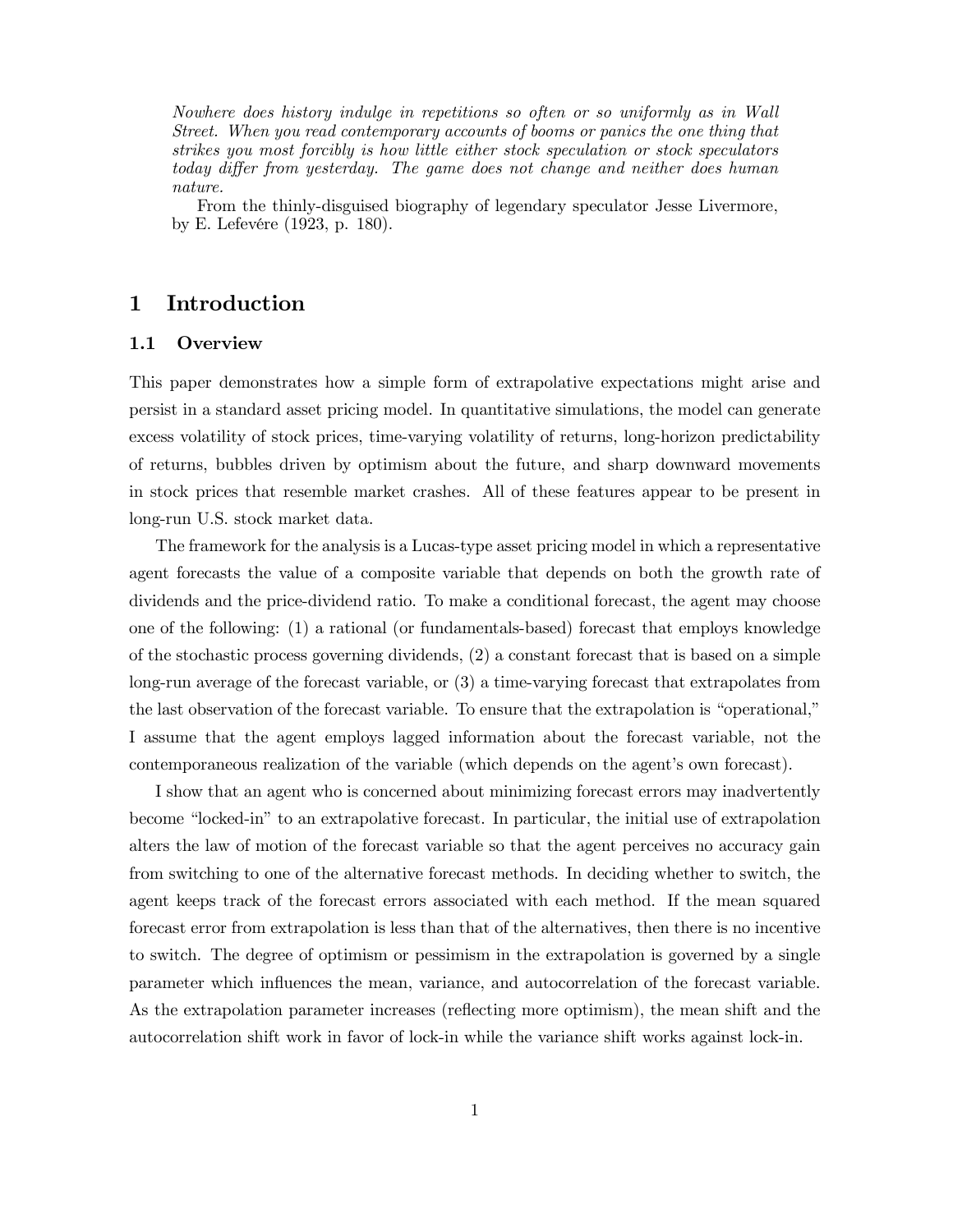The extrapolation parameter can be interpreted as an index of investor sentiment. Alternatively, a particular value of the extrapolation parameter can be justified as a "restricted perceptions equilibrium" (RPE) of the type described by Evans and Honkapohja (2001). Specifically, if the agent's perceived law of motion for the forecast variable is a geometric random walk, then the resulting RPE yields an optimistic extrapolation that satisfies the conditions needed for lock-in. From the agent' perspective, a geometric random walk allows for nonstationary bubble behavior and enforces a non-negativity constraint on the forecast variable.

Lock-in occurs because the (atomistic) representative agent fails to internalize the influence of his own forecast on the equilibrium law of motion of the forecast variable. Lock-in can thus be interpreted as a suboptimal competitive equilibrium that arises in the presence of an externality, i.e., feedback from the agent's expectations to the law of motion. The term "lockin" borrows from the concept of path dependence in problems involving the choice among competing technologies. The original contributions of David (1985) and Arthur (1989) argue that early chance events or "historical accidents" may give rise to irreversibilities that cause agents to stick with an inferior technology. In this model, extrapolation can be viewed as an inferior forecasting technology because accuracy would improve if the representative agent could be induced to switch to the fundamentals-based forecast.

For the case of *iid* dividend growth, I derive (approximate) analytical expressions for the mean squared forecast errors and the moments of the asset pricing variables under extrapolative expectations. I show that lock-in can occur over a wide range of values for the extrapolation parameter and the coefficient of relative risk aversion. As the extrapolative forecast becomes more optimistic, the mean price-dividend ratio rises above the fundamentals-based value and the share price becomes more volatile. The price-dividend ratio exhibits positive serial correlation whereas the equity return can exhibit either positive or negative serial correlation, depending on the size of the risk coefficient. The agent's use of extrapolation gives rise to persistent forecast errors. It turns out that the degree of serial correlation in the model forecast errors is very similar to that found by Mankiw, Reis, and Wolfers (2004) in their empirical study of survey-based inflation forecast errors.

The model-generated time series for the price-dividend ratio and the equity return compare favorably in many respects to the corresponding series in long-run U.S. data. The pricedividend ratio can drift upwards for prolonged intervals when the agent employs an optimistic extrapolation. Oftentimes, these bubble-like episodes are followed by sharp downward movements in stock prices that resemble market crashes. The nonlinear law of motion that governs the forecast variable contributes to the complicated behavior of the asset pricing variables and the attendant time-varying volatility.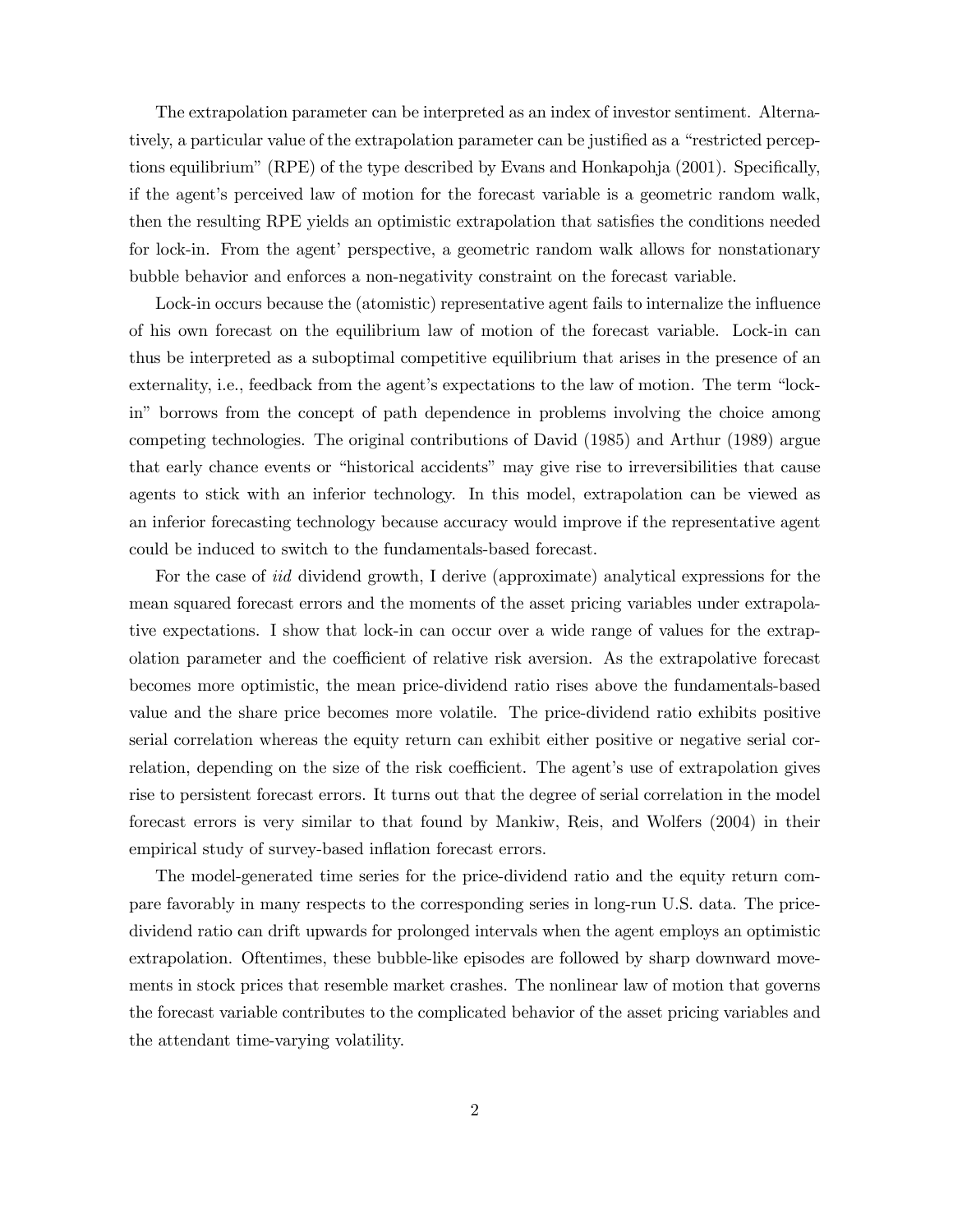The analysis concludes with a discussion of model extensions that allow for; (1) a mixture of agent types, (2) endogenous switching between forecasts, and (3) alternative forecast methods.

#### 1.2 Related Literature

The model in this paper is motivated by a variety of evidence which suggests that real-world expectations are often less than fully-rational. In theory, the price of a stock represents a consensus forecast of the discounted stream of future dividends that will accrue to the owner of the stock. One characteristic of an optimal forecast is that it should be less variable than the object being forecasted. This principle appears to be clearly violated in the case of stock prices. Numerous empirical studies starting with Shiller (1981) and LeRoy and Porter (1981) have demonstrated that stock prices exhibit "excess volatility," i.e., observed prices are much more variable than the discounted stream of  $\alpha$  post realized dividends.<sup>1</sup>

Studies that directly examine the forecasts of market participants also find evidence of lessthan-rational behavior. Arbarbanell and Bernard (1992) and Easterwood and Nutt (1999), among others, find that security analysts' earnings forecasts tend to overreact to new information, particularly when the information is positive in nature. Chan, et al. (2003) find that analysts' forecasts of long-term earnings growth rates are consistently too optimistic and exhibit low predictive power for the actual earnings growth rates subsequently achieved.

An empirical study by Chow (1989) finds that an asset pricing model with adaptive expectations outperforms one with rational expectations in accounting for observed movements in U.S. stock prices and interest rates. Empirical studies by Ritter and War (2002) and Campbell and Vuolteenaho (2004) find support for the hypothesis of Modigliani and Cohn (1979) that investors are prone to inflation-induced valuation errors.<sup>2</sup> Survey-based measures of U.S. inflation expectations tend to systematically underpredict actual inflation in the sample period prior to October 1979 and systematically overpredict it thereafter. Rational inflation expectations would not give rise a sustained sequence of one-sided forecast errors. Roberts (1997), Carroll (2003), Mankiw, Reis, and Wolfers (2004), and Branch (2004) all find evidence that survey-based measures of inflation expectations do not make efficient use of available information.

Controlled experiments on human subjects suggest that people's decisions are influenced by various "heuristics," as documented by Kahneman and Tversky (1974). The "representativeness heuristic" is a form of non-Bayesian updating whereby subjects tend to overweight recent observations relative to the underlying laws of probability that govern the process. The

<sup>&</sup>lt;sup>1</sup>The finding of excess volatility is robust to a variety of discounting methods, as demonstrated by Shiller (2003).

 $2^2$ For a summary of this research, see Lansing (2004).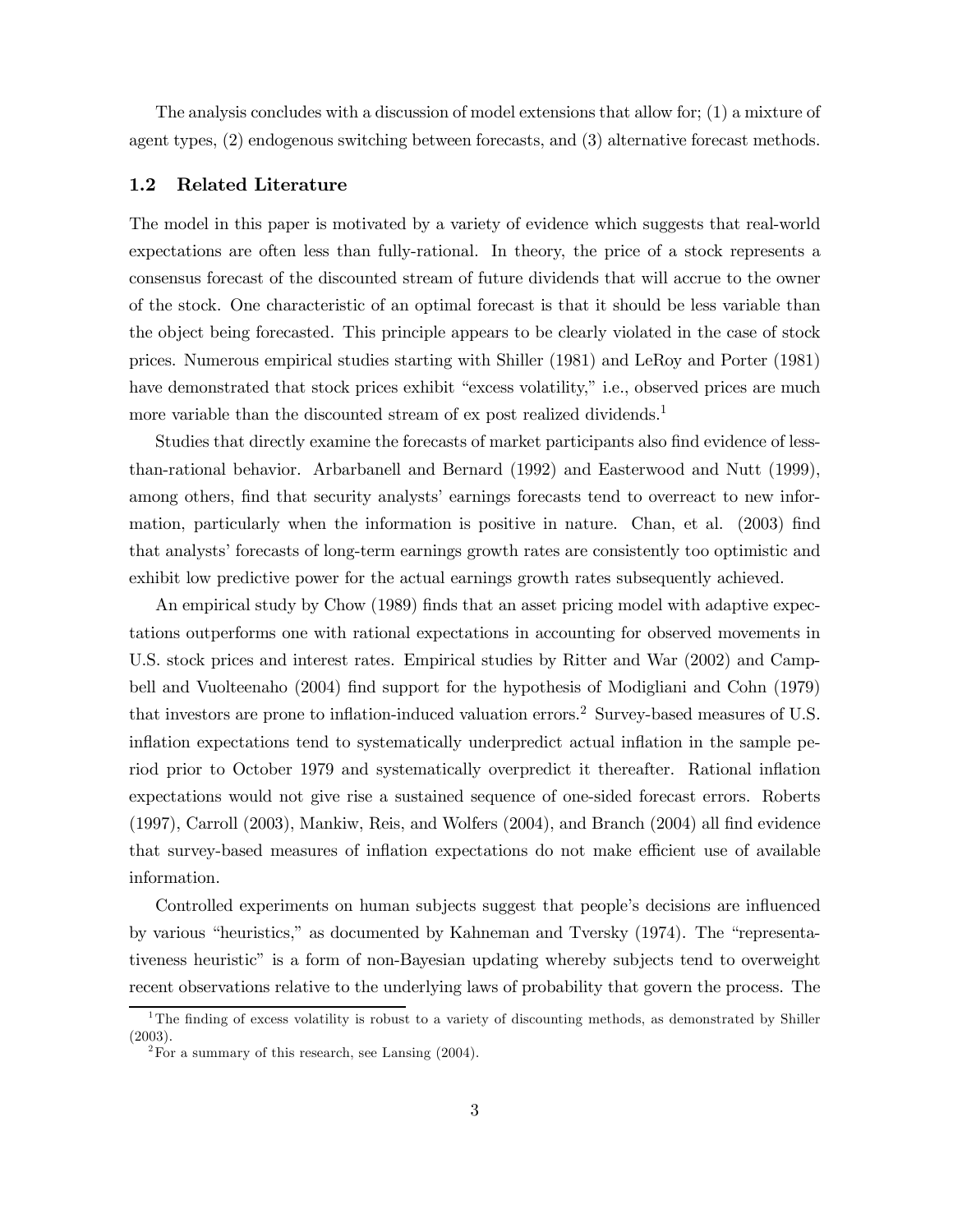"availability heuristic" is the tendency of subjects to overweight information that is easily recalled from memory. Using both survey and experimental data, DeBondt (1993) finds that the forecasts of non-professional investors adhere to a simple trend-following methodology; they tend to be optimistic in bull markets and pessimistic in bear markets. Vissing-Jorgenson (2004) finds evidence of extrapolative expectations in investor survey data; investors who have experienced high portfolio returns in the past expect higher returns in the future. In studies involving experimental asset markets, researchers frequently observe bubbles and crashes that appear to be driven by irrational expectations.<sup>3</sup> Hong and Stein  $(2003)$  review the large body of evidence which suggests that individuals tend to gravitate toward simple models when making decisions or forecasts. An experimental study by Adam (2005a) finds that subjects' inflation expectations are well-described by a simple univariate forecasting rule that can be characterized as a restricted perceptions equilibrium.

It is well-known that the introduction of irrational "noise traders" or agents with distorted beliefs into asset pricing models can help account for various features of real-world data.<sup>4</sup> Research in this area typically postulates the existence of irrational behavior but does not explain how this behavior might arise and persist over time. These models are often criticized on the grounds that irrational agents would eventually learn from their systematic forecast errors, thereby restoring a fully-rational environment. The model set forth in this paper is intended to address this criticism, at least in part.<sup>5</sup> The model relates to the growing body of literature in which agents are modeled as choosing among a finite number of available forecasting methods, each exhibiting a different degree of sophistication or computational cost. Examples within a wide variety of economic settings include: Kirman (1991), Brock and Hommes (1997, 1998), LeBaron, et al. (1999), Gaunersdorfer (2000), Hommes (2001), Branch (2004), and Adam (2005b), among others.

### 2 The Model

The analysis is conducted using the frictionless pure exchange model of Lucas (1978). There is a representative agent who can purchase equity shares to transfer wealth from one period to another. Each equity share pays an exogenous stream of stochastic dividends in perpetuity.

<sup>3</sup>See Smith, Suchanek, and Williams (1988), Lei, Noussair, and Plott (2001), and Hommes et al. (2005).

<sup>4</sup>See, for example, Delong et al. (1990), Barsky and Delong (1993), Barberis, Schleifer, and Vishney (1998), Hansen, Sargent, and Tallarini (1999), Cecchetti, Lam, and Mark (2000), Kurz and Motolese (2001), Abel (2002), and Abreu and Brunnermeier (2003), among others.

 $5$ It should be noted that rational models of asset pricing are not immune to criticism either. Reasonablycalibrated versions of recent models fail to capture some important features of the data, as noted by Otrok, Ravikumar, and Whiteman (2002) and Polkovnichenko (2004).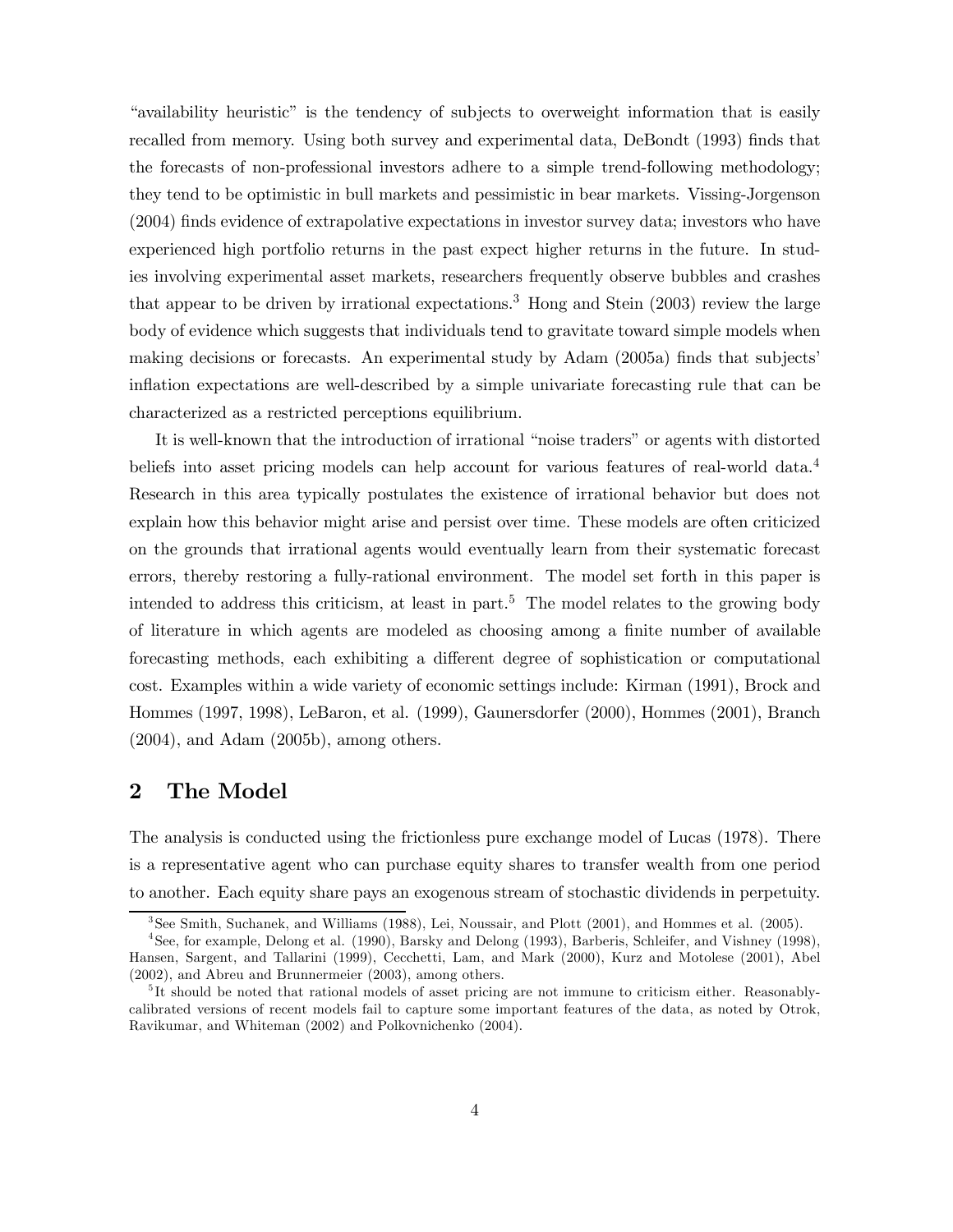The agent's problem is to maximize

$$
\widehat{E}_0 \sum_{t=0}^{\infty} \beta^t \left[ \frac{c_t^{1-\alpha} - 1}{1 - \alpha} \right],\tag{1}
$$

subject to the budget constraint

$$
c_t + p_t s_t = (p_t + d_t) s_{t-1},
$$
\n(2)

where  $c_t$  is the agent's consumption in period t,  $\beta$  is the subjective time discount factor, and  $\alpha$ is the coefficient of relative risk aversion (the inverse of the intertemporal elasticity of substitution). When  $\alpha = 1$ , the within-period utility function can be written as  $\log(c_t)$ . The symbol  $E_t$  represents the agent's subjective expectation conditioned on information that is available at time t. Under rational expectations,  $\hat{E}_t$  corresponds to the mathematical expectation operator evaluated using the objective distribution of dividend growth (which is presumed known to the agent). The symbol  $p_t$  denotes the ex-dividend price of the equity share,  $d_t$  is the dividend, and  $s_t$  is the number of shares purchased in period t.

The level of dividends  $d_t$  follows a geometric random walk with drift such that

$$
x_t \equiv \log\left(\frac{d_t}{d_{t-1}}\right) = \overline{x} + \varepsilon_t, \qquad \varepsilon_t \sim N\left(0, \sigma_\varepsilon^2\right),\tag{3}
$$

where  $x_t$  denotes the *iid* growth rate in period t, and  $\bar{x}$  and  $\sigma_{\varepsilon}^2$  are the mean and variance of the growth rate distribution.

The first-order condition that governs the agent's share holdings is given by

$$
p_t = \widehat{E}_t \beta \left(\frac{c_{t+1}}{c_t}\right)^{-\alpha} \left(p_{t+1} + d_{t+1}\right). \tag{4}
$$

Equation (4) can be rearranged to obtain

$$
1 = \widehat{E}_t \{ M_{t+1} R_{t+1} \}, \tag{5}
$$

where  $M_{t+1} = \beta (c_{t+1}/c_t)^{-\alpha}$  is the so-called stochastic discount factor and  $R_{t+1} = (p_{t+1} + d_{t+1})/p_t$ is the gross return from holding the equity share from period t to  $t + 1$ . Defining the pricedividend ratio as  $y_t \equiv p_t/d_t$ , the gross equity return can be written as

$$
R_{t+1} = \left(\frac{y_{t+1} + 1}{y_t}\right) \exp(x_{t+1}).
$$
\n(6)

Without loss of generality, shares are assumed to exist in unit net supply. Market clearing therefore implies  $s_t = 1$  for all t. Substituting this equilibrium condition into (2) yields,  $c_t = d_t$ for all  $t$ . In equilibrium, equation  $(4)$  can now be written as

$$
y_t = \dot{E}_t \left\{ \beta \exp \left( \theta x_{t+1} \right) \left( y_{t+1} + 1 \right) \right\},\tag{7}
$$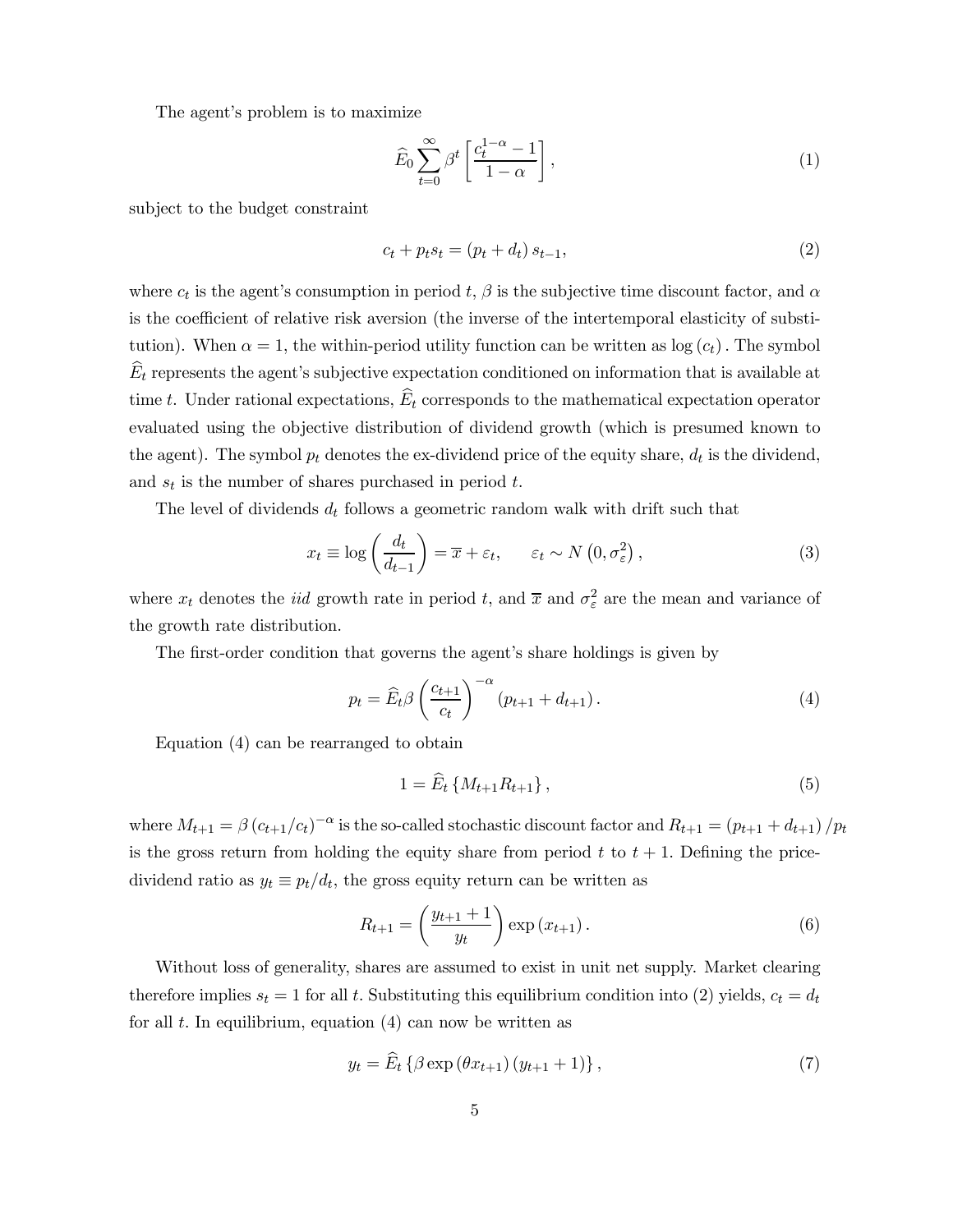where  $\theta \equiv 1 - \alpha$ . Equation (7) shows that the price-dividend ratio in period t depends on the agent's subjective joint forecast of next period's dividend growth rate  $x_{t+1}$  and next period's price-dividend ratio  $y_{t+1}$ . For the analysis that follows, it is convenient to transform equation (7) using a change of variables to obtain

$$
z_t = \beta \exp\left(\theta x_t\right) \left[\widehat{E}_t z_{t+1} + 1\right],\tag{8}
$$

where  $z_t \equiv \beta \exp(\theta x_t) (y_t + 1)$ . Under this formulation,  $z_t$  represents a composite variable that depends on both the growth rate of dividends and the price-dividend ratio. Equation (8) shows that the value of  $z_t$  in period t depends on the agent's conditional forecast of that same variable.<sup>6</sup>

#### 2.1 Rational Expectations

Under rational expectations, the current share price is uniquely pinned down by the agent's forecast of the discounted value of all future dividends, adjusted for risk. A crucial assumption is that the agent knows the stochastic process governing dividends. To derive the unique rational expectations solution, we first replace  $\hat{E}_t$  in (8) with the mathematical expectation operator  $E_t$ . Equation (8) can then be iterated forward to substitute out  $z_{t+1+k}$  for  $k =$ 0, 1, 2, ... Applying the law of iterated expectations and imposing a transversality condition yields the following present-value pricing equation

$$
z_t^{\text{re}} = E_t \left\{ \beta \exp(\theta x_t) + \beta^2 \exp(\theta x_t + \theta x_{t+1}) + \beta^3 \exp(\theta x_t + \theta x_{t+1} + \theta x_{t+2}) + \dots \right\},
$$
  

$$
= E_t \left\{ \sum_{i=t}^{\infty} \left[ \beta^{i-t+1} \exp\left(\sum_{j=t}^{i} \theta x_j\right) \right] \right\},
$$
(9)

where  $z_t^{\text{re}}$  represents the value of the forecast variable under rational expectations. Since  $x_t$  is iid and normally distributed, equation (9) admits the following closed-form solution

$$
z_t^{\text{re}} = \frac{\beta \exp(\theta x_t)}{1 - \beta \exp\left(\theta \overline{x} + \theta^2 \sigma_\varepsilon^2 / 2\right)},\tag{10}
$$

provided  $\beta \exp \left(\theta \bar{x} + \theta^2 \sigma_{\varepsilon}^2/2\right)$  < 1. Given  $z_t^{\text{re}}$ , we can recover the price-dividend ratio by applying the definitional relationship  $y_t^{\text{re}} = z_t^{\text{re}} \exp(-\theta x_t) / \beta - 1$ . This procedure yields

$$
y_t^{\text{re}} = \frac{\beta \exp\left(\theta \overline{x} + \theta^2 \sigma_\varepsilon^2 / 2\right)}{1 - \beta \exp\left(\theta \overline{x} + \theta^2 \sigma_\varepsilon^2 / 2\right)},\tag{11}
$$

 ${}^{6}$ The general form of equation (8), whereby the current value of an endogenous variable depends on its expected future value, appears in a wide variety of economic models. Examples include the cobweb model and the New Keynesian Phillips curve. Brock and Hommes (1998) derive an asset pricing equation that is similar to (8) in a model where agents are myopic mean-variance optimizers.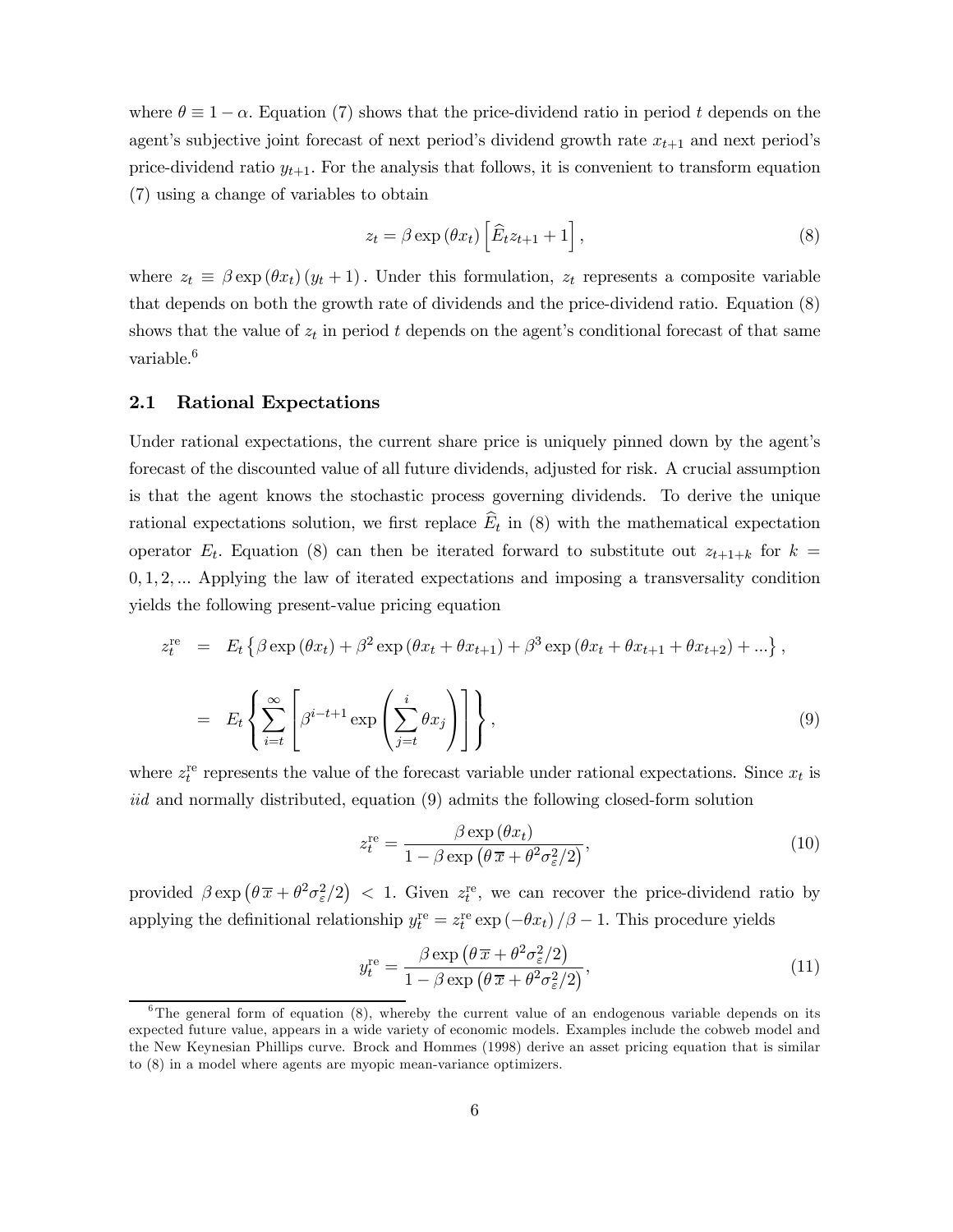which shows that the rational (or fundamentals-based) price-dividend ratio is constant for all  $t$ . This result provides a convenient benchmark for evaluating alternative solutions of the model. If an alternative solution delivers a time-varying price-dividend ratio, then the resulting share price can be said to exhibit "excess volatility."

Equation (10) can be used to compute the following conditional forecast

$$
E_t z_{t+1}^{\text{re}} = \frac{\beta \exp\left(\theta \overline{x} + \theta^2 \sigma_\varepsilon^2 / 2\right)}{1 - \beta \exp\left(\theta \overline{x} + \theta^2 \sigma_\varepsilon^2 / 2\right)},\tag{12}
$$

which shows that a rational agent will employ a constant forecast that depends only on economic fundamentals.

#### 2.2 Expectations Based on a Long-Run Average

The fundamentals-based forecast derived above assumes that agents know the stochastic process governing dividends. Moreover, the imposition of a transversality condition assumes that agents are extremely forward-looking–to the point of respecting an arbitrage relationship applied to distant future periods.<sup>7</sup> As an alternative to these strong assumptions, I now consider the case where the agent's subjective forecast  $\widehat{E}_t z_{t+1}$  takes the form of a simple average of past observed values of the forecast variable  $z_t$ . After a long time series of observations, the agent's subjective forecast would be given by

$$
\widehat{E}_t z_{t+1} = E(z_t), \qquad (13)
$$

where  $E(z_t)$  is the unconditional mean of the stochastic process that governs  $z_t$ .

#### 2.3 Extrapolative Expectations

During the early stages of the time horizon, the agent will not have had sufficient time to discover the fundamentals of the dividend process. Moreover, there will be very few observations of  $z_t$  from which to construct a forecast based on a past average. These limitations motivate consideration of an alternative forecasting algorithm, one where the agent simply extrapolates from the last observation of the forecast variable. The formulation used here is intended to capture the spirit of the representativeness and availability heuristics documented by Kahneman and Tversky (1974). The formulation also captures the idea that individuals tend to employ simple rules or models in decision making or forecasting.

<sup>&</sup>lt;sup>7</sup>The transversality condition and other technical arguments are often cited to rule out the existence of so-called "rational bubbles." But, as noted by LeRoy (2004, p. 801), "[C]ommitting to the full neoclassical paradigm produces an argument against bubbles that, although logically airtight, is simply not plausible. It is a testament to economists' capacity for abstraction that they have accepted without question that an intricate theoretical argument against bubbles has somehow migrated from the pages of Econometrica to the floor of the New York Stock Exchange."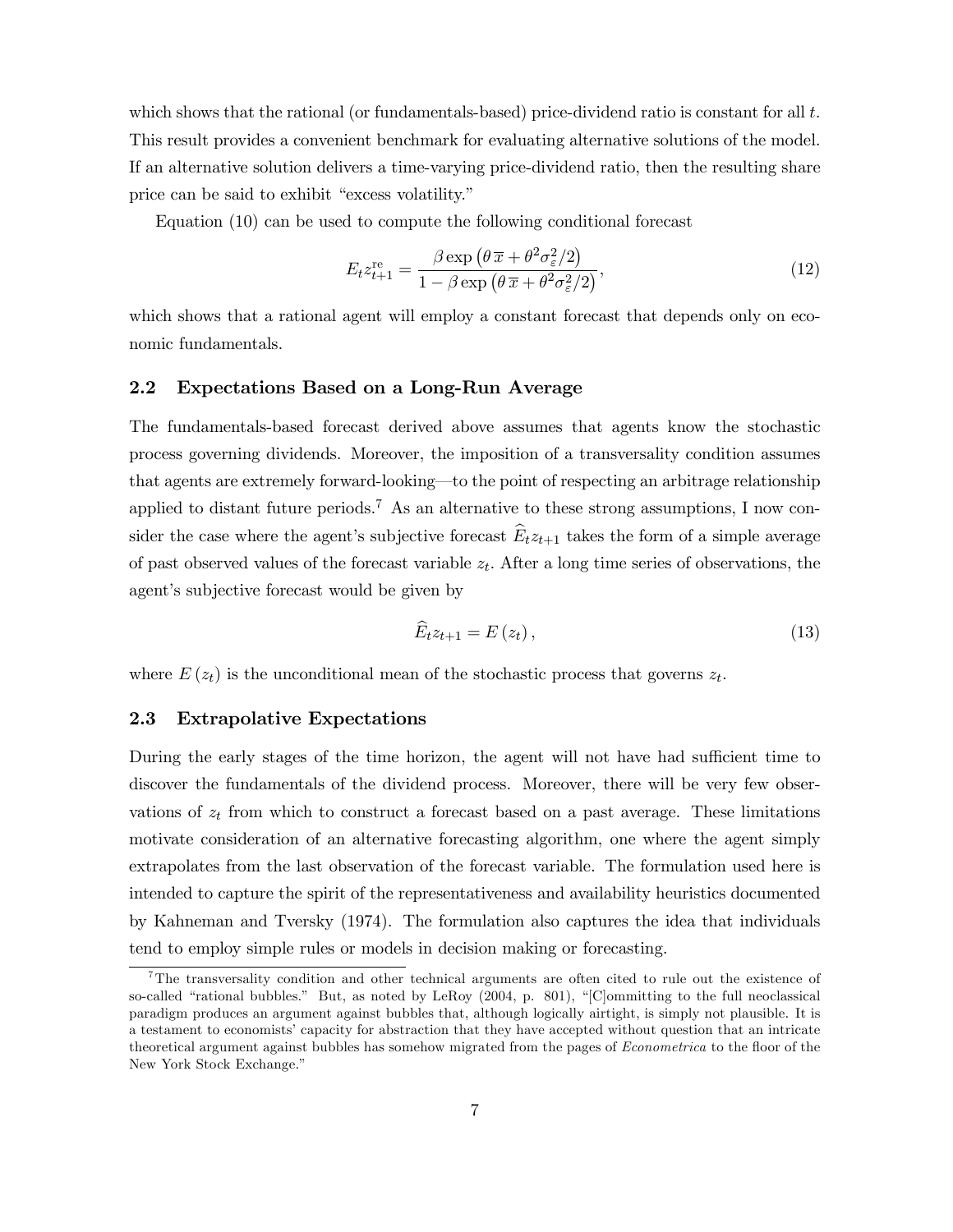The agent's extrapolative forecast is given by

$$
\widehat{E}_t z_{t+1} = A z_{t-1}, \qquad A \in (0, A^{\max}), \tag{14}
$$

where  $A$  is a positive extrapolation parameter. Equation  $(14)$  can be viewed as a simplified version of a more general setup where the agent's forecast is constructed from a weighted moving average of past values of the forecast variable.<sup>8</sup> The upper bound  $A<sup>max</sup>$  ensures that  $z_t$  remains stationary as explained further below. The value of A governs the nature of the extrapolation, where  $A = 1$  can be viewed as "neutral,"  $A > 1$  can be viewed as "optimistic" and  $A < 1$  can be viewed as "pessimistic." Notice that the agent's forecast does not make use of the contemporaneous realization  $z_t$ . The agent's use of lagged information ensures that the extrapolation is "operational." Since equation  $(8)$  implies that  $z_t$  depends on the agent's own forecast, it is difficult to see how the agent could make use of  $z_t$  when constructing the forecast in real-time. A lagged information assumption is commonly used in adaptive learning models because it avoids simultaneity in the determination of the actual and expected values of the forecast variable.<sup>9</sup>

In contrast to the fundamentals-based forecast and the long-run average forecast which are both constant for all t, the extrapolative forecast is forever changing, depending on the most recent observation. Importantly, the extrapolative forecast does not nest the fundamentals-based forecast as a special case. When  $A \neq 1$ , the extrapolative forecast is biased because the unconditional mean of the forecast  $E\left(\widehat{E}_t z_{t+1}\right) = AE(z_t)$  does not coincide with the unconditional mean of the variable being forecasted.<sup>10</sup> When  $A > 1$  the extrapolative forecast is clearly suboptimal because the unconditional variance of the forecast  $Var\left(\widehat{E}_t z_{t+1}\right) = A^2Var(z_t)$ exceeds the variance of the variable being forecasted.

Substituting the extrapolative forecast (14) into equation (8) yields the following nonlinear law of motion for the forecast variable:

$$
z_t = \beta \exp\left(\theta x_t\right) \left[A z_{t-1} + 1\right],\tag{15}
$$

which is autoregressive. For  $z_t$  to remain stationary, we require  $E[A\beta \exp(\theta x_t)] < 1$ , which implies the following upper bound on the extrapolation parameter

$$
A < A^{\max} = \beta^{-1} \exp\left(-\theta \, \overline{x} - \theta^2 \sigma_\varepsilon^2 / 2\right). \tag{16}
$$

<sup>&</sup>lt;sup>8</sup>The more-general setup would take the form  $\widehat{E}_t z_{t+1} = A \left[ z_{t-1} + \delta z_{t-2} + \delta^2 z_{t-3} + \ldots \right] = Az_{t-1} + \delta \widehat{E}_{t-1} z_t$ where δ is a discount factor applied to past observations. Traditional adaptive expectations corresponds to the special case where  $A \le 1$  and  $\delta = 1 - A$ . Equation (14) allows  $A > 1$ , but imposes  $\delta = 0$ .<br><sup>9</sup>Recent examples of this approach in the context of asset pricing models include Brock and Hommes (1998),

Gaunersdorfer (2000), Hommes (2001), and Sögner and Mitlöhner (2002), among others.

 $10$ Gu and Wu (2003) show that a biased forecast can be optimal when the forecaster's objective is to minimize the mean absolute error of the forecast. In this case, the optimal forecast is given by median of the forecast variable rather than the mean. If the distribution of the forecast variable is negatively (positively) skewed, then the optimal forecast exhibits optimism (pessimism).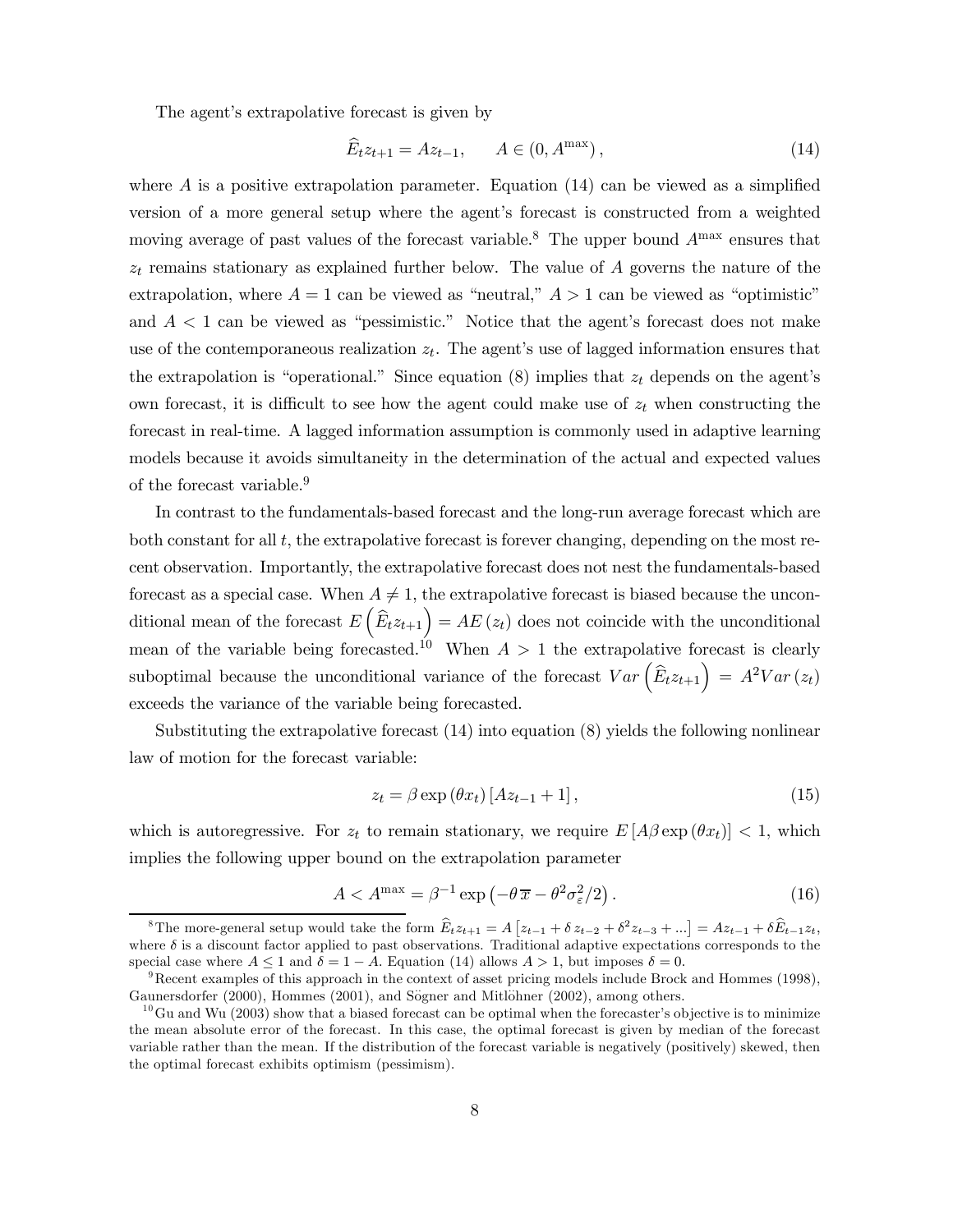Using equation (15), the price-dividend ratio can be recovered by applying the definitional relationship  $y_t = z_t \exp(-\theta x_t)/\beta - 1$ , yielding

$$
y_t = Az_{t-1},
$$
  
=  $A\beta \exp(\theta x_{t-1}) [y_{t-1} + 1],$  (17)

which is also nonlinear and autoregressive. Taking the mathematical expectation of both sides of (17) and noting that  $x_{t-1}$  is not correlated with  $y_{t-1} (= Az_{t-2})$ , we obtain the following expression for the mean price-dividend ratio

$$
E(y_t) = \frac{A\beta \exp\left(\theta \overline{x} + \theta^2 \sigma_\varepsilon^2/2\right)}{1 - A\beta \exp\left(\theta \overline{x} + \theta^2 \sigma_\varepsilon^2/2\right)}.
$$
\n(18)

As A increases, the agent becomes more optimistic and the mean price-dividend ratio rises. When  $A > 1$ , the mean price-dividend ratio exceeds the fundamentals-based value given by equation (11). Thus, irrational optimism about the future gives rise to a "bubble" in which the share price is persistently above the intrinsic value implied by the underlying fundamentals of the dividend process. This feature of the model is consistent with historical interpretations of bubble episodes. Shiller (2000) argues that occurrences of major speculative bubbles have generally coincided with periods of widespread investor optimism about a "new era." Indeed, the law of motion (15) captures the basic form of a feedback mechanism which Shiller (1990) argues is the basic driving force of speculative bubbles. $^{11}$ 

In the appendix, I show that the variance of the price-dividend ratio can be approximated by the following expression:

$$
Var(y_t) = E(y_t)^2 \left[ \exp\left(\frac{\theta^2 \sigma_{\varepsilon}^2}{1 - \widehat{a}^2}\right) - 1 \right],
$$
\n(19)

where  $E(y_t)$  is given by (18) and  $\hat{a} = A\beta \exp(\theta \overline{x}) < 1$ . As the extrapolation parameter A increases, the price-dividend ratio becomes more volatile. Equation (19) implies  $Var(y_t) > 0$ whenever  $\theta \neq 0$ , i.e., whenever the utility function is not logarithmic. Given that  $Var(y_t^{\text{re}}) = 0$ , equation (19) shows that the agent's use of an extrapolative forecast generates excess volatility whenever  $\theta \neq 0$ .

#### 2.4 Restricted Perceptions Equilibrium

One interpretation of the extrapolation parameter  $A$  is that it represents an index of investor sentiment. Alternatively, the value of A can be endogenized as part of "restricted perceptions

 $\frac{11}{11}$  For additional discussion of bubble mechanisms and applications to historical episodes, see the symposium in Journal of Economic Perspectives, Spring 1990.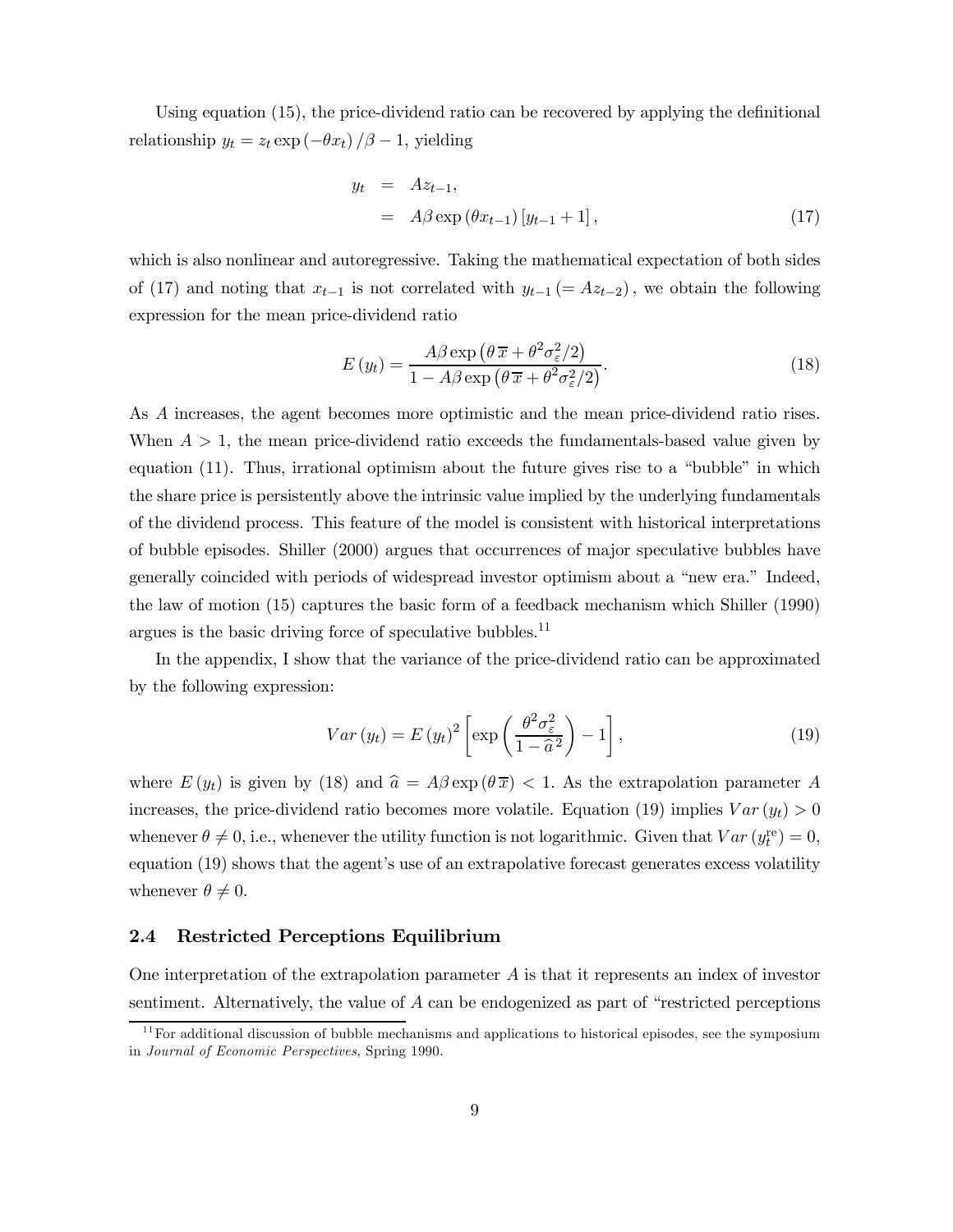equilibrium" (RPE) in which the representative agent's forecasting rule is optimized for a perceived law of motion (PLM) that does not nest the actual law of motion (ALM) as a special case.<sup>12</sup> For example, a neutral extrapolation  $(A = 1)$  could be justified as an RPE if the agent's PLM is a random walk, i.e.,  $z_t = z_{t-1} + v_t$ , where  $v_t$  is a perceived *iid* shock with zero mean. Proposition 1 below shows that an optimistic extrapolation  $(A > 1)$  can be justified as an RPE if the agent's PLM is a *geometric* random walk, i.e.,  $\log(z_t) = \log(z_{t-1}) + v_t$ . From the agent's perspective, a geometric random walk is a versatile candidate PLM because it allows for nonstationary bubble behavior and it also enforces the economic constraint  $z_t > 0$ for all  $t.^{13}$ 

**Proposition 1.** If the representative agent's PLM is  $log(z_t) = log(z_{t-1}) + v_t$ , where  $v_t \sim$  $N(0, \sigma_v^2)$  is a perceived iid shock, then a restricted perception equilibrium is given by the ALM (15) with  $A = A^* \equiv \exp \left( \theta^2 \sigma_\varepsilon^2 \right) \geq 1$ .

Proof: Iterating the PLM ahead two periods (which is the agent's forecast horizon) yields  $z_{t+1} = z_{t-1} \exp(v_{t+1} + v_t)$ . The agent's optimal forecast using lagged information is  $\widehat{E}_t z_{t+1} =$  $z_{t-1}$  exp  $(\sigma_v^2)$ . Comparing this forecast to the form of the extrapolative expectation (14) implies that the RPE value of the extrapolation parameter is given by  $A^* = \exp(\sigma_v^2)$ . The perceived shock variance  $\sigma_v^2$  can be computed directly from sample observations of log  $(z_t)$  using the formula  $2\sigma_v^2 = Var \left[ \log (z_{t+1}) - \log (z_{t-1}) \right]$ . An approximation of the ALM for  $\log (z_t)$ is derived in the appendix. Straightforward computations yield

$$
2\sigma_v^2 = Var \{ \log (z_{t+1}) - \log (z_{t-1}) \}
$$
  
= Var \{ \theta x\_{t+1} + \hat{a} \log (z\_t) - \log (z\_{t-1}) + \text{constant terms} \}  
= Var \{ \theta x\_{t+1} + \hat{a} \theta x\_t + (\hat{a}^2 - 1) \log (z\_{t-1}) + \text{constant terms} \},  
= \theta^2 \sigma\_{\varepsilon}^2 (1 + \hat{a}^2) + (\hat{a}^2 - 1)^2 Var [\log (z\_t)],  
= 2\theta^2 \sigma\_{\varepsilon}^2,

where I have made repeated substitutions of the approximate ALM for  $log(z_t)$ . From the appendix, we have  $Var[\log(z_t)] = \theta^2 \sigma_{\varepsilon}^2 / (1 - \hat{a}^2)$  which yields the result  $\sigma_v^2 = \theta^2 \sigma_{\varepsilon}^2$ . The RPE value is thus given by  $A^* = \exp(\sigma_v^2) = \exp(\theta^2 \sigma_{\varepsilon}^2) \ge 1$ .

 $12$ <sup>12</sup>The terminology in this section follows Evans and Honkapohja (2001, Chapter 13).

 $13$  Froot and Obstfeld (1991) demonstrate how a nonstationary "rational bubble" solution may help account for some observed features of U.S. stock prices.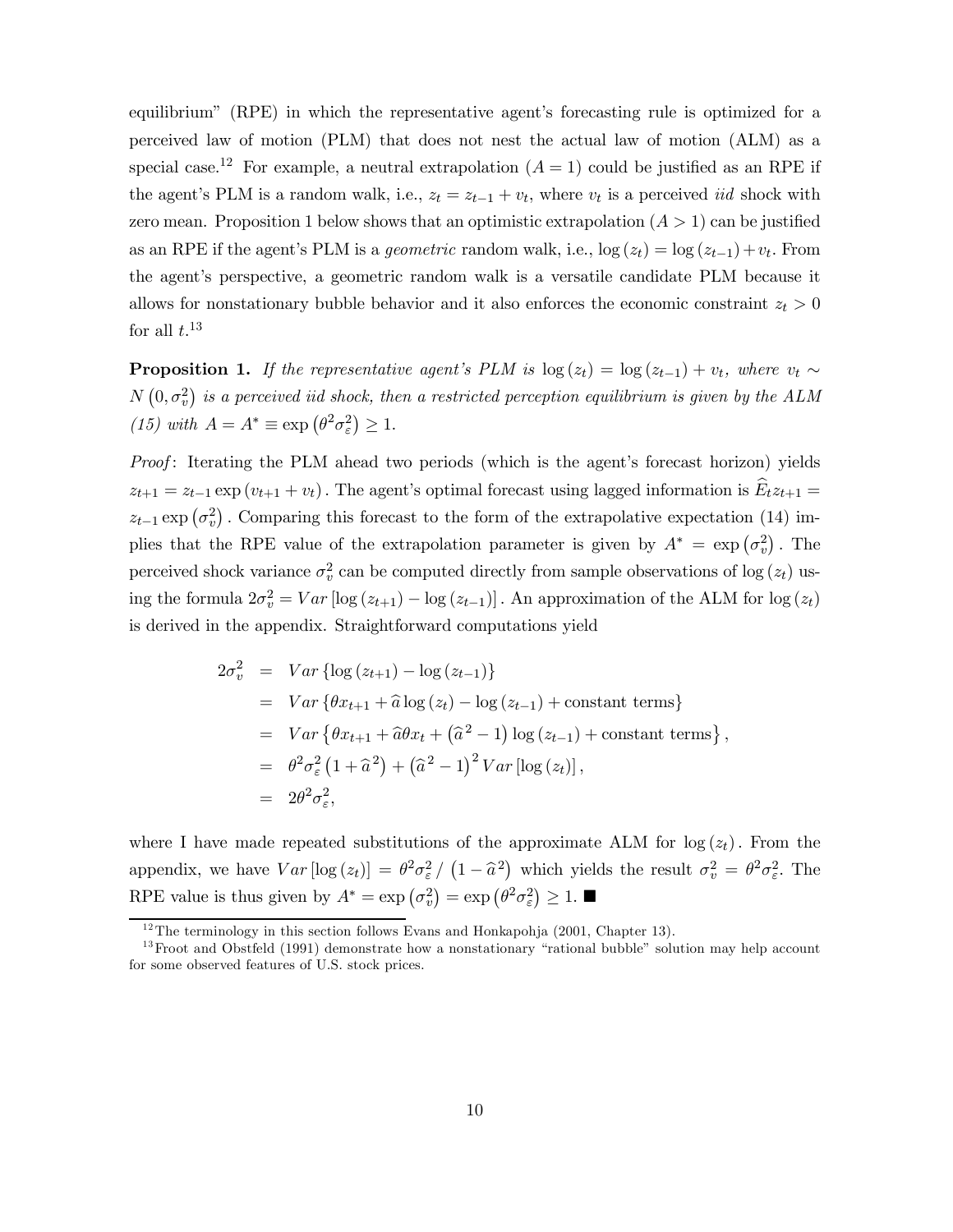### 3 Lock-in of Extrapolative Expectations

This section shows how an agent who is concerned about minimizing forecast errors may inadvertently become locked-in to the use of an extrapolative forecast.

#### 3.1 Forecast Errors

Suppose that the agent initially adopts the extrapolative forecast given by (14). The forecast error observed by the agent is

$$
err_{t+1}^{e} = z_{t+1} - \underbrace{Az_{t-1}}_{\widehat{E}_t z_{t+1}},
$$
\n(20)

where the superscript "e" stands for "extrapolation." The ALM for  $z_t$  is governed by (15). Given a sufficiently long time series of forecast errors, the agent could compute a fitness measure for the forecast. One commonly-used fitness measure is the mean squared error which is given by

$$
MSE^{e} \equiv E\left[\left(err_{t+1}^{e}\right)^{2}\right] = E\left(z_{t+1}^{2} - 2A z_{t+1} z_{t-1} + A^{2} z_{t-1}^{2}\right),
$$
  

$$
= \left(1 + A^{2}\right) E\left(z_{t}^{2}\right) - 2A E\left(z_{t+1} z_{t-1}\right),
$$
  

$$
= \left(1 + A^{2} - 2A\hat{\rho}^{2}\right) Var\left(z_{t}\right) + \left(1 - A\right)^{2} E\left(z_{t}\right)^{2} \tag{21}
$$

where  $\hat{\rho}^2 = A^2 \beta^2 \exp \left( 2\theta \bar{x} + \theta^2 \sigma_\varepsilon^2 \right)$  is the unconditional correlation coefficient between  $z_{t+1}$ and  $z_{t-1}$ , as derived in the appendix. In deriving equation (21), I have made use of the relationships  $E(z_t^2) = Var(z_t) + E(z_t)^2$  and  $E(z_{t+1}z_{t-1}) = \hat{\rho}^2 Var(z_t) + E(z_t)^2$ . The unconditional moments of  $z_t$  (also derived in the appendix) are given by

$$
E(z_t) = \frac{\beta \exp\left(\theta \overline{x} + \theta^2 \sigma_\varepsilon^2 / 2\right)}{1 - A\beta \exp\left(\theta \overline{x} + \theta^2 \sigma_\varepsilon^2 / 2\right)},
$$
\n(22)

$$
Var(z_t) = E(z_t)^2 \left[ \exp\left(\frac{\theta^2 \sigma_{\varepsilon}^2}{1 - \widehat{a}^2}\right) - 1 \right],
$$
\n(23)

where  $\hat{a} = A\beta \exp(\theta \overline{x}) < 1$ .

Now consider an agent who is contemplating a switch to either the fundamentals-based forecast or a forecast based on a long-run average. Before the switch occurs, the actual law of motion for  $z_t$  is governed by (15). For simplicity, assume that enough time has gone by to allow the agent to have discovered the stochastic process for dividends. The fundamentals-based forecast is thus given by equation (12). The long-run average forecast is given by equation (22).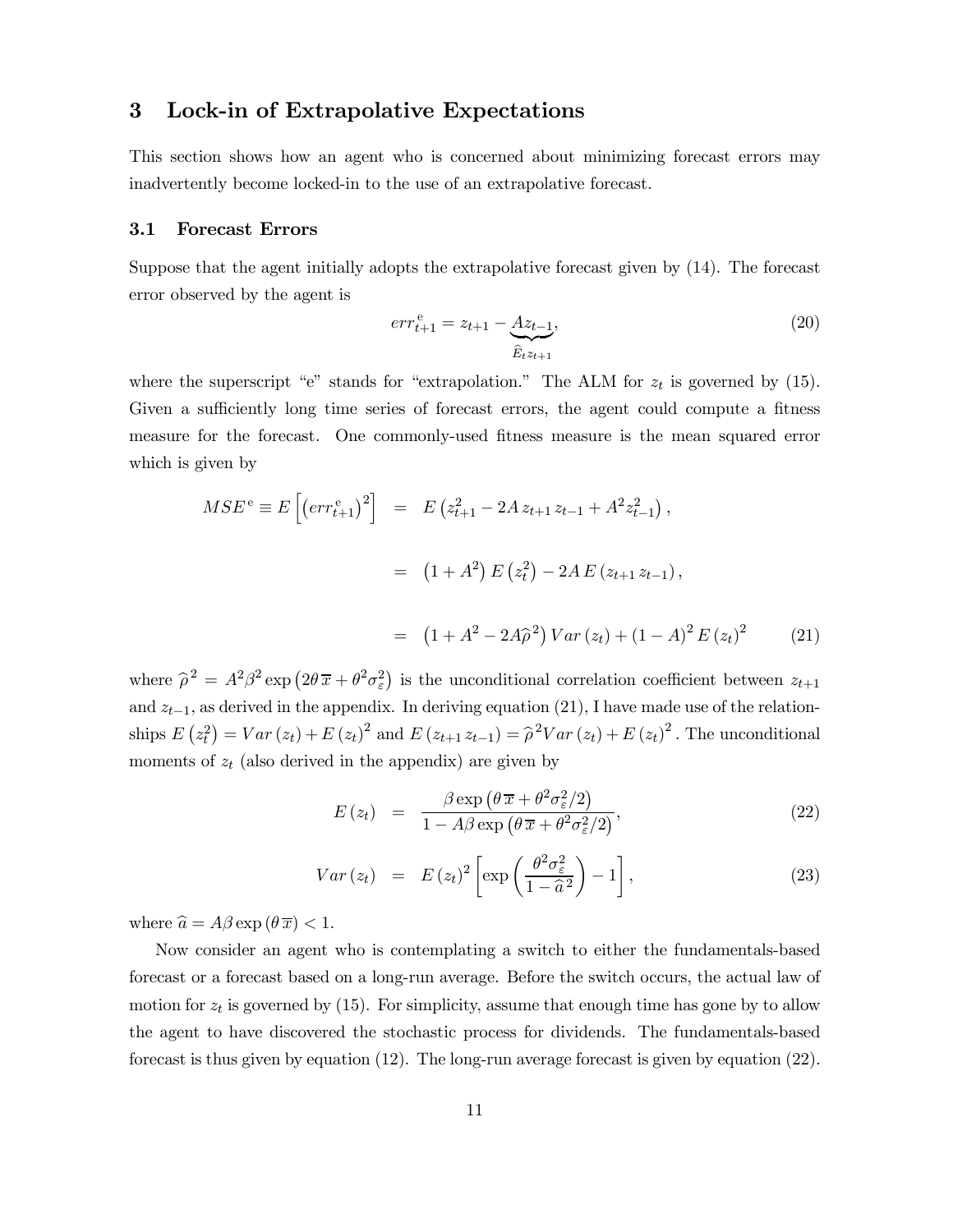In deciding whether to switch forecasts, the agent keeps track of the forecast errors associated with each method. If the mean squared forecast error associated with extrapolation is less than that of the other two methods, then there is no incentive to switch; the agent is said to be locked-in to the extrapolative forecast.

For the fundamentals-based forecast, the agent's perceived forecast error is given by

$$
err_{t+1}^{\{f\}} = z_{t+1} - \underbrace{\frac{\beta \exp\left(\theta \overline{x} + \theta^2 \sigma_{\varepsilon}^2/2\right)}{1 - \beta \exp\left(\theta \overline{x} + \theta^2 \sigma_{\varepsilon}^2/2\right)}}_{\overline{z}^{\{f\}}},\tag{24}
$$

where the superscript "f" stands for "fundamentals." The symbol  $\overline{z}^f \equiv E_t z_{t+1}^{\text{re}}$  will henceforth be used to represent the fundamentals-based forecast which is constant for all t. Given a sufficiently long time series of forecast errors, the agent could compute the following fitness measure for the fundamentals-based forecast

$$
MSE^{f} \equiv E\left[\left(err_{t+1}^{f}\right)^{2}\right] = Var\left(err_{t+1}^{f}\right) + \left[E\left(err_{t+1}^{f}\right)\right]^{2}
$$

$$
= Var\left(z_{t}\right) + \left[E\left(z_{t}\right) - \overline{z}^{f}\right]^{2}, \qquad (25)
$$

where  $E(z_t)$  and  $Var(z_t)$  continue to be given by equations (22) and (23).

For the long-run average forecast, the agent's perceived forecast error is given by

$$
err_{t+1}^{\mathbf{a}} = z_{t+1} - \frac{\beta \exp\left(\theta \overline{x} + \theta^2 \sigma_{\varepsilon}^2 / 2\right)}{1 - A\beta \exp\left(\theta \overline{x} + \theta^2 \sigma_{\varepsilon}^2 / 2\right)},
$$
\n
$$
E(z_t)
$$
\n(26)

where the superscript "a" stands for "average." Notice that the long-run average forecast is identical to the fundamentals-based forecast in the special case when  $A = 1$ . The fitness measure for the long-run average forecast is given by

$$
MSE^{a} \equiv E\left[\left(err_{t+1}^{a}\right)^{2}\right] = Var\left(err_{t+1}^{a}\right)
$$

$$
= Var\left(z_{t}\right), \tag{27}
$$

where  $Var(z_t)$  is again given by equation (23).

#### 3.2 Factors Influencing Lock-in

**Definition.** Lock-in of extrapolative expectations occurs for the forecast variable  $z_t \equiv$  $\beta \exp(\theta x_t)(y_t + 1)$  such that

(i) The ALM for  $z_t$  is given by equation (15),  $(ii)$   $A \in (0, A^{\max})$ , and (iii)  $MSE^e = \min \left\{MSE^e, MSE^f, MSE^a\right\}.$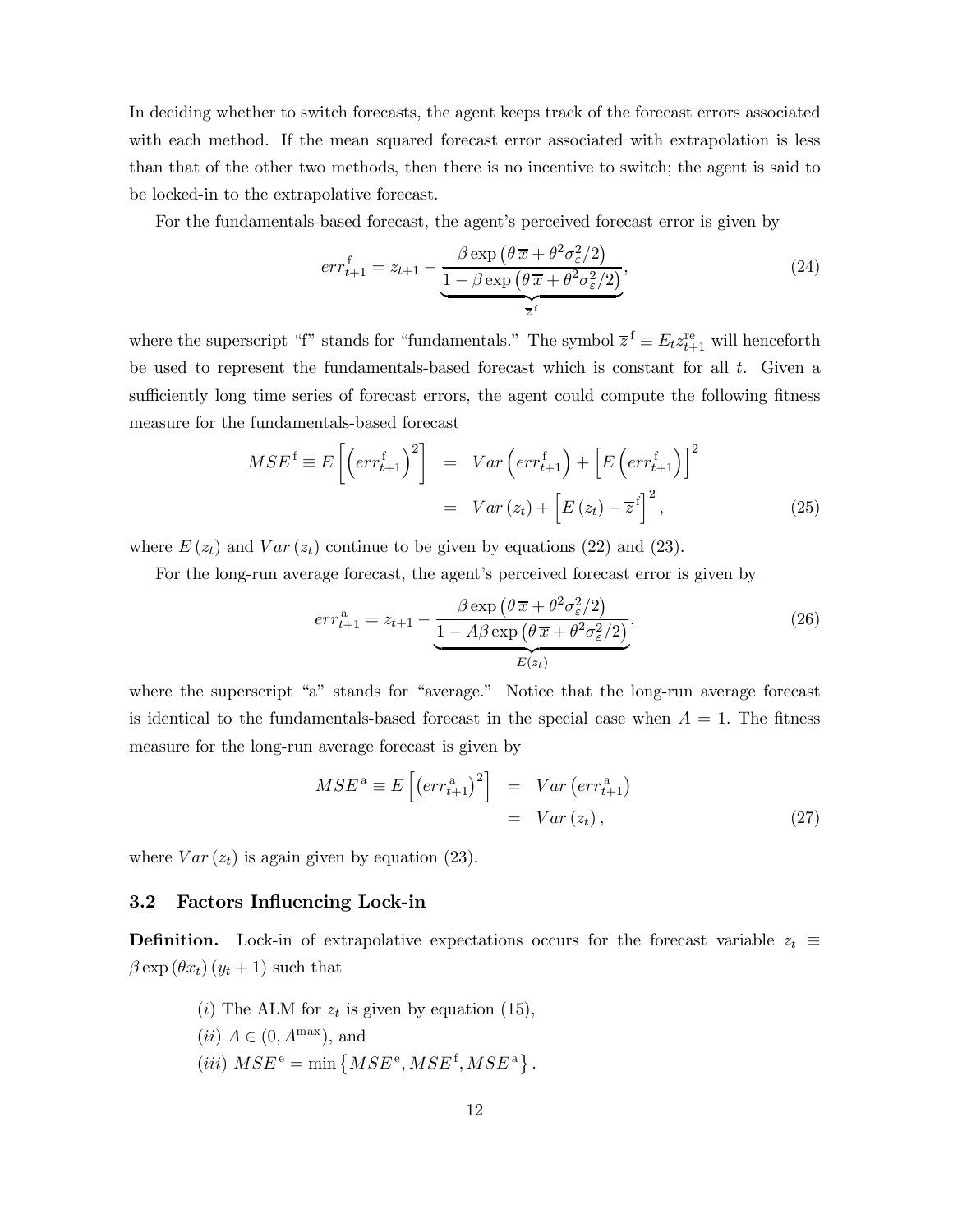A comparison of the forecast fitness measures given by equations (21), (25), and (27), reveals three factors that influence whether lock-in will occur.

First, the agent's use of an extrapolative forecast can shift the mean of the forecast variable relative to that which prevails under a fundamentals-based forecast. This factor, which is captured by the term  $\left[E\left(z_t\right)-\overline{z}^{\mathrm{f}}\right]^2$  in equation (25), works in favor of lock-in because it increases the mean squared error of the fundamentals-based forecast. When  $A = 1$ , the mean shift term vanishes, making lock-in less likely to occur. In the case of the long-run average forecast, equation (27) shows that the mean shift term is absent for any value of A. This occurs because a long-run average is based on the observed times series of  $z_t$  itself. In contrast, the fundamentals-based forecast  $\overline{z}^f$  is a theoretical construct that depends only on preference parameters and the observed stochastic process for dividends.

Second, the use of an extrapolative forecast imparts self-fulling autocorrelation to the forecast variable. This factor, which is captured by the term  $-2A\hat{\rho}^2 Var(z_t)$  in (21), also works in favor of lock-in because it reduces the mean-squared error of the extrapolative forecast. The other two forecasts are constant for all t and thus do not exploit the autocorrelation in  $z_t$ .

Third, the use of a time-varying forecast raises the variance of the forecast relative to the other two methods, which employ constant forecasts. This factor, which is captured by the term  $(1 + A^2) Var(z_t)$  in (21), works against lock-in because it increases the mean squared error of the extrapolative forecast relative to the alternatives.

Lock-in occurs if the first two factors dominate the third factor. In general, the outcome will depend on the values of some key parameters, namely A,  $\theta$ , and  $\beta$ . Analytical results are derived below for the case of log utility which implies  $\theta = 0$ . Other cases are explored numerically.

The intuition for why lock-in occurs is straightforward. In computing the forecast fitness measures, the representative agent views the evolution of  $z_t$  as being determined outside of his control. In equilibrium, of course, the chosen forecast method does in fact influence the evolution of  $z_t$ . When the agent chooses the extrapolative forecast, the resulting law of motion for  $z_t$  is such that the fundamentals-based forecast is no longer the most accurate.<sup>14</sup> Similar to the lock-in phenomena described by David (1985) and Arthur (1989), externalities that arise from an initial choice can lead to irreversibilities that may cause agents to stick with an inferior technology. In this case, extrapolation can be viewed as an inferior forecasting technology because the mean squared forecast error could be lowered relative to  $MSE^e$  if the representative agent could be induced to switch to the fundamentals-based forecast.

 $14$ Adam (2005b, p. 13) shows that similar intuition accounts for the existence of a restricted perceptions equilibrium in a representative agent version of a sticky price model.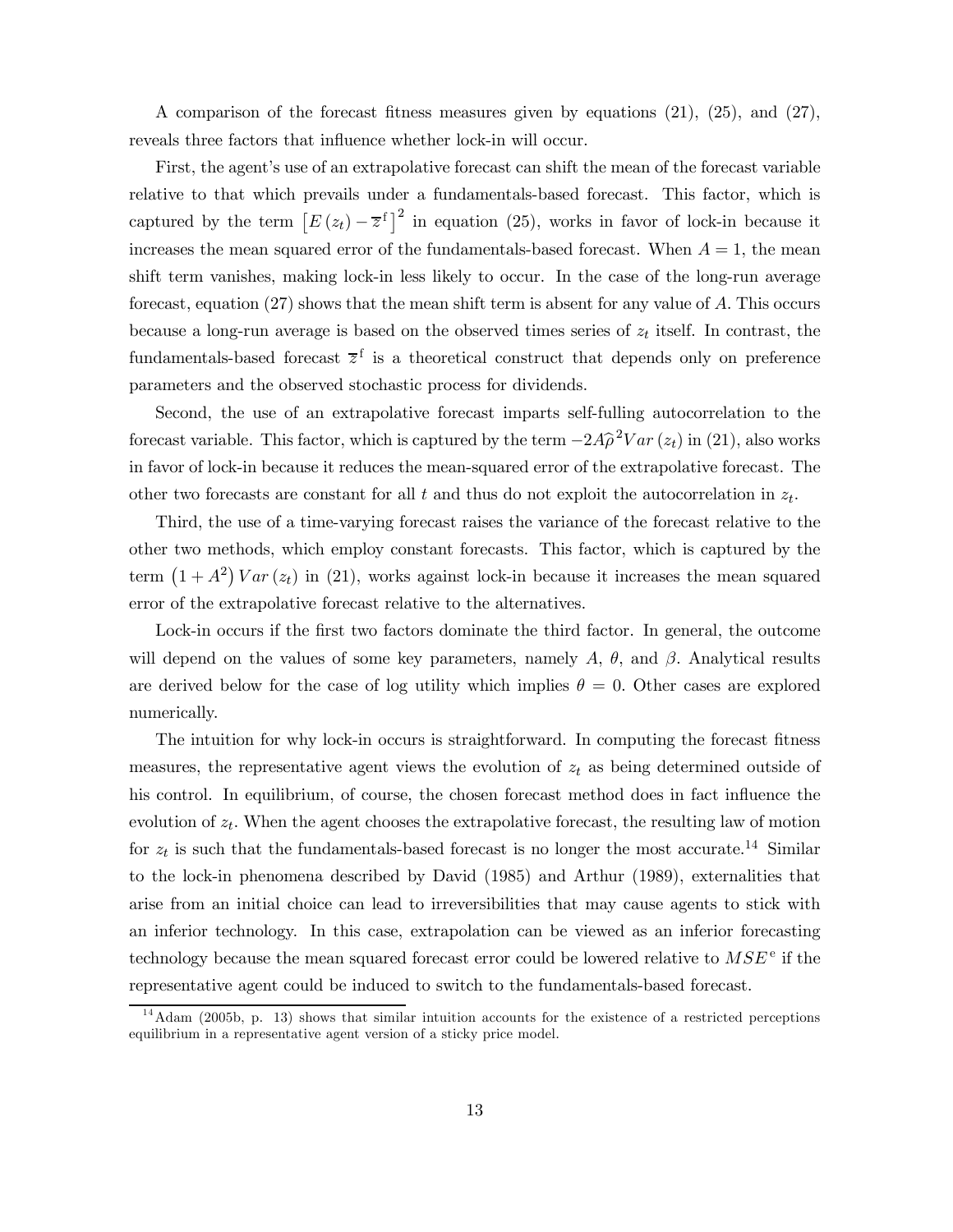#### 3.3 Analytical Results for Log Utility

The case of log utility  $(\theta = 0)$  provides some useful insight into the conditions needed to achieve lock-in of extrapolative expectations. Imposing  $\theta = 0$  in the law of motion (15) removes any influence of stochastic dividends on the forecast variable. The unconditional moments of  $z_t$ are now given by  $E(z_t) = \frac{\beta}{1 - A\beta}$  and  $Var(z_t) = 0$ . Substituting these moments into the forecast fitness measures  $(21)$ ,  $(25)$ , and  $(27)$  yields

$$
MSE^{\text{e}} = \frac{\beta^2 (1 - A)^2}{(1 - A\beta)^2},\tag{28}
$$

$$
MSE^{\text{f}} = \frac{\beta^4 (1 - A)^2}{(1 - \beta)^2 (1 - A\beta)^2} = \left(\frac{\beta}{1 - \beta}\right)^2 MSE^{\text{e}}, \tag{29}
$$

$$
MSE^a = 0,\t\t(30)
$$

where  $A \in (0, \beta^{-1})$ . When  $A = 1$ , all three fitness measures equal zero. In this case, all three forecast methods are identical and fully-rational.

When  $A \neq 1$ , equations (28) and (29) imply  $MSE^e < MSE^f$  for  $\beta > 0.5$ . Thus, a sufficiently patient agent would refrain from switching to a fundamentals-based forecast because the switch would appear to result in a larger mean squared forecast error. This result can be attributed to the mean shift in  $z_t$  that is induced whenever  $A \neq 1$ . With log utility, the autocorrelation and variance of  $z_t$  are not shifted because the forecast variable is constant for all t. When  $A \neq 1$ , equations (28) and (30) imply  $MSE^e > MSE^a$ . Thus, an agent with log utility would be inclined to abandon extrapolation in favor of the long-run average forecast. This result can be attributed to the absence of a mean shift relative to the alternative forecast.

#### 3.4 Numerical Results for General Power Utility

In the case of general power utility, analytical comparisons of the mean squared forecast errors are not tractable. Figures 1A through 1F present numerical comparisons for three different risk coefficients:  $\alpha = \{1.5, 3.0, 6.0\}$ , which correspond to the values  $\theta = \{-0.5, -2.0, -5.0\}$ . These risk coefficients are below the maximum level of 10 considered plausible by Mehra and Prescott (1985). Throughout the paper, the agent's discount factor is assumed to be β = 0.999. As shown further below, the parameter combination  $β = 0.999$  and  $α = 6$  yields model-generated statistics that are reasonably close to those observed in long-run U.S. data.<sup>15</sup> The parameters of the consumption/dividend process are calibrated to match the first two

<sup>&</sup>lt;sup>15</sup>I follow the common practice of restricting attention to the case where  $\beta < 1$ . However, it should be noted that an equilibrium with positive interest rates can still exist with  $\beta > 1$ , as shown by Kocherlakota (1990).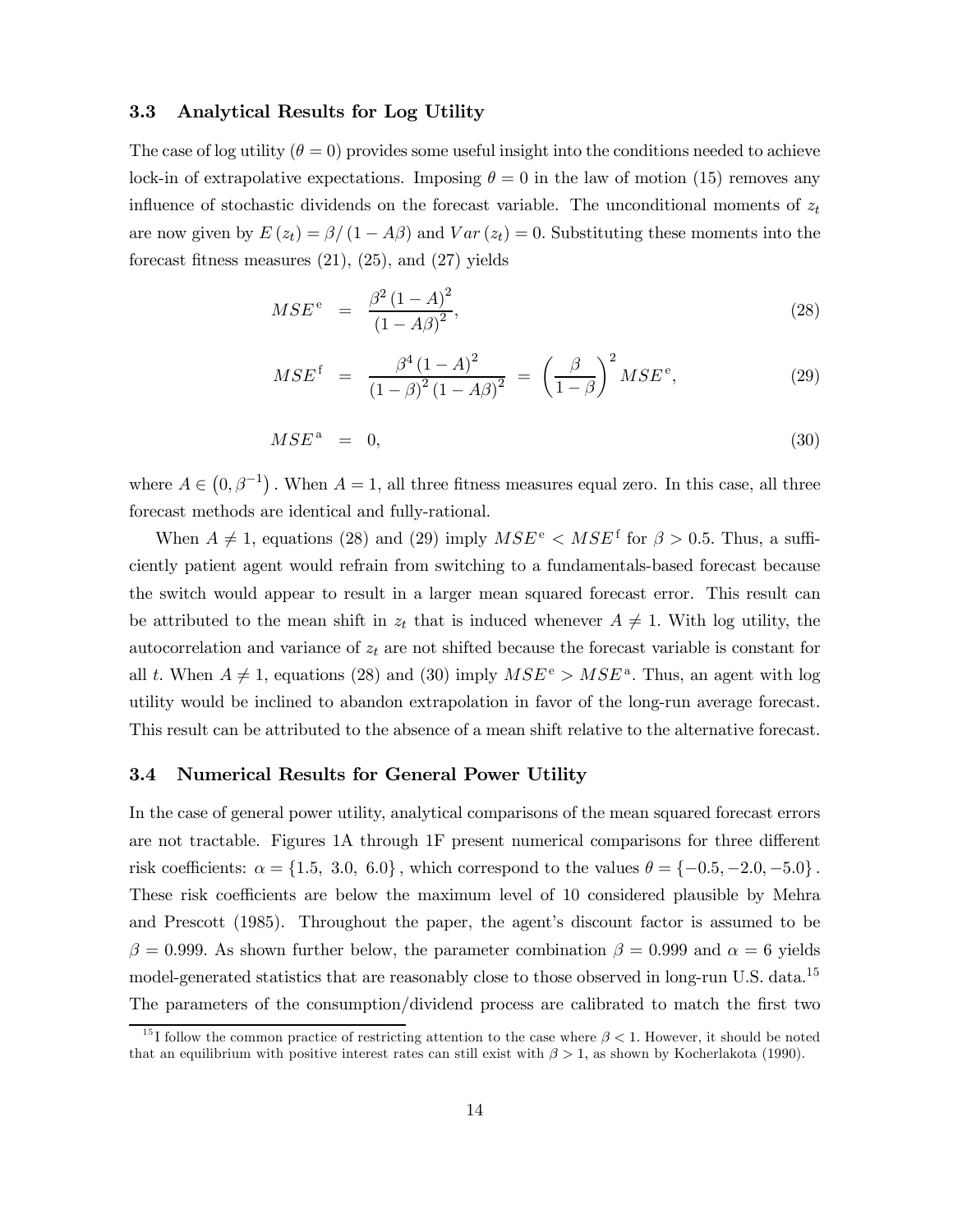moments of U.S. annual data on the growth of real per capita consumption of nondurables and services from 1889 to 1997. This procedure yields  $\bar{x} = 0.0173$  and  $\sigma_{\varepsilon} = 0.0324$ .<sup>16</sup>

For scaling purposes, I plot a monotonic transformation of the fitness measure, i.e., the logarithm of the root mean squared error. A lower value for the fitness measure implies a more accurate forecast. The fitness measure is plotted over a range of values for A, where vertical lines mark the RPE value  $A^*$  from Proposition 1 and the upper bound  $A^{max}$  from equation (16). In each figure, the fitness measure for the extrapolative forecast (solid line) is compared to the fitness measure for the alternative forecast (dotted line).

Figures 1A and 1B plot the results for  $\alpha = 1.5$ , which represents a utility function with a bit more risk aversion than log utility. In Figure 1A, the extrapolative forecast is more accurate than the fundamentals-based forecast for all  $A \in (0, A^{\max})$ . The downward spike at  $A = 1$  results from taking the logarithm of a small positive number. In Figure 1B, the extrapolative forecast is more accurate than the long-run average forecast for  $A \in (0.96, A^{\text{max}})$ . Higher values of A increase the autocorrelation of the forecast variable thus allowing the extrapolative forecast to dominate the long-run average forecast which ignores any autocorrelation. Recall that the unconditional correlation coefficient between  $z_{t+1}$  and  $z_{t-1}$  is given by  $\hat{\rho}^2 = A^2 \beta^2 \exp(2\theta \bar{x} + \theta^2 \sigma_\varepsilon^2)$ , which is increasing in the value of A. The RPE value is  $A^* = 1.0003$ , which satisfies the conditions needed for lock-in. As  $A \to A^{\text{max}}$ , the actual law of motion for  $z_t$  becomes non-stationary and the mean-squared error of all forecasts explodes.

Figures 1C and 1D plot the results for  $\alpha = 3.0$ , which magnifies the influence of stochastic dividends on the forecast variable  $z_t$ . Again, the extrapolative forecast is always more accurate than the fundamentals-based forecast. Now the extrapolative forecast is more accurate than the long-run average forecast over a wider range of values for the extrapolation parameter, i.e., for  $A \in (0.91, A^{\text{max}})$ . In general, as the risk coefficient increases, the extrapolative forecast dominates the long-run average forecast over a wider range of values for A. The RPE value is  $A^* = 1.0042$ , which satisfies the conditions needed for lock-in.

Figures 1E and 1F plot the results for  $\alpha = 6.0$  The extrapolative forecast is always more accurate than the fundamentals-based forecast. Now the extrapolative forecast is more accurate than the long-run average forecast for  $A \in (0.85, A^{\text{max}})$ . The RPE value is  $A^* = 1.0266$ , which again satisfies the conditions needed for lock-in.

Overall, the numerical results show that lock-in of extrapolative expectations is more likely to occur for higher degrees of risk aversion (as measured by  $\alpha$ ) and higher levels of investor optimism (as measured by A). Equation (16) shows that the upper bound  $A^{\max}$  is decreasing

 $^{16}$ Over the period from 1889 to 1997, U.S. consumption growth exhibits weak serial correlation with an AR(1) coefficient of −0.128. The data are available from John Campbell's website: http://kuznets.fas.harvard.edu/~campbell/data/newdata.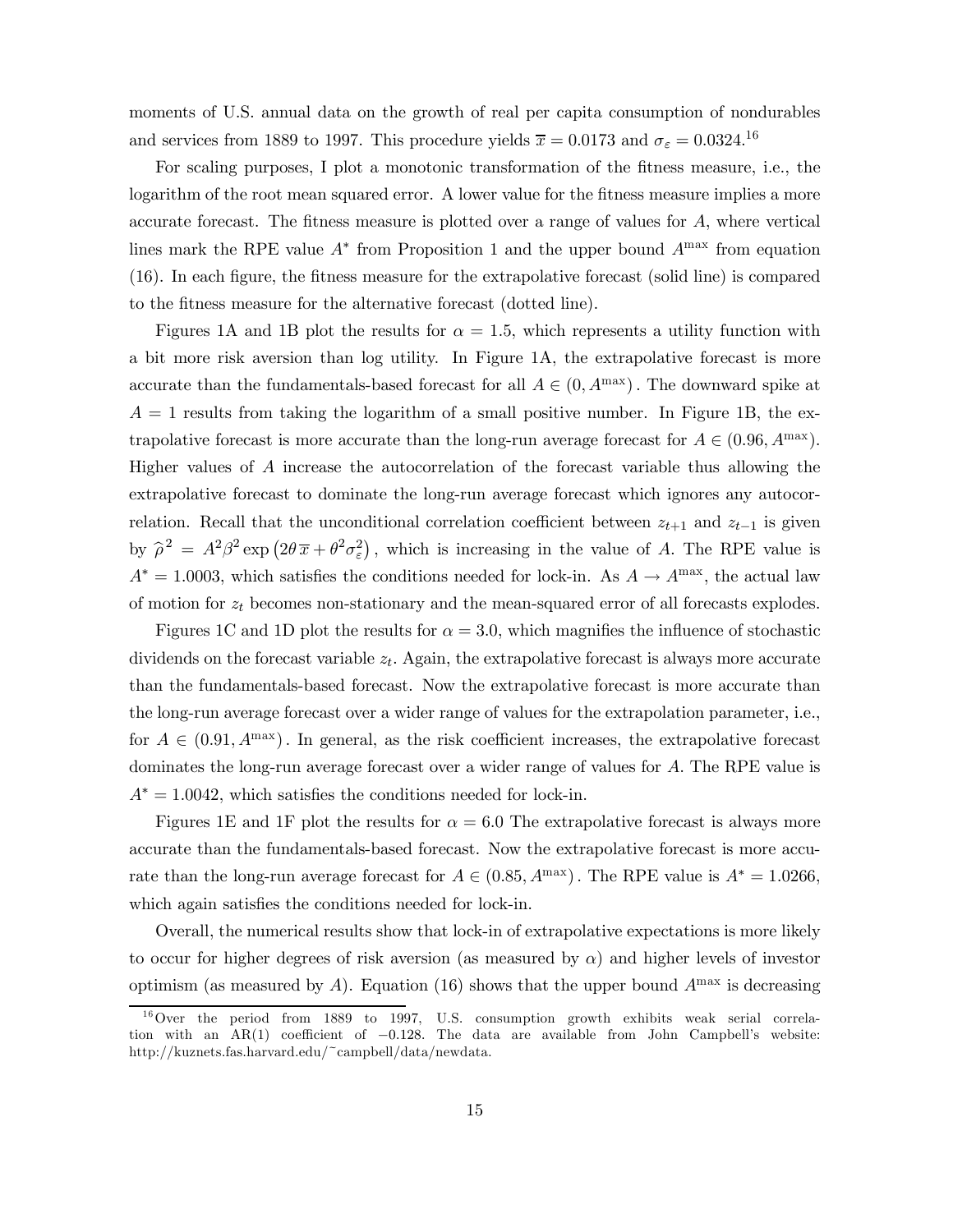in the agent's discount factor  $\beta$ . As  $\beta$  increases, the qualitative features of the figures remain unchanged but the vertical asymptote which marks  $A<sup>max</sup>$  shifts to the left.

#### 3.5 Moments of Asset Pricing Variables

Figures 2A through 2H show how changes in the value of the extrapolation parameter A influence the unconditional moments of the asset pricing variables. In each figure, the moment obtained under extrapolative expectations (solid line) is compared to the corresponding moment under rational expectations (dotted line). The expressions that govern the moments are derived in the appendix. For illustrative purposes, I focus on a particular risk coefficient with  $\alpha = 6$ .

Figure 2A plots the mean price-dividend ratios computed from equations (11) and (18). Under extrapolative expectations, higher values of A cause the mean price-dividend ratio to increase in a nonlinear fashion. A check of figures 1E and 1F shows that the conditions needed for lock-in are satisfied at the RPE value of  $A^* = 1.0266$ . When  $A = A^*$ , the model implies  $E(y_t) = 20.4$ , which is reasonably close the U.S. average of 25.2 for the period 1871 to 2002.<sup>17</sup> Under rational expectations, the model implies a much lower price-dividend ratio of  $y_t^{\text{re}} = 13.0$ for all t. Since the agent forecasts the value of  $z_{t+1}$  using the observation  $z_{t-1}$ , the RPE value of  $A^* = 1.0266$  implies that the agent optimistically projects about a 3 percent increase in the forecast variable over the next two periods.

Figure 2B plots the mean equity return computed using the following expressions:

$$
E\left(R_{t+1}^{\text{re}}\right) = \beta^{-1} \exp\left[\alpha \overline{x} + \left(1 - \theta^2\right) \sigma_\varepsilon^2 / 2\right],\tag{31}
$$

$$
E(R_{t+1}) = (A\beta)^{-1} \exp\left[\alpha \overline{x} + (1+\theta^2) \sigma_\varepsilon^2 / 2\right],\tag{32}
$$

which are derived in the appendix. Under extrapolative expectations, a higher value of A, reflecting more optimism, results in a lower mean return. Under both types of expectations, a higher value of the discount factor  $\beta$  also results in a lower mean return. The intuition is straightforward. Increased optimism about future payoffs or increased patience about future payoffs make the agent more willing to defer current consumption and increase saving, thereby driving up the share price and reducing the realized return. At the RPE value of  $A^* = 1.0266$ , the mean net return is 9.6% which is somewhat above the U.S. arithmetic average real return of 8.2% over the period 1871 to 2002. Interestingly, the mean net return under rational expectations is also  $9.6\%$ . It turns out that equations (31) and (32) are identical when the extrapolation parameter A is set to the RPE value of  $A^* = \exp(\theta^2 \sigma_{\varepsilon}^2)$ .

 $17$ The long-run historical data for the U.S. stock market cited in the paper were obtained from Robert Shiller's website: http://www.econ.yale.edu/~shiller/.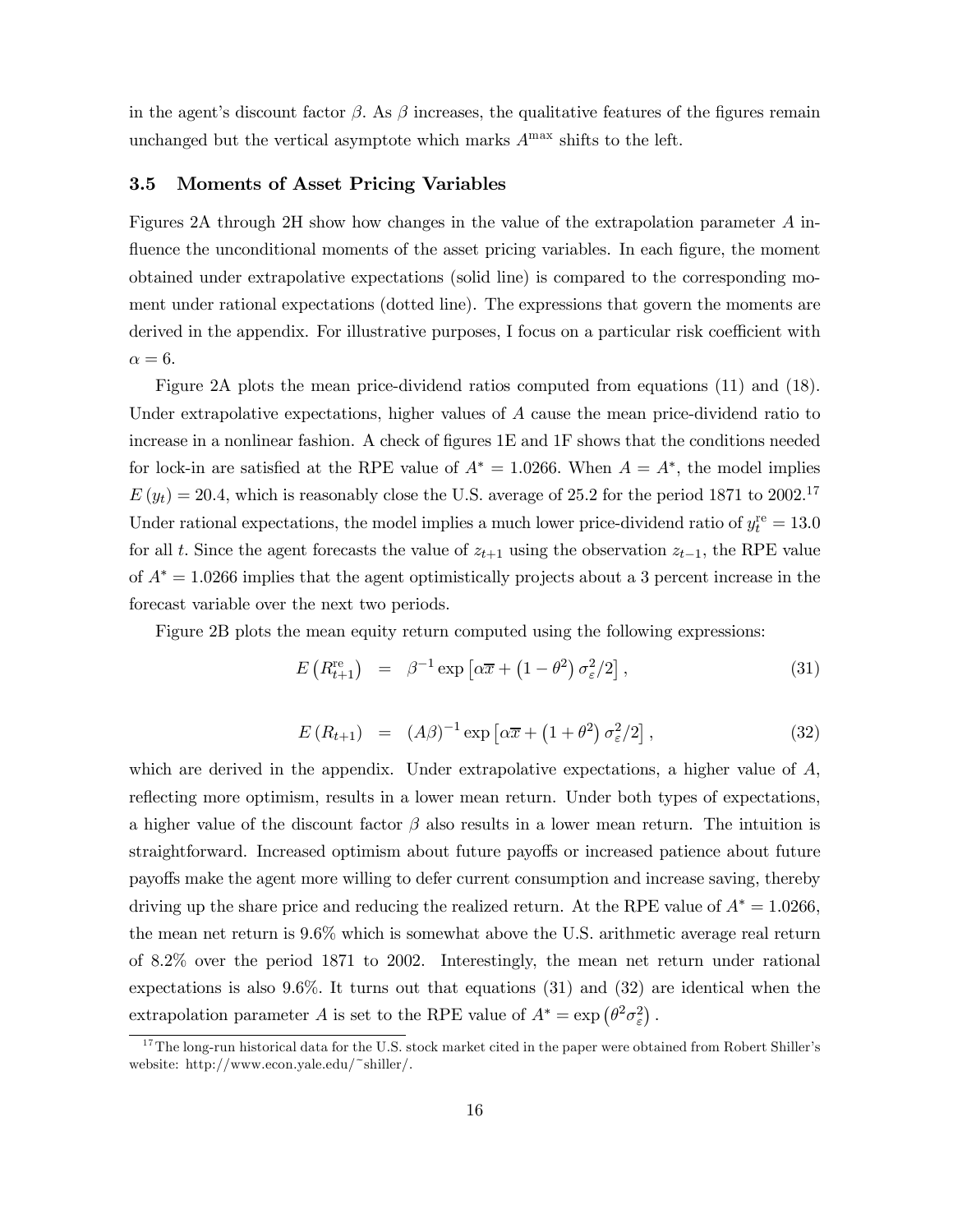Figure 2C plots the volatility (standard deviation) of the price-dividend ratio computed from the approximate expression (19). Under extrapolative expectations, volatility increases with A in a nonlinear fashion whereas volatility is always zero under rational expectations. At the RPE value of  $A^* = 1.0266$ , the standard deviation of  $y_t$  predicted by equation (19) is 10.3. This value is reasonably close to the corresponding U.S. value of 12.4 for the period 1871 to 2002. As  $A \to A^{\text{max}}$ , the actual law of motion (17) implies that  $y_t$  becomes non-stationary and volatility increases without bound.

Figure 2D plots the volatility of the equity return computed from the expressions:

$$
Var\left(R_{t+1}^{\text{re}}\right) = E\left(R_{t+1}^{\text{re}}\right)^2 \left[\exp\left(\sigma_{\varepsilon}^2\right) - 1\right],\tag{33}
$$

$$
Var(R_{t+1}) = E(R_{t+1})^2 \{ \exp [(1+\theta^2) \sigma_{\varepsilon}^2] - 1 \}, \qquad (34)
$$

where  $E\left(R_{t+1}^{\text{re}}\right)$  and  $E\left(R_{t+1}\right)$  are given by equations (31) and (32). For any given value of A, the figure shows that return volatility is substantially higher under extrapolative expectations. This result is not surprising given that equation (6) shows that the change in the price-dividend ratio from period t to  $t+1$  represents one component of the equity return, with dividend growth representing the other component. At the RPE value of  $A^* = 1.0266$ , the standard deviation of  $R_{t+1}$  predicted by equation (34) is 18.2%. Under rational expectations, the standard deviation of  $R_{t+1}^{\text{re}}$  is 3.55%. Over the period 1871 to 2002, the standard deviation of real U.S. equity returns is 17.8%. In equation (34), a higher value of the risk coefficient implies a higher value of  $\theta^2$ , thereby magnifying the impact of stochastic dividend growth on return volatility.

Figure 2E plots the persistence of the price-dividend ratio, as measured by the unconditional correlation coefficient between  $y_t$  and  $y_{t-1}$ . Under extrapolative expectations, the correlation coefficient is given by  $\hat{\rho} = A\beta \left(\theta \bar{x} + \theta^2 \sigma_{\varepsilon}^2/2\right)$  which increases with A in a linear fashion. At the RPE value of  $A^* = 1.0266$ , we have  $\hat{\rho} = 0.95$ . This figure is a bit higher than the corresponding U.S. value of 0.87 for the period 1871 to 2002. Under rational expectations, the price-dividend ratio is constant which technically implies that the correlation coefficient is undefined. In this case, the figure plots a horizontal line at 1.0 to indicate the result  $y_t^{\text{re}} = y_{t-1}^{\text{re}}$ for all  $t$ .

Figure 2F plots the persistence of the equity return computed from the expressions:

$$
Corr\left(R_{t+1}^{\text{re}}, R_t^{\text{re}}\right) = 0,\tag{35}
$$

$$
Corr(R_{t+1},R_t) = \frac{\exp\left(\widehat{a}\theta\sigma_{\varepsilon}^2\right) - 1}{\exp\left[\left(1 + \theta^2\right)\sigma_{\varepsilon}^2\right] - 1},\tag{36}
$$

where  $Corr (\cdot, \cdot)$  denotes the unconditional correlation coefficient and  $\hat{a} = A\beta \exp (\theta \overline{x})$ . Under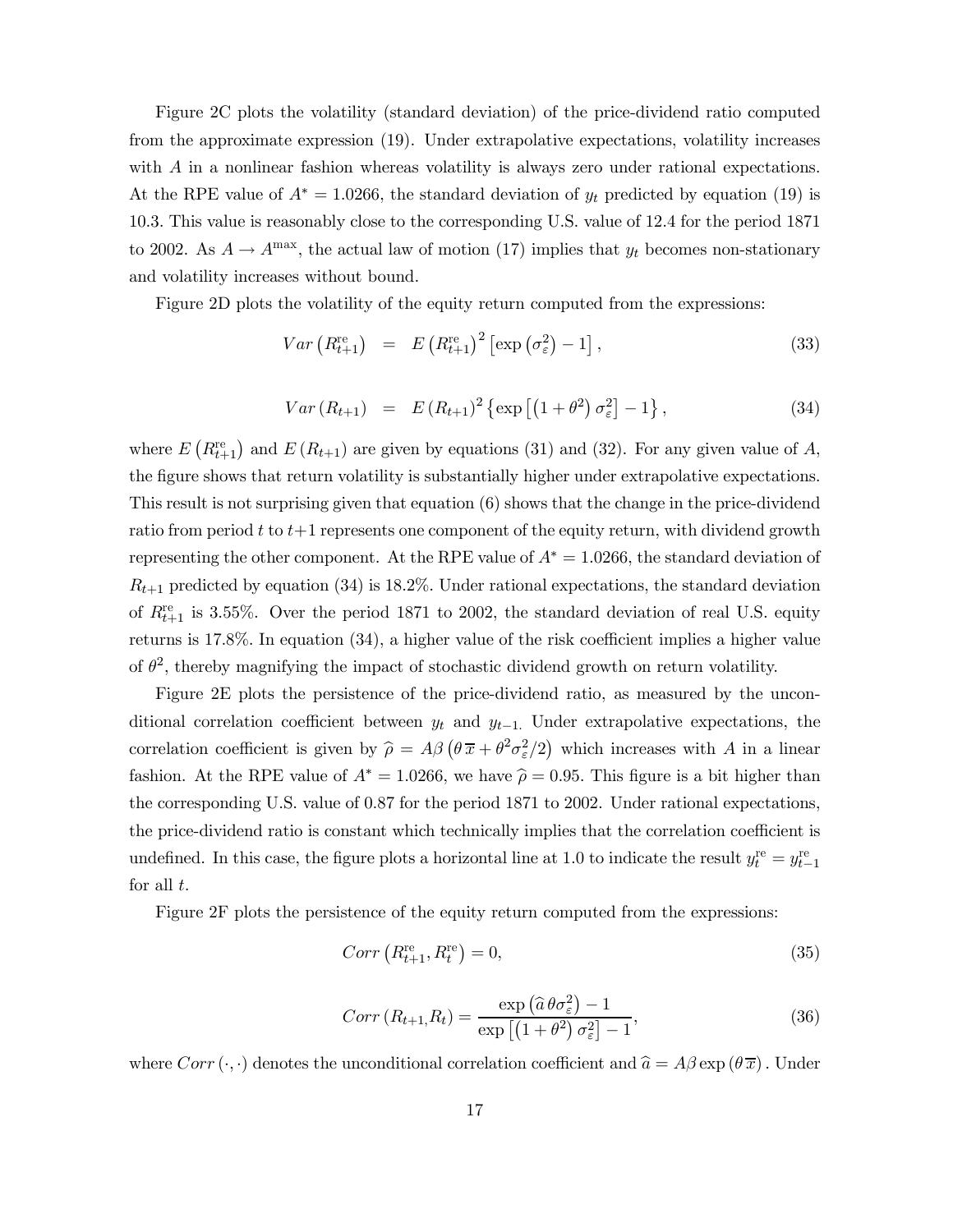extrapolative expectations, the sign of the correlation coefficient depends on the degree of risk aversion via the parameter  $\theta \equiv 1 - \alpha$ . The value of  $\theta$  governs the co-movement between the price-dividend ratio and lagged dividend growth, as shown by the ALM for  $y_t$  (17). When utility is logarithmic  $(\theta = 0)$ , we have  $Corr(R_{t+1}, R_t) = 0$  for any value of A. Decreased risk aversion relative to log utility causes the numerator of equation (36) to become positive such that  $Corr(R_{t+1},R_t) > 0$ . Increased risk aversion relative to log utility causes the numerator to become negative such that  $Corr(R_{t+1},R_t) < 0$ . In this case, an increase in the extrapolation parameter A causes the correlation coefficient to become more negative, as shown in figure 2F. When  $\alpha = 6$  and  $A = A^*$ , we have  $Corr(R_{t+1}, R_t) = -0.18$ . Using annual data for the period 1871 to 2002, real U.S. equity returns exhibit slightly positive serial correlation, with a correlation coefficient of 0.04. Experiments with the model indicate that a small positive correlation coefficient can be obtained if the law of motion for consumption/dividend growth (3) is modified to allow for an  $AR(1)$  process with positive serial correlation.<sup>18</sup>

Figure 2G plots the autocorrelation of the agent's two-step ahead forecast errors. Figure 2H plots the autocorrelation of the agent's perceived exogenous shock  $v_t$  when the PLM for the forecast variable is a geometric random walk. Straightforward computations yield the following expressions:

$$
Corr\left(err_{t+1}^{e}, err_{t}^{e}\right) = \frac{\hat{\rho}\left[1 + A^{2} - 2A\hat{\rho}^{2} - A\left(1 - \hat{\rho}^{2}\right)\right]}{\left(1 + A^{2} - 2A\hat{\rho}^{2}\right)},
$$
\n(37)

$$
Corr(v_{t+1}, v_t) = -\frac{(1-\hat{a})}{(1+\hat{a})},
$$
\n(38)

where  $err_{t+1}^e$  is defined by equation (20) and  $v_t = \log(z_t) - \log(z_{t-1})$  from Proposition 1. At the RPE value of  $A^* = 1.0266$ , we have  $Corr\left( err_{t+1}^e, err_t^e \right) = 0.48$  which shows that extrapolation gives rise to persistent forecast errors. Interestingly, Mankiw, Reis, and Wolfers (2004, p. 219) find that survey-based measures of inflation forecast errors exhibit similar persistence properties, with autocorrelation coefficients ranging from 0.37 to 0.64. In a theoretical study using a sticky price model, Adam (2005b) solves for an RPE in which the autocorrelation of forecast errors is also around 0.5. He shows that it would take more than 33 data points on average for the agent to reject the hypothesis of no autocorrelation. At the RPE value of  $A^* = 1.0266$ , we have  $Corr(v_{t+1}, v_t) = -0.03$  which is very close to the agent's perception of no autocorrelation in the shock term.

 $18$ Over the shorter sample period from 1926 to 1997, U.S. consumption growth exhibits positive serial correlation, with an AR(1) coefficient of 0.268. During this same period, inflation-adjusted U.S. equity returns continue to exhibit slightly positive serial correlation, with a correlation coefficient of 0.07.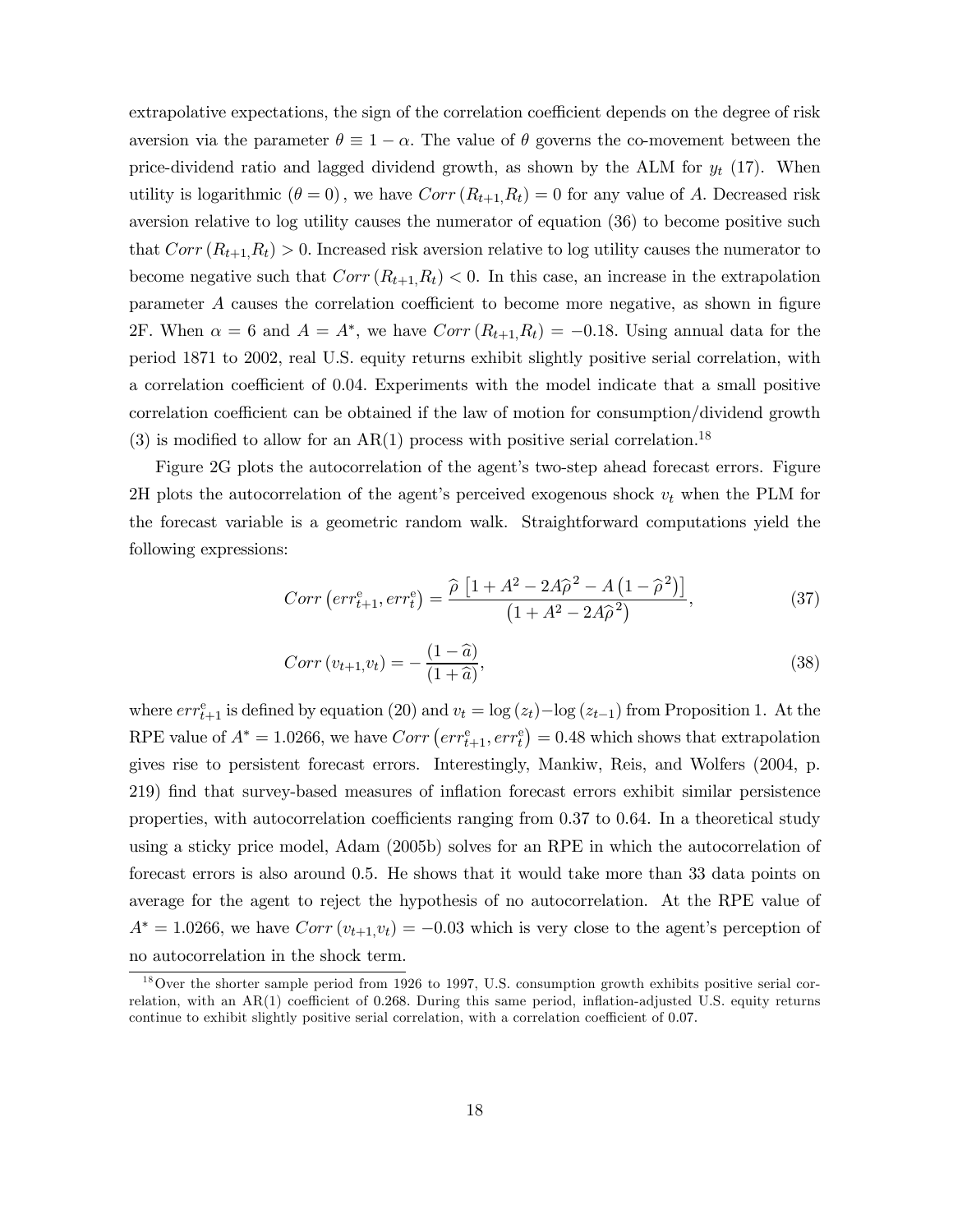#### 3.6 Model Simulations

Table 1 presents unconditional moments of the asset pricing variables computed from a long simulation of the model. The table also reports the corresponding statistics from U.S. data over the period 1871 to 2002. For the model with extrapolative expectations, the statistics reported in Table 1 may differ slightly from the values computed from the approximate analytical expressions that were used to construct Figures 2A through 2F.

|                 |                 |               | Model Simulations |               |  |
|-----------------|-----------------|---------------|-------------------|---------------|--|
|                 |                 | U.S. Data     | Rational          | Extrapolative |  |
| Variable        | Statistic       | $1871 - 2002$ | Expectations      | Expectations  |  |
| $\mu_t$         | Mean            |               | $\Omega$          | 1             |  |
|                 |                 |               |                   |               |  |
| $y_t = p_t/d_t$ | Mean            | 25.2          | 13.0              | 20.2          |  |
|                 | Std. Dev.       | 12.4          | $\theta$          | 10.6          |  |
|                 | <b>Skewness</b> | 2.82          |                   | 2.64          |  |
|                 | Kurtosis        | 12.77         |                   | 21.8          |  |
|                 | Corr. Lag $1$   | 0.87          |                   | 0.94          |  |
|                 | Corr. Lag 2     | 0.71          |                   | 0.87          |  |
|                 | Corr. Lag $3$   | 0.57          |                   | 0.80          |  |
| $R_{t+1} - 1$   | Mean            | 8.17\%        | $9.60\%$          | $9.44\%$      |  |
|                 | Std. Dev        | 17.8%         | $3.54\%$          | 18.1%         |  |
|                 | <b>Skewness</b> | 0.00          | 0.10              | 0.51          |  |
|                 | Kurtosis        | 2.84          | 3.04              | 3.41          |  |
|                 | Corr. Lag $1$   | 0.04          | 0.01              | $-0.17$       |  |
|                 | Corr. Lag $2$   | $-0.16$       | $-0.01$           | 0.02          |  |
|                 | Corr. Lag $3$   | 0.08          | $-0.02$           | 0.01          |  |

Table 1. Unconditional Moments

Note: Model statistics are based on a 4000 period simulation after dropping 100 periods, with  $\bar{x} = 0.0173$ ,  $\sigma_{\varepsilon} = 0.0324$ ,  $\alpha = 6$ ,  $\beta = 0.999$ , and  $A = A^* = \exp(\theta^2 \sigma_{\varepsilon}^2) = 1.0266$ .

The model price-dividend ratio under extrapolative expectations exhibits high volatility, positive skewness, and excess kurtosis, all of which are also present in long-run U.S. data. The model equity return under extrapolative expectations exhibits high volatility, but only small amounts of positive skewness and excess kurtosis. Annual U.S. equity returns exhibit neither skewness nor excess kurtosis, but there is evidence of positive skewness and excess kurtosis at quarterly and monthly frequencies.

Figures 3A through 3H plot U.S. stock market data together with the corresponding modelgenerated series. Under extrapolative expectations, the model-generated series compare favorably in many respects to the U.S. counterparts. Figure 3A shows the sharp run-up in the U.S.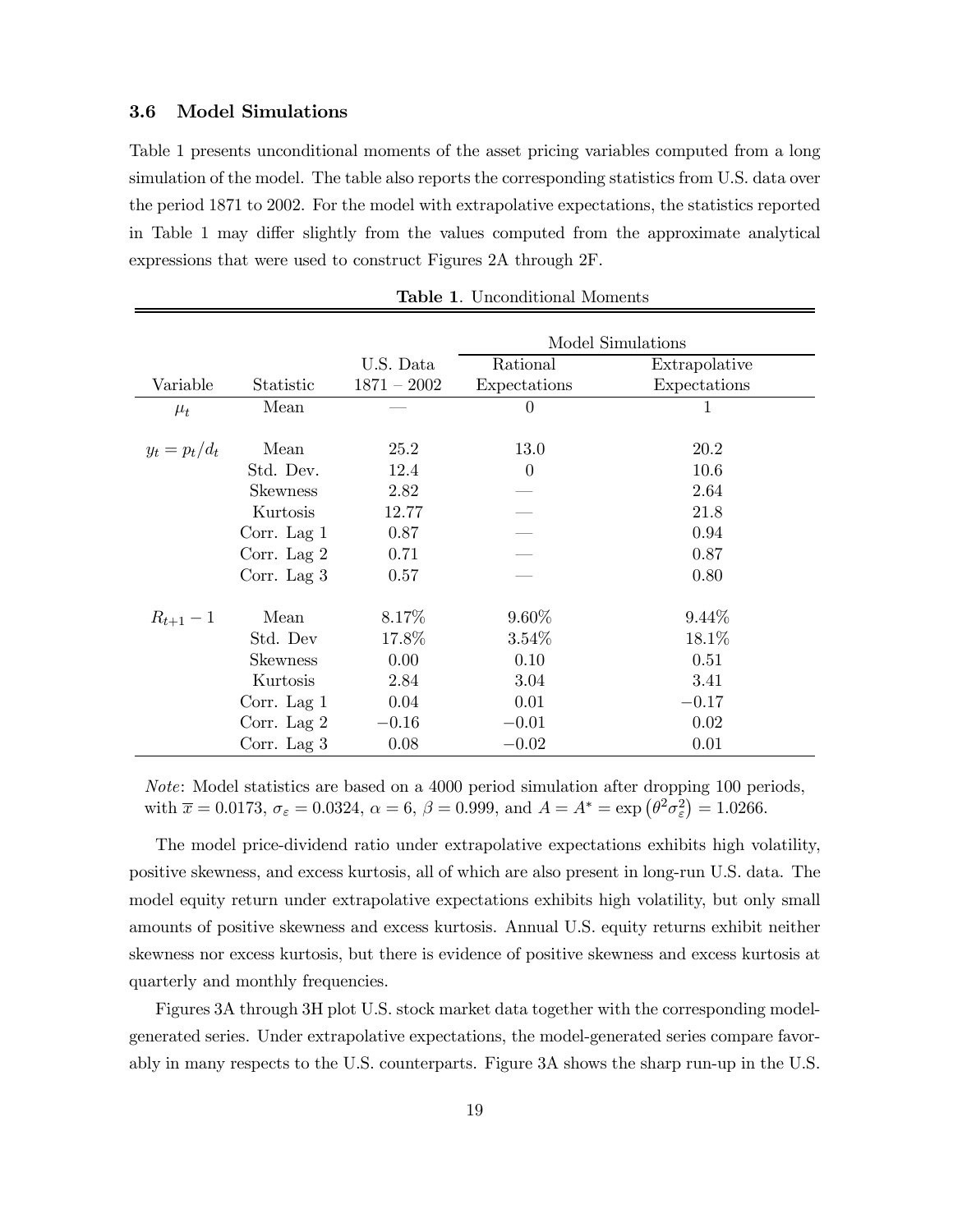price-dividend ratio during the stock market bubble of the late 1990s. The bubble episodes in the model are somewhat less extreme (Figure 3B), but larger bubbles can be observed with different draws for the dividend growth shocks. Figure 3C shows that the real stock price in U.S. data exhibits long upward swings which are often punctuated by sharp, short-lived declines. Similar behavior can be observed in the model with extrapolative expectations (Figure 3D). The complicated behavior of the asset pricing variables under extrapolative expectations derives from the nonlinear law of motion (15). Coakley and Fuertes (2004) and Bohl and Siklos (2004) fit nonlinear time series models to U.S. stock market valuation ratios over the period 1871 to 2001. Both studies find evidence that valuation ratios drift upwards into bubble territory during bull markets, but these persistent departures from fundamentals are eventually eliminated via swift downward adjustments during bear markets.

Figures 3E illustrates the extreme volatility of U.S. equity returns, a feature that is captured by the model under extrapolative expectations (Figure 3F). Figure 3G provides evidence of time-varying volatility in U.S. equity returns. As noted by Schwert (1989), U.S. equity returns exhibit high volatility during the middle part of the sample which includes the Great Depression. From 1871 to 2002, the 20-year rolling standard deviation of returns varies from a minimum of 12.5% to a maximum of 27.9%. The full-sample standard deviation is 17.8%. Figure 3H provides evidence of time varying return volatility in the model with extrapolative expectations. Table 2 provides a quantitative comparison of the return volatilities in the data and the model.

|              |               | Model Simulations |               |  |
|--------------|---------------|-------------------|---------------|--|
|              | U.S. Data     | Rational          | Extrapolative |  |
| Std. Dev.    | $1871 - 2002$ | Expectations      | Expectations  |  |
| $Min 20-Yr.$ | $12.5\%$      | 1.88%             | $9.20\%$      |  |
| $Max 20-Yr.$ | 27.9%         | $6.02\%$          | 29.4%         |  |
| Full Sample  | 17.8%         | $3.54\%$          | 18.1%         |  |

Table 2. 20-Year Rolling Volatility of Returns

Note: Model statistics are based on a 4000 period simulation after dropping 100 periods, with  $\bar{x} = 0.0173$ ,  $\sigma_{\varepsilon} = 0.0324$ ,  $\alpha = 6$ ,  $\beta = 0.999$ , and  $A = A^* = \exp(\theta^2 \sigma_\varepsilon^2) = 1.0266$ .

Numerous empirical studies starting with Fama and French (1988) and Campbell and Shiller (1988) have demonstrated that the log price-dividend ratio forecasts aggregate U.S. equity returns in excess of the risk-free rate over long horizons. Cochrane (2001, p. 394) points out that long-horizon predictability is directly related to the phenomenon of excess volatility. Table 3 shows that the model-generated returns under extrapolative expectations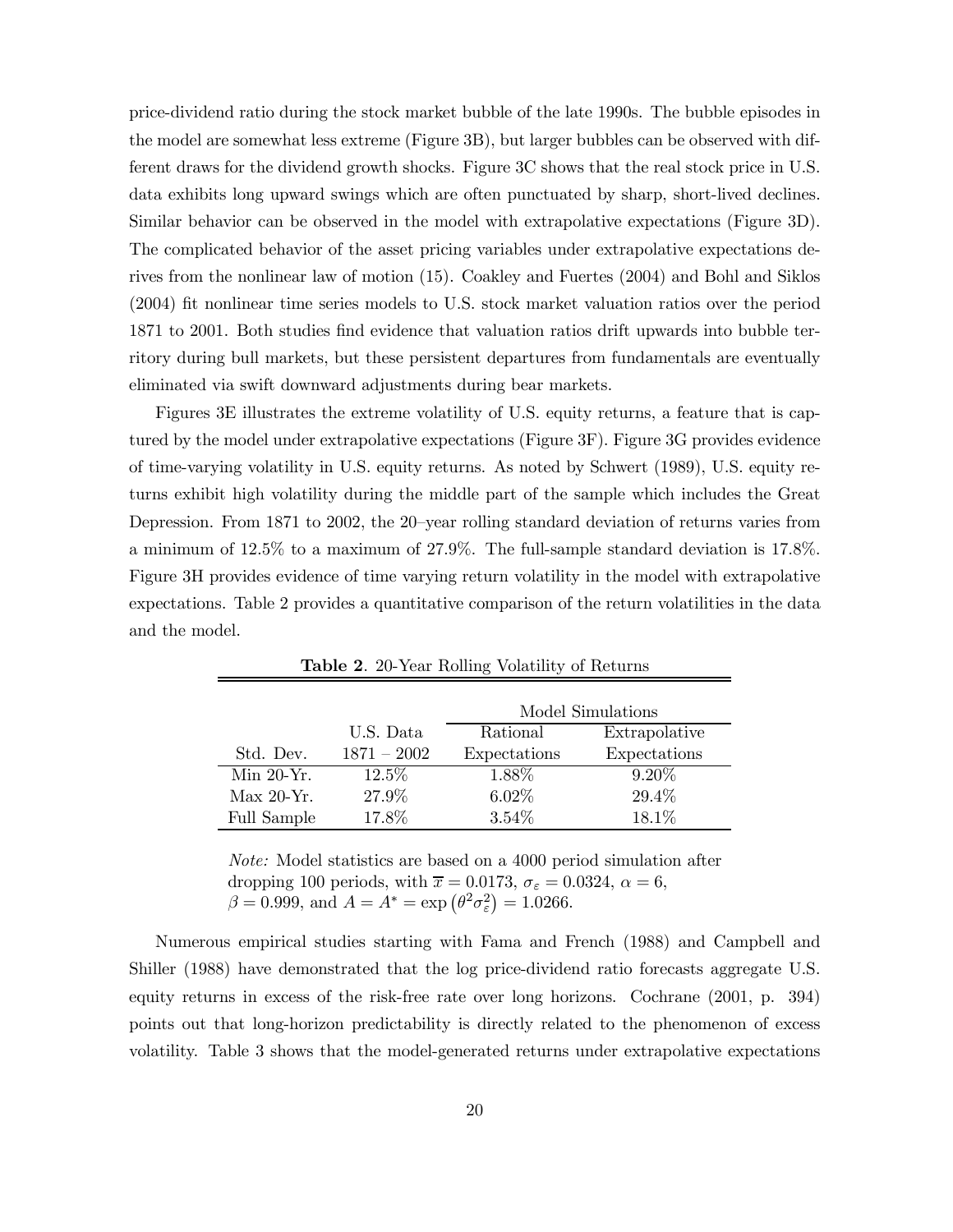are highly forecastable over long horizons. As usual, predictability is demonstrated using a simple regression of the holding period return on a constant and the logarithm of the pricedividend ratio that prevails at the beginning of the period. Similar to the behavior observed in U.S. data, the  $R^2$  of the regression increases with the forecast horizon as does the magnitude of the estimated slope coefficient. The intuition for long-horizon predictability in the model is straightforward. A high price-dividend ratio implies that the ratio is more likely to be above its long-run mean. Since the price-dividend ratio is stationary, the ratio will eventually revert to its long-run mean. The inevitable drop in the price-dividend ratio over a long horizon produces a lower realized return. Under rational expectations, the price-dividend ratio is constant for all t and thus provides no information about future returns.

| Horizon<br>(Years) | U.S. Data<br>$1871 - 2002$ |         | Model with<br>Extrapolative<br>Expectations |       |
|--------------------|----------------------------|---------|---------------------------------------------|-------|
|                    | <b>Slope</b>               | $\,R^2$ | <b>Slope</b>                                | $R^2$ |
|                    | $-0.07$                    | 0.02    | $-0.11$                                     | 0.10  |
| $\overline{2}$     | $-0.16$                    | 0.06    | $-0.21$                                     | 0.23  |
| 4                  | $-0.27$                    | 0.08    | $-0.41$                                     | 0.45  |
| 6                  | $-0.39$                    | 0.10    | $-0.58$                                     | 0.60  |
| 8                  | $-0.58$                    | 0.15    | $-0.73$                                     | 0.70  |

Table 3. Long-Horizon Predictability Regressions

Notes: The results shown are for the regression equation  $\sum_{1}^{j} \log(R_{t+j}) = b_0 + b_1 \log(y_t)$ , where  $b_1$  is the estimated slope. Model regressions are based on a 4000 period simulation after dropping 100 periods, with  $\overline{x} = 0.0173$ ,  $\sigma_{\varepsilon} = 0.0324$ ,  $\alpha = 6, \beta = 0.999, \text{ and } A = A^* \exp \left( \theta^2 \sigma_{\varepsilon}^2 \right) = 1.0266.$ 

### 4 Extensions of the Basic Model

#### 4.1 Mixture of Agent Types

In the basic model, a representative agent initially adopts the extrapolative forecast given by (14) and then contemplates switching to either the fundamentals-based forecast or the long-run average forecast. A simple extension allows for a mixture of agent types, with each type initially employing a different forecast method.. Following Kirman (1991) and others, I assume that the governing market expectation that enters the law of motion of the forecast variable is the average expectation across agents. For an economy initially populated by extrapolators and fundamentalists, the ALM for the forecast variable becomes  $z_t = \beta \exp(\theta x_t) \left[ \lambda (Az_{t-1}) + (1-\lambda)\overline{z}^{\text{f}} + 1 \right]$ , where  $\lambda \in [0,1]$  is the proportion of agents who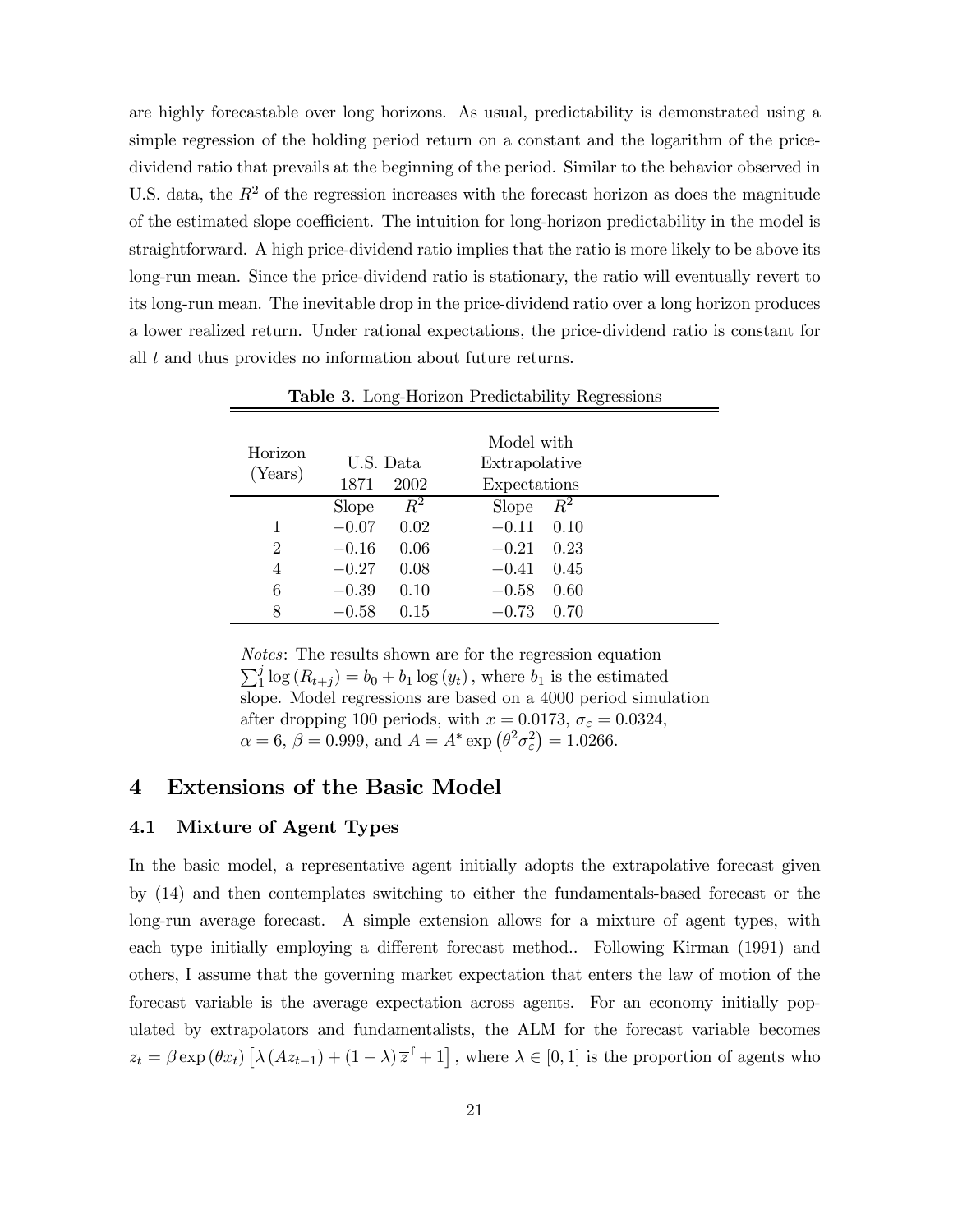employ the extrapolative forecast. For an economy initially populated by extrapolators and long-run averagers, the ALM becomes  $z_t = \beta \exp(\theta x_t) [\lambda (Az_{t-1}) + (1 - \lambda) E(z_t) + 1]$ , where  $E(z_t)$  is no longer given by (22) but instead now depends on  $\lambda$ . In both versions of the heterogenous agent economy, the introduction of the parameter  $\lambda$  shifts the unconditional moments of  $z_t$  that appear in the expressions for the forecast fitness measures  $MSE^e$ ,  $MSE^f$ ,  $MSE^a$ . In either case, as  $\lambda$  declines, the extrapolative forecast becomes less accurate relative to the alternatives, making lock-in less likely to occur. This result is not surprising because  $\lambda$  governs the influence that the extrapolators have on the ALM for  $z_t$ . In this context, lock-in can be interpreted as a type of suboptimal Nash equilibrium in which the extrapolators choose not to deviate from their initial forecast given that a sufficient number of other agents are forecasting in the same way.

#### 4.2 Endogenous Switching Between Forecasts

A slight modification of the model allows for the possibility of endogenous switching between forecast methods. This occurs when the agent's metric for assessing performance is the forecast error observed in the most-recent period (which corresponds to a year in the model calibration). From a modeling perspective, a tendency to overweight recent forecast performance is consistent with the availability and representativeness heuristics. From an individual agent's perspective, an emphasis on recent data appears to be justified, given the (self-induced) regime-switching that is evident in observable variables.

The setup is similar to the "adaptive belief systems" examined by Brock and Hommes (1997, 1998) and Hommes (2001), among others. To keep things simple, I abstract from heterogeneity of beliefs among agents but allow the representative agent's beliefs to vary over time. I also abstract from any costs of collecting and processing information that might be expected to increase with the degree of sophistication of the forecast method.

Simulations of the adaptive belief system give rise to endogenous switches between forecasts at intervals of varying length. Each forecast regime exhibits persistence even though the underlying forecast fitness measures depend only on the forecast errors in the most-recent period.19 The price-dividend ratio and the equity return both exhibit regime-switching behavior where the means, variances, and autocorrelations vary across regimes. When the agent switches to an optimistic extrapolation, the price-dividend ratio starts drifting up from below to fluctuate around a higher mean while the equity return becomes more volatile. Eventually, there is a correction and the price-dividend ratio falls sharply back to the level implied by

 $19$ Lengthening the forecast evaluation window (or alternatively, imposing geometrically-declining weights on past squared forecast errors) imparts more inertia to the fitness measures which has the effect of increasing the average interval between regime switches.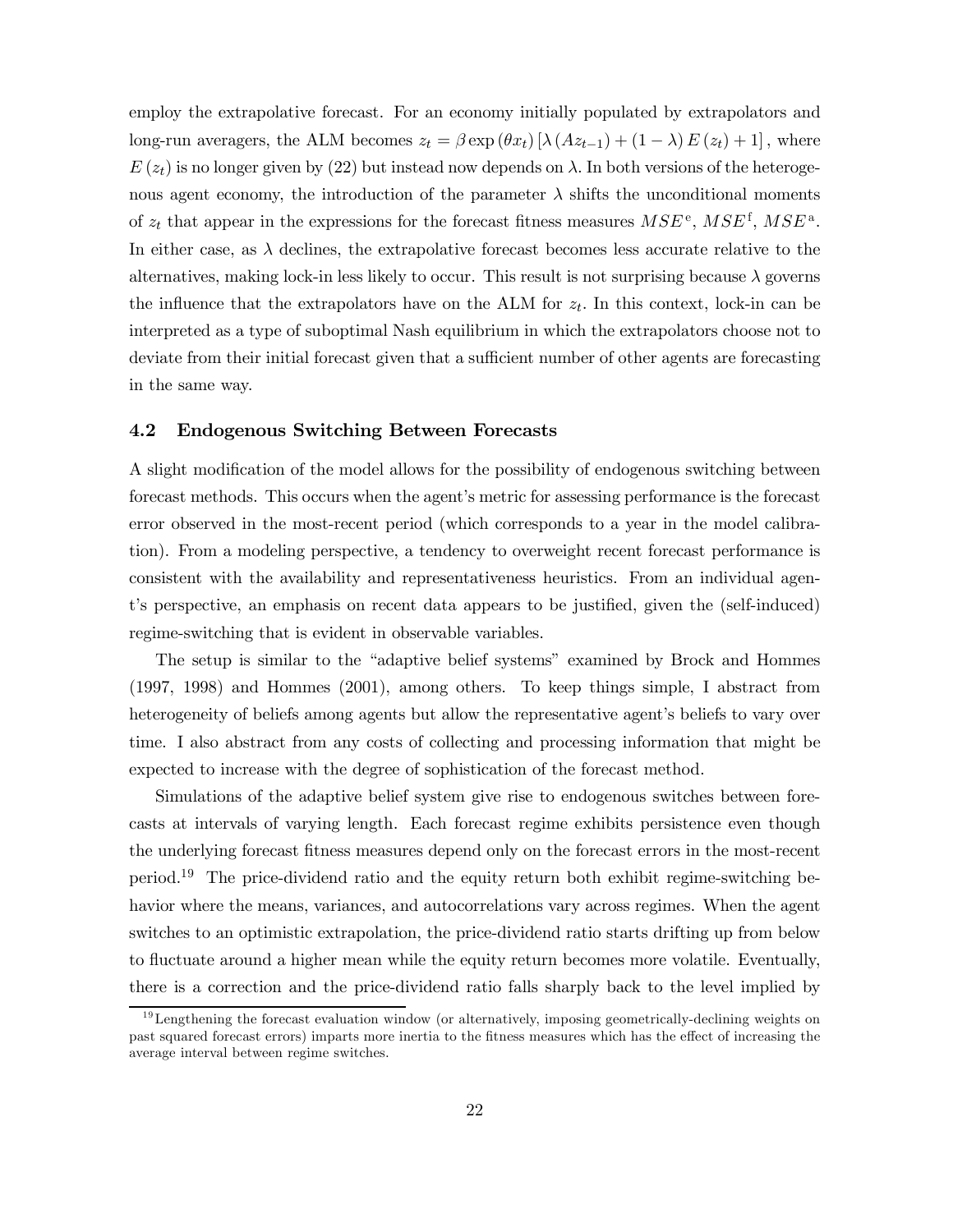fundamentals. The sharp downward movement can be interpreted as a crash-like event.<sup>20</sup>

#### 4.3 Alternative Forecast Methods

In the basic model, a representative agent considers only two alternatives to the extrapolative forecast, i.e., a fundamentals-based forecast and a long-run average forecast. A moresophisticated agent might consider an expanded set of alternatives. One possibility is a firstorder autoregression on the observed time series of  $z_t$ . Given a long time series of observations and assuming that the agent employs lagged information, an autoregressive forecast would take the form  $\widehat{E}_t z_{t+1} = \widehat{\rho}^2 z_{t-1} + (1 - \widehat{\rho}^2) E(z_t)$ , where  $E(z_t)$  is given by equation (22) and  $\hat{\rho}^2 = A^2 \beta^2 \exp \left( 2\theta \bar{x} + \theta^2 \sigma_\varepsilon^2 \right)$  is the correlation coefficient between  $z_{t+1}$  and  $z_{t-1}$ . Unlike the other two alternatives, this forecast method exploits the autocorrelation in  $z_t$ .<sup>21</sup> It is straightforward to show that the fitness measure for the autoregressive forecast is given by  $MSE^{\text{ar}} = (1 - \hat{\rho}^4) Var(z_t)$ , where  $Var(z_t)$  is given by equation (23).<sup>22</sup> Comparing this expression to equation (27) shows that the autoregressive forecast improves accuracy over the long-run average forecast which yields  $MSE^a = Var(z_t)$ . It turns out that this improvement is sufficient to induce the agent to abandon the extrapolative forecast in favor of the autoregressive forecast, if available. Of course, adoption of the autoregressive forecast would then cause the ALM for  $z_t$  to shift, thereby altering the performance of the autoregressive forecast.<sup>23</sup> More generally, if an alternative forecast does a better job of capturing the actual dynamics of the forecast variable, then the agent will have an incentive to adopt that method. In this case, the two-parameter autoregressive forecast does a better job of capturing the actual dynamics of  $z_t$  than does the single-parameter extrapolative forecast for any  $A \in (0, A^{\max})$ . It should be noted, however, that the foregoing analysis abstracts from any increased computation costs associated with the autoregressive forecast. David (1985) emphasizes how the occurrence of technological lock-in is greatly influenced by conversion costs that can lead to the irreversibility of an initial choice. In this model, the introduction of an explicit computation cost that increases with the degree of sophistication of the forecast algorithm could restore lock-in against the autoregressive forecast or other alternatives.

 $20$ An interesting issue for future research, suggested by a referee, would be to characterize the basins of attraction of each forecast method when equal weights are assigned to past squared forecast errors.

<sup>&</sup>lt;sup>21</sup> Another closely-related possibility is an adaptive forecast which takes the form  $\hat{E}_t z_{t+1} = Az_{t-1} + (1-A)\hat{E}_{t-1}z_t$ , where  $A < 1$ .

 $(1-A) E_{t-1} z_t$ , where  $A < 1$ .<br>
<sup>22</sup>We have  $err_{t+1}^{ar} = z_{t+1} - \hat{\rho}^2 z_{t-1} - (1 - \hat{\rho}^2) E(z_t)$ . The expression for  $MSE^{ar} \equiv E[(err_{t+1}^{ar})^2]$ , is derived using the relationships  $E(z_t^2) = Var(z_t) + E(z_t)^2$  and  $E(z_{t+1}z_{t-1}) = \hat{\rho}^2 Var(z_t) + E(z_t)^2$ .

<sup>&</sup>lt;sup>23</sup>One can show that the new law of motion for  $z_t$  will become nonstationary when the agent switches to an autoregressive forecast that is parameterized using the sample moments of  $z_t$  generated by the original law of motion (15). More generally, one can show that an autoregressive forecast cannot be justified as a stationary consistent expectations equilibrium (CEE) of the type described by Sögner and Mitlöhner (2002).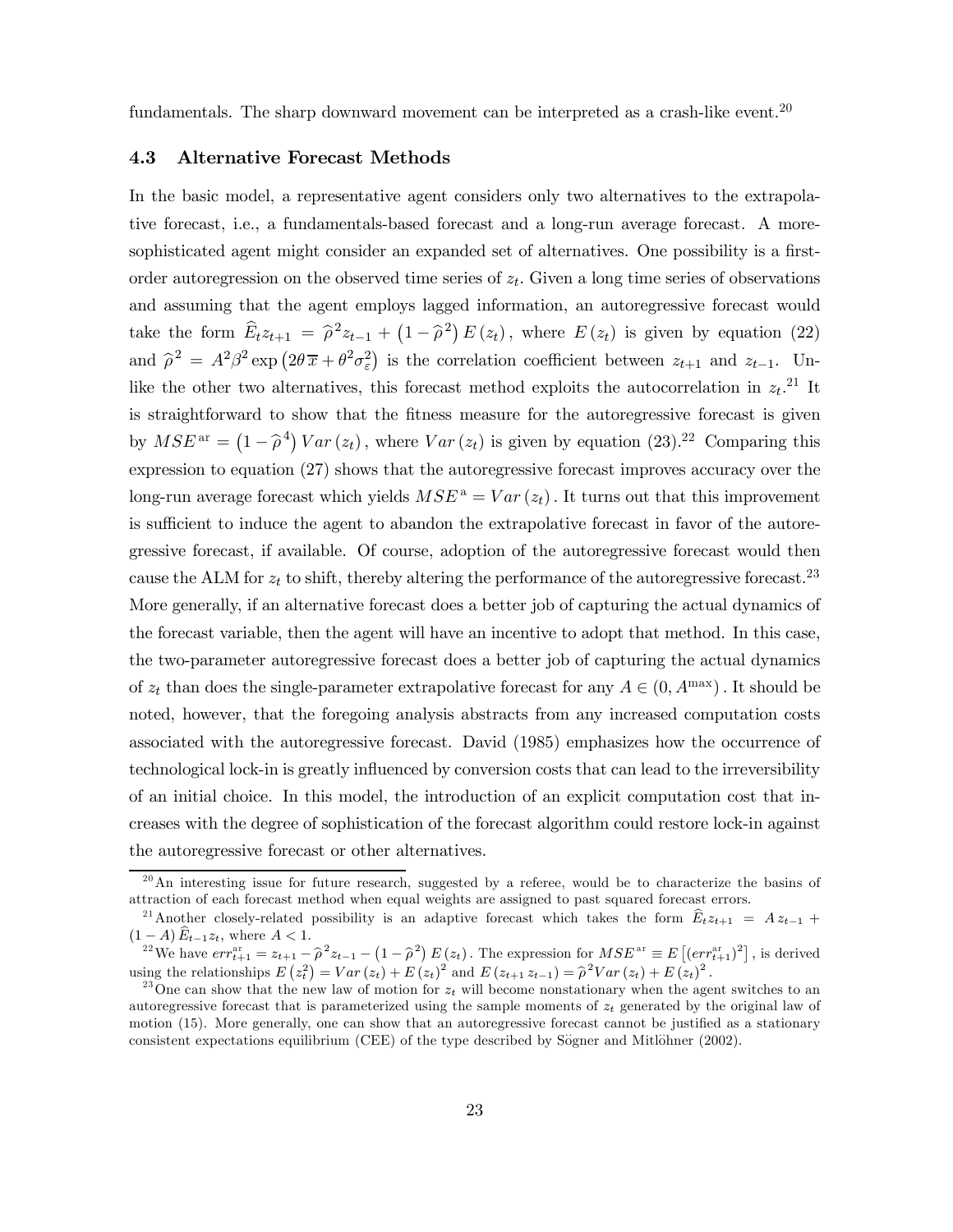### 5 Concluding Remarks

Theories about expectations have long played a role in efforts to account for the observed behavior of equity prices. Keynes (1936, p. 156) likened the stock market to a "beauty contest" where participants devoted their efforts not to judging the underlying concept of beauty, but instead to "anticipating what average opinion expects the average opinion to be." Keynes readily acknowledged the concept of irrational, herd-like behavior among investors in stating (p. 157): "There is no clear evidence from experience that the investment policy which is socially advantageous coincides with that which is most profitable." He cautioned that it may be "scarcely practicable" to employ a rational, long-term investment strategy in a market dominated by short-term "game-players." More recently, Federal Reserve Chairman Alan Greenspan (1999) warned that "an unwarranted, perhaps euphoric, extension of recent developments can drive equity prices to levels that are unsupportable."

The flavor of the above ideas is clearly evident in the model set forth in this paper. The main contribution is to show that an individual agent can become locked-in to the use of a suboptimal, extrapolative forecast if other agents ( i.e., "game-players") are following the same approach. From the perspective of an individual agent, switching to a fundamentalsbased forecast would appear to reduce forecast accuracy, so there is no incentive to switch. A reasonably calibrated version of the model is capable of generating excess volatility, timevarying volatility, bubbles, crashes, and other well-documented features of long-run U.S. stock market data.

In the model, the representative agent's choice of forecast method is guided by the principle of minimizing forecast errors. In this sense, the agent can be viewed as boundedly rational. The use of a forecast algorithm that extrapolates from the last observation can also be viewed as boundedly rational because it economizes on the costs of collecting and processing information. As noted by Nerlove (1983, p. 1255): "Purposeful economic agents have incentives to eliminate errors up to a point justified by the costs of obtaining the information necessary to do so...The most readily available and least costly information about the future value of a variable is its past value."

Further extensions of the basic model to include bond pricing may provide insight into other observed features of real-world asset markets.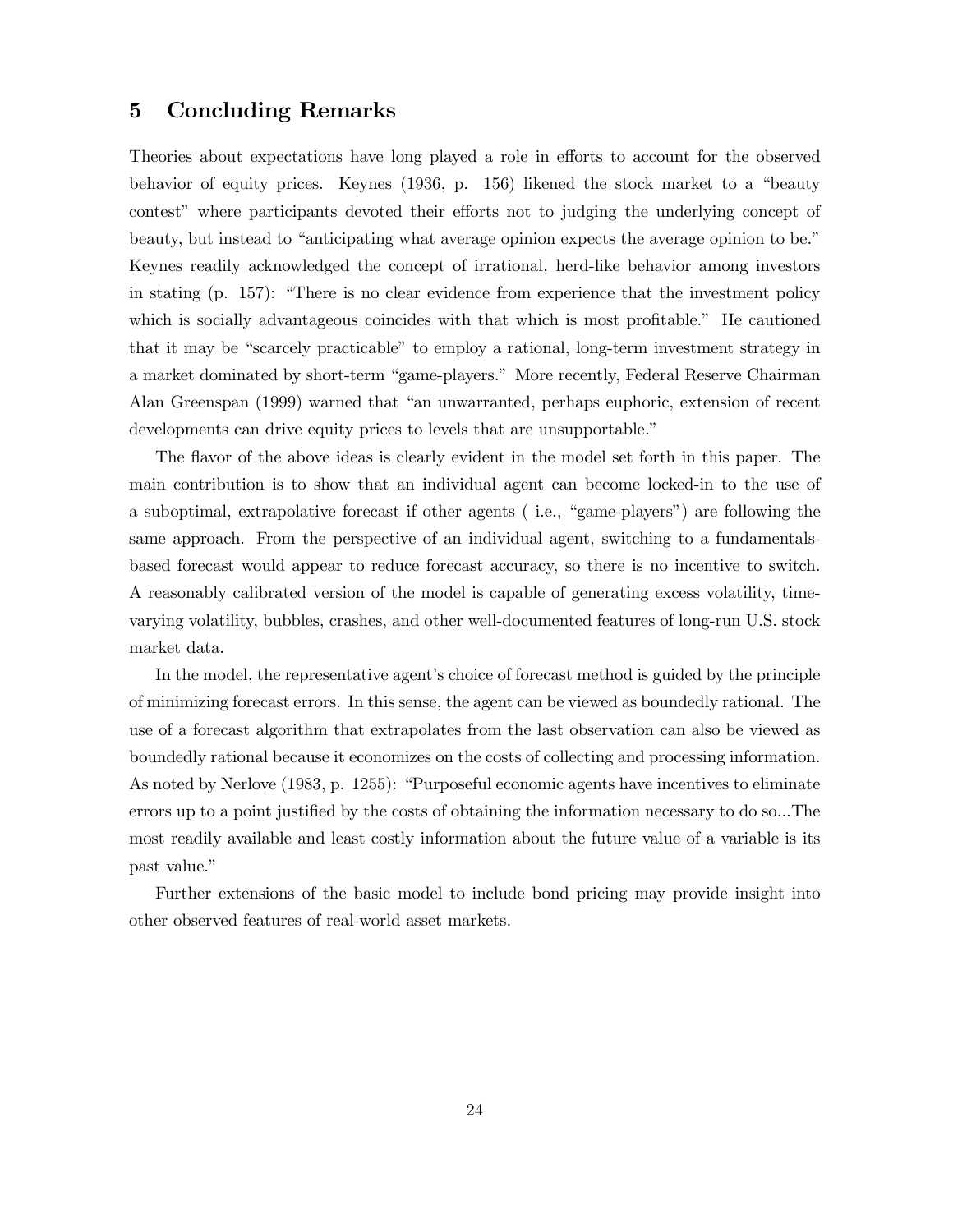### A Appendix

This appendix derives analytical expressions for the unconditional moments of the pricedividend ratio and the equity return.

#### A.1 Rational Expectations

Equation (11) shows that  $y_t^{\text{re}}$  is constant for all t. This result implies

$$
E(y_t^{\text{re}}) = \frac{\beta \exp\left(\theta \overline{x} + \theta^2 \sigma_\varepsilon^2 / 2\right)}{1 - \beta \exp\left(\theta \overline{x} + \theta^2 \sigma_\varepsilon^2 / 2\right)},\tag{A.1}
$$

$$
Var\left(y_t^{\text{re}}\right) = 0\tag{A.2}
$$

$$
Corr\left(y_t^{\text{re}}, y_{t-1}^{\text{re}}\right) = \text{undefined},\tag{A.3}
$$

where  $Corr\left(y_t^{\text{re}}, y_{t-1}^{\text{re}}\right)$  denotes the unconditional correlation coefficient between  $y_t^{\text{re}}$  and  $y_{t-1}^{\text{re}}$ .

Making use of equations (6) and (11), the gross equity return is given by

$$
R_{t+1}^{re} = \left(\frac{y_t^{re} + 1}{y_t^{re}}\right) \exp\left(x_{t+1}\right),
$$
  

$$
= \frac{\exp\left(x_{t+1}\right)}{\beta \exp\left(\theta \overline{x} + \theta^2 \sigma_{\varepsilon}^2/2\right)},
$$
(A.4)

where  $y_t^{\text{re}}$  is the constant price-dividend ratio from (11). Equation (A.4) implies that the mean and variance of the equity return are given by

$$
E\left(R_{t+1}^{\text{re}}\right) = \beta^{-1} \exp\left[\alpha \overline{x} + \left(1 - \theta^2\right) \sigma_\varepsilon^2 / 2\right],\tag{A.5}
$$

$$
Var\left(R_{t+1}^{\text{re}}\right) = E\left(R_{t+1}^{\text{re}}\right)^2 \left[\exp\left(\sigma_{\varepsilon}^2\right) - 1\right],\tag{A.6}
$$

where I have made use of the properties of the log-normal distribution.<sup>24</sup> The corresponding moments of the log equity return are given by

$$
E\left[\log\left(R_{t+1}^{\text{re}}\right)\right] = -\log\left(\beta\right) + \alpha\overline{x} - \theta^2\sigma_{\varepsilon}^2/2,\tag{A.7}
$$

$$
Var\left[\log\left(R_{t+1}^{\text{re}}\right)\right] = \sigma_{\varepsilon}^{2}.
$$
\n(A.8)

The unconditional correlation coefficient between  $R_{t+1}^{\text{re}}$  and  $R_t^{\text{re}}$  is given by

$$
Corr (R_{t+1}^{\text{re}}, R_t^{\text{re}}) = \frac{E (R_{t+1}^{\text{re}} R_t^{\text{re}}) - E (R_{t+1}^{\text{re}})^2}{Var (R_{t+1}^{\text{re}})},
$$

<sup>&</sup>lt;sup>24</sup>If  $x \sim N(\bar{x}, \sigma_{\varepsilon}^2)$ , then  $E[\exp(\theta x)] = \exp(\theta \bar{x} + \theta^2 \sigma_{\varepsilon}^2/2)$ , where  $\theta$  is a constant. Since  $Var[\exp(\theta x)] =$  $E\left[\exp(\theta x)^2\right] - \left\{E\left[\exp(\theta x)\right]\right\}^2$ , we have  $Var\left[\exp(\theta x)\right] = \left\{E\left[\exp(\theta x)\right]\right\}^2 \left[\exp(\theta^2 \sigma_{\varepsilon}^2) - 1\right]$ .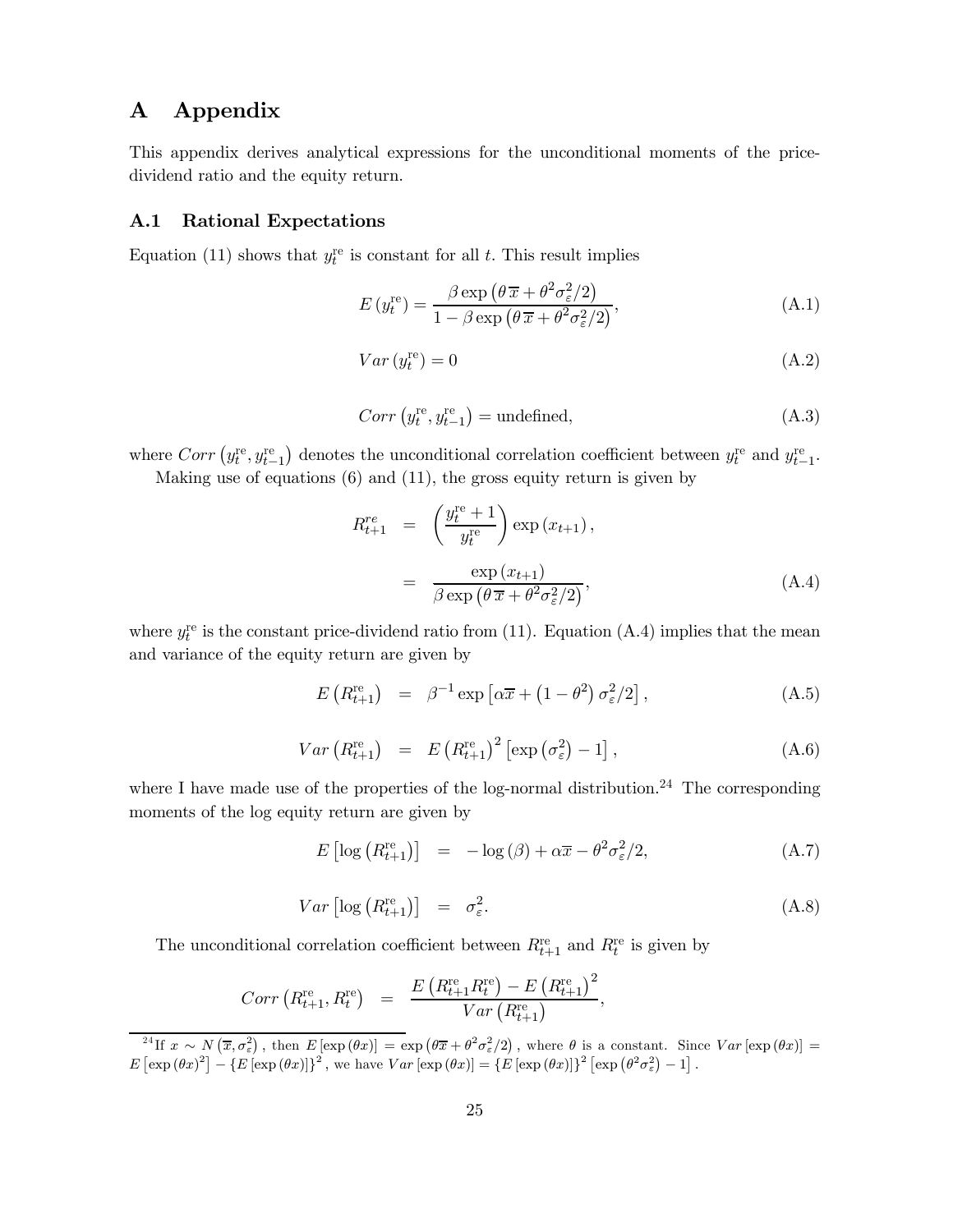$$
= \frac{E\left[\exp\left(x_{t+1}\right)\exp\left(x_{t}\right)\right] - E\left[\exp\left(x_{t+1}\right)\right]^{2}}{Var\left[\exp\left(x_{t+1}\right)\right]},
$$
  
= 0, (A.9)

where I have made use of the relationship  $E\left[\exp\left(x_{t+1}\right)\exp\left(x_{t}\right)\right] = E\left[\exp\left(x_{t+1}\right)]E\left[\exp\left(x_{t}\right)\right]$ because  $x_t$  is *iid.* 

#### A.2 Extrapolative Expectations

Taking the unconditional expectation of both sides of  $(15)$  and noting that  $x_t$  is not correlated with  $z_{t-1}$ , we obtain the following expression for the mean of the forecast variable

$$
E(z_t) = \frac{\beta \exp\left(\theta \overline{x} + \theta^2 \sigma_\varepsilon^2 / 2\right)}{1 - A\beta \exp\left(\theta \overline{x} + \theta^2 \sigma_\varepsilon^2 / 2\right)}.
$$
 (A.10)

To obtain a simple expression for the variance of the forecast variable, I approximate the law of motion for  $log(z_t)$  using a first-order Taylor-series expansion around the point  $\widehat{z}_0 = E [\log (z_t)]$ . Specifically,

$$
\log(z_t) = \log \beta + \theta x_t + \log [Az_{t-1} + 1],
$$
  
\n
$$
\simeq \log \beta + \theta x_t + \hat{a} [\log (z_{t-1}) - \hat{z}_0] + \hat{b},
$$
 (A.11)

where the Taylor-series coefficients are given by  $\hat{a} = A\beta \exp(\theta \overline{x})$  and  $\hat{b} = -\log(1 - \hat{a})$ . Taking the unconditional variance of both sides of equation (A.11) yields

$$
Var\left[\log\left(z_t\right)\right] = \frac{\theta^2 \sigma_{\varepsilon}^2}{1 - \widehat{a}^2}.
$$
\n(A.12)

Assuming that the distribution of  $z_t$  is approximately log-normal, we can make use of the relationship

$$
Var(z_t) = E(z_t)^2 \left\{ \exp(Var \left[ \log(z_t) \right] \right) - 1 \right\},
$$
  

$$
= E(z_t)^2 \left[ \exp\left(\frac{\theta^2 \sigma_{\varepsilon}^2}{1 - \hat{a}^2} \right) - 1 \right],
$$
 (A.13)

where  $E(z_t)$  is given by (A.10). Given that  $y_t = Az_{t-1}$  from (17), the unconditional moments of the price-dividend ratio can be computed using the relationships,  $E(y_t) = AE(z_t)$  and  $Var(y_t) = A^2Var(z_t)$ .

The unconditional correlation coefficient between  $z_t$  and  $z_{t-1}$  is defined as

$$
Corr(z_t, z_{t-1}) = \frac{E(z_t z_{t-1}) - E(z_t)^2}{Var(z_t)}.
$$
\n(A.14)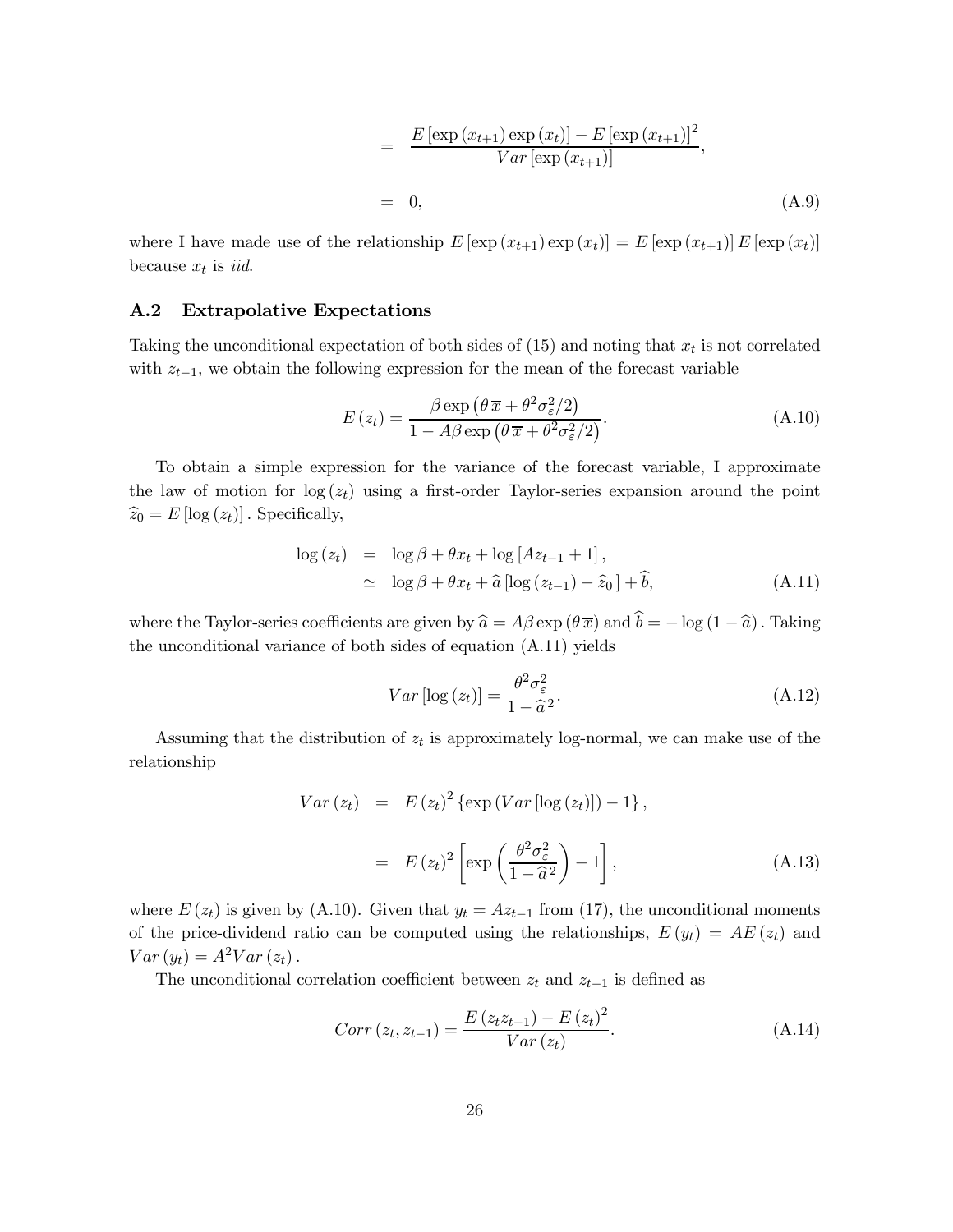The expectation  $E(z_t z_{t-1})$  can be computed from the law of motion (15) as follows:

$$
E(z_{t}z_{t-1}) = E\{\beta \exp(\theta x_{t}) [Az_{t-1} + 1] z_{t-1}\},
$$
  
\n
$$
= \beta \exp(\theta \overline{x} + \theta^{2}\sigma_{\varepsilon}^{2}/2) \{AE(z_{t}^{2}) + E(z_{t})\},
$$
  
\n
$$
= A\beta \exp(\theta \overline{x} + \theta^{2}\sigma_{\varepsilon}^{2}/2) E(z_{t})^{2} \{\frac{Var(z_{t})}{E(z_{t})^{2}} + 1 + \frac{1}{AE(z_{t})}\}
$$
  
\n
$$
= \widehat{\rho} Var(z_{t}) + E(z_{t})^{2},
$$
\n(A.15)

where I have made use of the relationship  $E(z_t^2) = Var(z_t) + E(z_t)^2$  and equation (A.10). Substituting the above expression for  $E(z_t z_{t-1})$  into equation (A.14) yields the result that  $Corr(z_t, z_{t-1}) = \hat{\rho} = A\beta \exp\left(\theta \bar{x} + \theta^2 \sigma_{\varepsilon}^2/2\right)$ . A similar procedure can be used to show that  $Corr(z_{t+1}, z_{t-1}) = \hat{\rho}^2 = A^2 \beta^2 \exp(2\theta \bar{x} + \theta^2 \sigma_{\varepsilon}^2)$ . Given that  $y_t = Az_{t-1}$ , the price-dividend ratio has the same autocorrelation structure as the forecast variable.

The gross equity return can be written as

$$
R_{t+1} = \left(\frac{y_{t+1}+1}{y_t}\right) \exp\left(x_{t+1}\right),
$$
  

$$
= \left(\frac{z_{t+1}}{A\beta z_{t-1}}\right) \exp\left(\alpha x_{t+1}\right), \tag{A.16}
$$

where I have eliminated  $y_{t+1}$  using the definitional relationship  $y_{t+1} = z_{t+1} \exp(-\theta x_{t+1})/\beta - 1$ and eliminated  $y_t$  using the relationship  $y_t = Az_{t-1}$  from (17). From the above expression, it follows directly that

$$
E\left[\log\left(R_{t+1}\right)\right] = -\log\left(A\beta\right) + \alpha \overline{x}.\tag{A.17}
$$

Using equation (A.16), straightforward computations yield

$$
Var \left[ \log (R_{t+1}) \right] = Var \left\{ \alpha x_{t+1} + \log (z_{t+1}) - \log (z_{t-1}) - \log (A\beta) \right\}
$$
  
\n
$$
= Var \left\{ \alpha x_{t+1} + \log \beta + \theta x_{t+1} + \hat{a} \left[ \log (z_t) - \hat{z}_0 \right] + \hat{b} - \log (z_{t-1}) \right\}
$$
  
\n
$$
= Var \left\{ x_{t+1} + \hat{a} \theta x_t + (\hat{a}^2 - 1) \log (z_{t-1}) + \text{constant terms} \right\}
$$
  
\n
$$
= \sigma_{\varepsilon}^2 \left( 1 + \hat{a}^2 \theta^2 \right) + (\hat{a}^2 - 1)^2 Var \left[ \log (z_t) \right],
$$
  
\n
$$
= (1 + \theta^2) \sigma_{\varepsilon}^2, \tag{A.18}
$$

where I have again made use of the Taylor-series approximation in (A.11) and the expression for  $Var$  [log  $(z_t)$ ] in (A.12).

Given the unconditional moments of  $log(R_{t+1})$  from  $(A.17)$  and  $(A.18)$ , and assuming that the distribution of  $R_{t+1}$  is approximately log-normal, the moments of  $R_{t+1}$  can be computed using the following relationships

$$
E(R_{t+1}) = \exp \{ E [\log (R_{t+1})] + \frac{1}{2}Var [\log (R_{t+1})] \},
$$
  

$$
= (A\beta)^{-1} \exp [\alpha \overline{x} + (1 + \theta^2) \sigma_{\varepsilon}^2 / 2], \qquad (A.19)
$$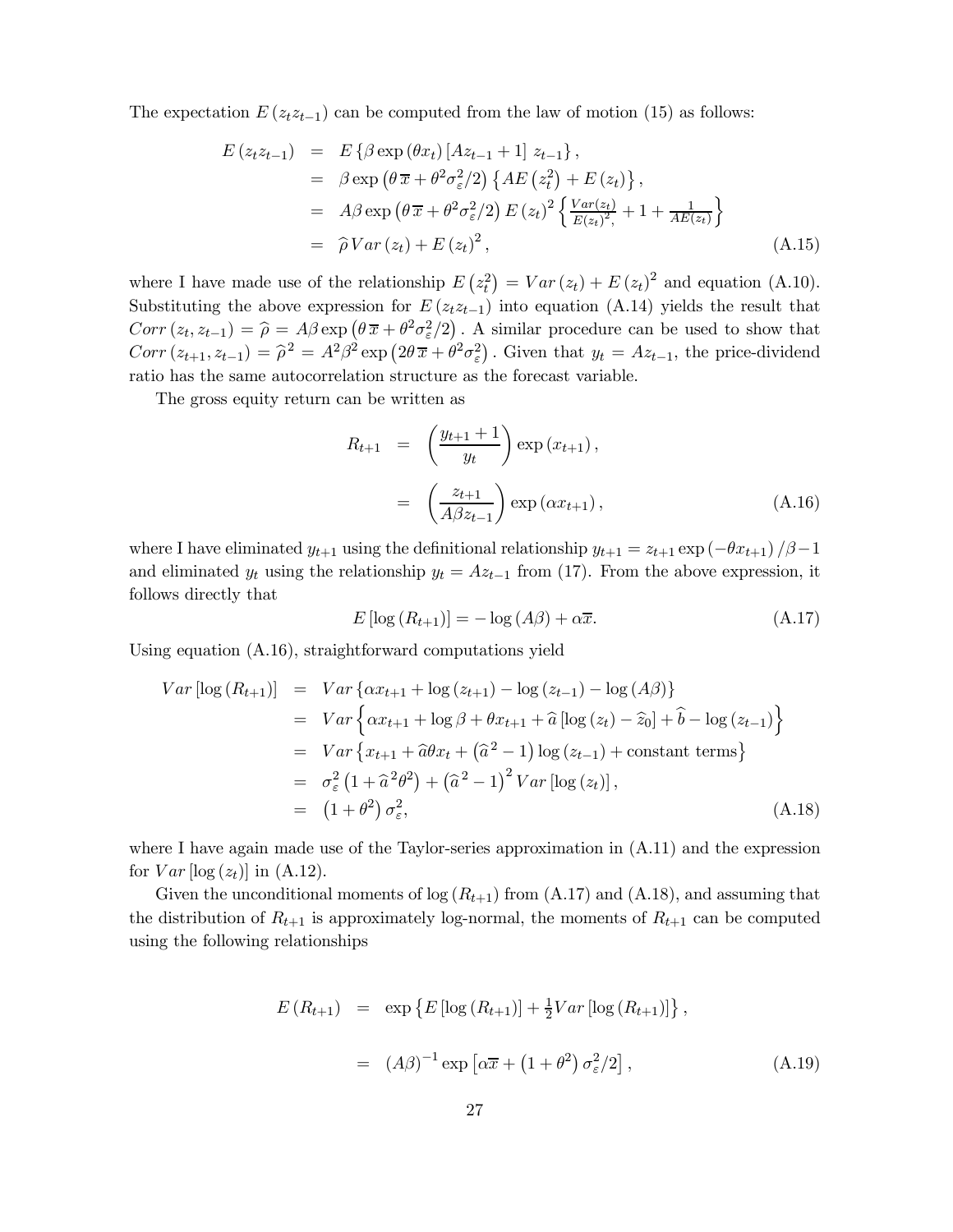$$
Var(R_{t+1}) = E(R_{t+1})^2 \{ \exp(Var[\log(R_{t+1})]) - 1 \},
$$
  
=  $E(R_{t+1})^2 \{ \exp[(1+\theta^2)\sigma_{\varepsilon}^2] - 1 \}.$  (A.20)

To compute the unconditional correlation coefficient between  $R_{t+1}$  and  $R_t$ , we must first obtain an expression for  $E(R_{t+1}R_t)$ . Assuming that the distribution of the product term  $R_{t+1}R_t$  is approximately log-normal, we can make use of the relationship

$$
E(R_{t+1}R_t) = \exp\left\{E\left[\log\left(R_{t+1}R_t\right)\right] + \frac{1}{2}Var\left[\log\left(R_{t+1}R_t\right)\right]\right\},\tag{A.21}
$$

where (A.16) implies that  $\log(R_{t+1}R_t)$  is given by

$$
\log(R_{t+1}R_t) = \alpha x_{t+1} + \alpha x_t - 2\log(A\beta)
$$

+ log 
$$
(z_{t+1})
$$
 + log  $(z_t)$  – log  $(z_{t-1})$  – log  $(z_{t-2})$ . (A.22)

Using (A.22), straightforward computations yield the following unconditional moments:

$$
E\left[\log\left(R_{t+1}R_t\right)\right] = 2\alpha \overline{x} - 2\log\left(A\beta\right),\tag{A.23}
$$

$$
Var\left[\log\left(R_{t+1}R_t\right)\right] = 2\sigma_{\varepsilon}^2 \left(1 + \widehat{a}\theta + \theta^2\right),\tag{A.24}
$$

where  $(A.24)$  is obtained by repeated substitution of the approximate law of motion for log  $(z_t)$ given by (A.11). Substituting the above moments into (A.21) and collecting terms yields  $E(R_{t+1}R_t) = E(R_{t+1})^2 \exp(\hat{a}\theta \sigma_{\varepsilon}^2)$ . This moment can be combined with the moments given by (A.19) and (A.20) to yield the following expression for the correlation coefficient:

$$
Corr (R_{t+1}, R_t) = \frac{E (R_{t+1}R_t) - E (R_{t+1})^2}{Var (R_{t+1})},
$$
  

$$
= \frac{E (R_{t+1})^2 [\exp (\hat{a} \theta \sigma_{\varepsilon}^2) - 1]}{Var (R_{t+1})},
$$
  

$$
= \frac{\exp (\hat{a} \theta \sigma_{\varepsilon}^2) - 1}{\exp [(1 + \theta^2) \sigma_{\varepsilon}^2] - 1},
$$
(A.25)

where  $\theta \equiv 1 - \alpha$  and  $\hat{a} = A\beta \exp(\theta \overline{x})$ .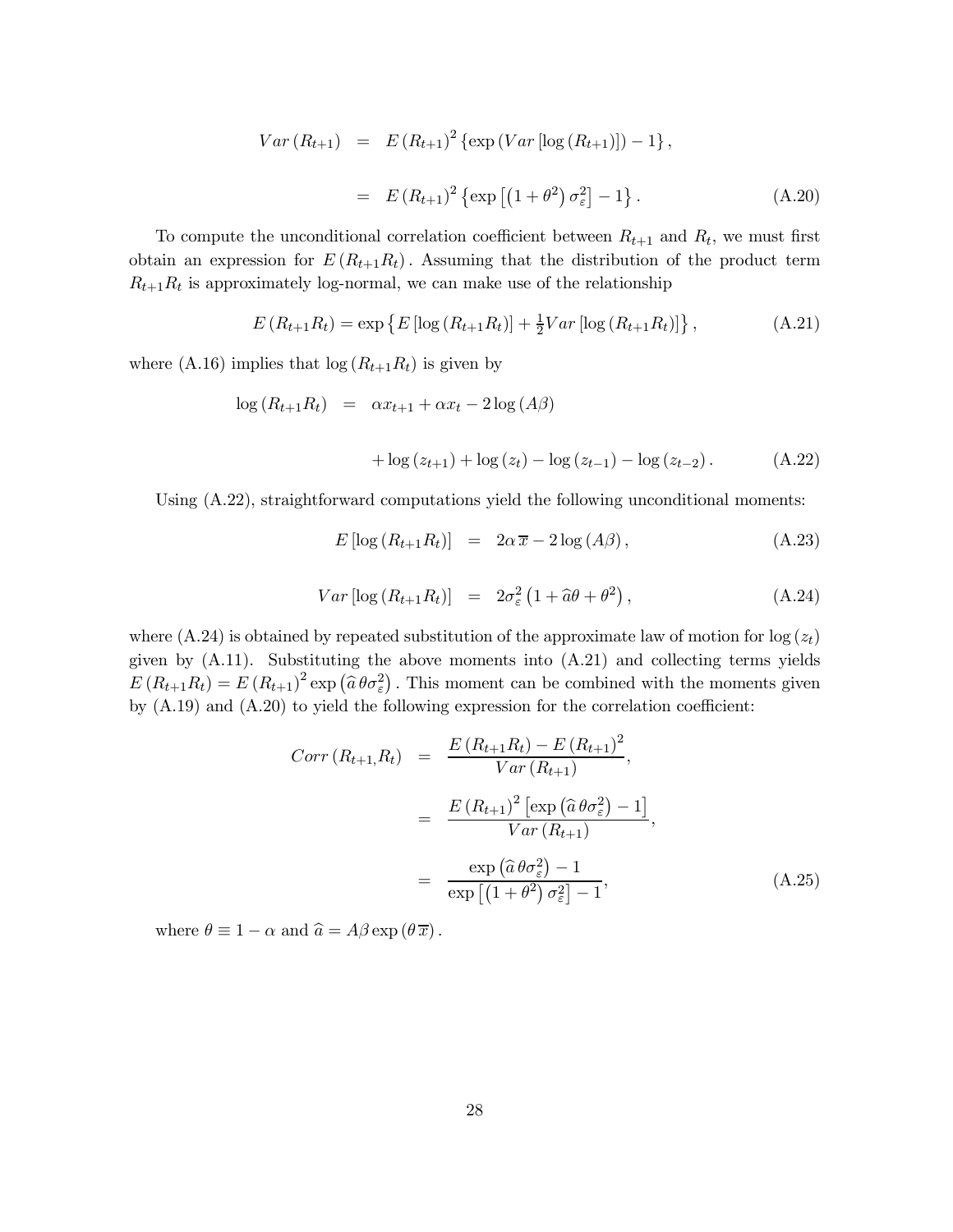### References

- [1] Abel, A.B. (2002) An exploration of the effects of pessimism and doubt on asset returns. Journal of Economic Dynamics and Control 26, 1075-1092.
- [2] Abreu, D. and M.K. Brunner (2003) Bubbles and crashes. Econometrica 71, 173-204.
- [3] Adam, K. (2005a) Experimental evidence on the persistence of output and inflation. European Central Bank, Working Paper No. 492.
- [4] Adam, K. (2005b) Learning to forecast and cyclical behavior of output and inflation. Macroeconomic Dynamics 9, 1-27.
- [5] Arbarbanell, J.S. and V.L. Bernard (1992) Tests of analysts' over-reaction/under-reaction to earnings information as an explanation for anomalous stock price behavior. Journal of Finance 47, 1181-1207.
- [6] Arthur, W. B. (1989) Competing technologies, increasing returns, and lock-in by historical small events. Economic Journal 99, 116-131.
- [7] Barberis, N., A. Shleifer, and R.W. Vishny (1998) A model of investor sentiment. Journal of Financial Economics 49, 307-343.
- [8] Barsky, R.B. and J.B. De Long (1993) Why does the stock market fluctuate? Quarterly Journal of Economics 107, 291-311.
- [9] Branch, W.A. (2004) Theory of rationally heterogeneous expectations: evidence from survey data on inflation expectations. Economic Journal 114, 592-621.
- [10] Bohl, M.T. and P.L. Siklos (2004) The present value model of U.S. stock prices redux: a new testing strategy and some evidence. Quarterly Review of Economics and Finance 44, 208-223.
- [11] Brock, W.A. and C.H. Hommes (1997) A Rational route to randomness. Econometrica 65, 1059-1160.
- [12] Brock, W.A. and C.H. Hommes (1998) Heterogenous beliefs and routes to chaos in a simple asset pricing model. Journal of Economic Dynamics and Control 22, 1235-1274.
- [13] Campbell, J.Y. and R..J. Shiller (1988) The dividend-price ratio and expectations of future dividends and discount factors. Review of Financial Studies 1, 195-227.
- [14] Campbell, J.Y. and T. Vuolteenaho (2004) Inflation illusion and stock prices. American Economic Review, Papers and Proceedings 94, 19-23.
- [15] Carroll, C. (2003) Macroeconomic expectations of households and professional forecasters. Quarterly Journal of Economics 118, 269-298.
- [16] Cecchetti, S.G., P.-S. Lam, and N.C. Mark (2000) Asset pricing with distorted beliefs: are equity returns too good to be true? American Economic Review 90, 787-805.
- [17] Chan, L.K.C., J. Karceski, and J. Lakonishok (2003) The level and persistence of growth rates. Journal of Finance 58, 643-684.
- [18] Chow, G.C. (1989) Rational versus adaptive expectations in present value models. Review of Economics and Statistics 71, 385-393.
- [19] Coakley, J. and A. Fuertes (2004) Continuation and reversal in U.S. valuation ratios. Working Paper, University of Essex.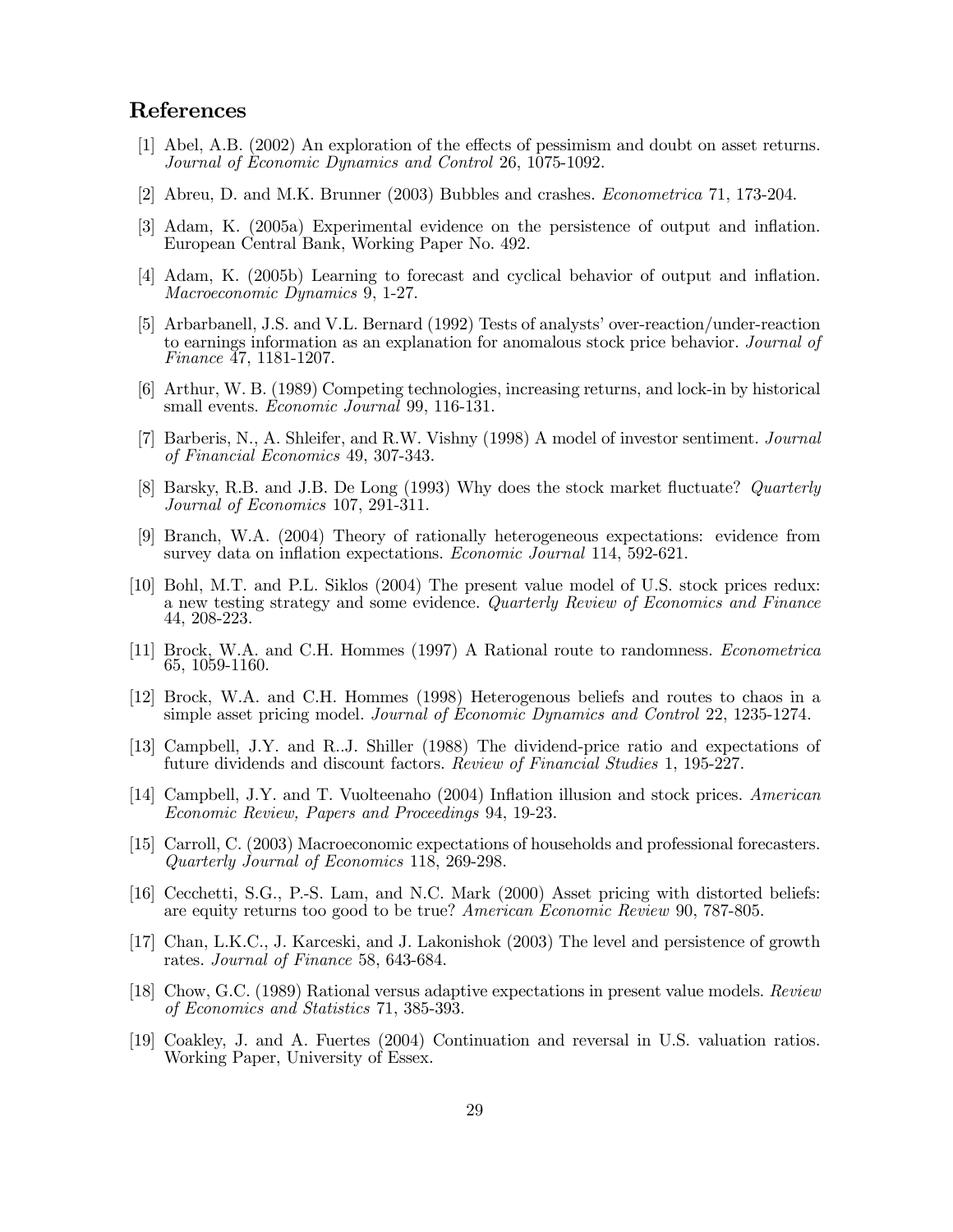- [20] Cochrane, J.H. (2001) Asset Pricing. Princeton: Princeton University Press.
- [21] David, P. (1985) Clio and the economics of QWERTY. American Economic Review, Papers and Proceedings 75, 332-337.
- [22] De Bondt, W.F.M. (1993) Betting on trends: intuitive forecasts of financial risk and return. International Journal of Forecasting 9, 355-371.
- [23] Delong, J.B., A. Shleifer, L.H. Summers, and R.J. Waldmann (1990) Noise trader risk in financial markets. Journal of Political Economy 98, 703-738.
- [24] Easterwood, J.C. and S.R. Nutt (1999) Inefficiency in analysts' earnings forecasts: systematic misreaction or systematic optimism? Journal of Finance 54, 1777-1797.
- [25] Evans, G.W. and S. Honkapohja (2001) Learning and expectations in economics. Princeton: Princeton University Press.
- [26] Fama, E.F. and K.R. French (1988) Dividend yields and expected stock returns. Journal of Financial Economics 25, 23-49.
- [27] Froot, K. and M. Obstfeld (1991) Intrinsic bubbles: the case of stock prices. American Economic Review 81, 1189-1214.
- [28] Gaunersdorfer, A. (2000) Endogenous fluctuations in a simple asset pricing model with heterogenous agents. Journal of Economic Dynamics and Control 24, 799-831.
- [29] Greenspan, A. (1999) The Federal Reserve's semiannual report on monetary policy. Testimony before the Committee on Banking and Financial Services, U.S. House of Representatives, July 22, 1999.
- [30] Gu, Z. and J.S. Wu (2003) Earnings skewness and analyst forecast bias. Journal of Accounting and Economics 35, 5-29.
- [31] Hansen, L.P., T.J. Sargent, and T.D. Tallarini (1999) Robust permanent income and pricing. Review of Economic Studies 66, 873-907.
- [32] Hommes, C.H. (2001) Financial markets as complex adaptive evolutionary systems. Quantitative Finance 1, 149-167.
- [33] Hommes, C.H., J. Sonnemans, J. Tuinstra, and H. van de Velden (2005) Coordination of expectations in asset pricing experiments. Review of Financial Studies, forthcoming.
- [34] Hong, H. and J.C. Stein (2003) Simple forecasts and paradigm shifts. National Bureau of Economic Research, Working Paper 10013.
- [35] Kahneman, D. and A. Tversky (1974) Judgement under uncertainty: heuristics and biases. Science 185, 1124-1131.
- [36] Keynes, J.M. (1936) The general theory of employment, interest, and money. New York: Harcourt-Brace.
- [37] Kirman, A. (1991) Epidemics of opinion and speculative bubbles in financial markets. In M. Taylor (ed.), Money and Financial Markets, pp. 354-368. London: Macmillan.
- [38] Kocherlakota, N.R. (1990) On the discount factor in growth economies. Journal of Monetary Economics 25, 43-47.
- [39] Kurz, M. and M. Motolese (2001) Endogenous uncertainty and market volatility. Economic Theory 16, 497-544.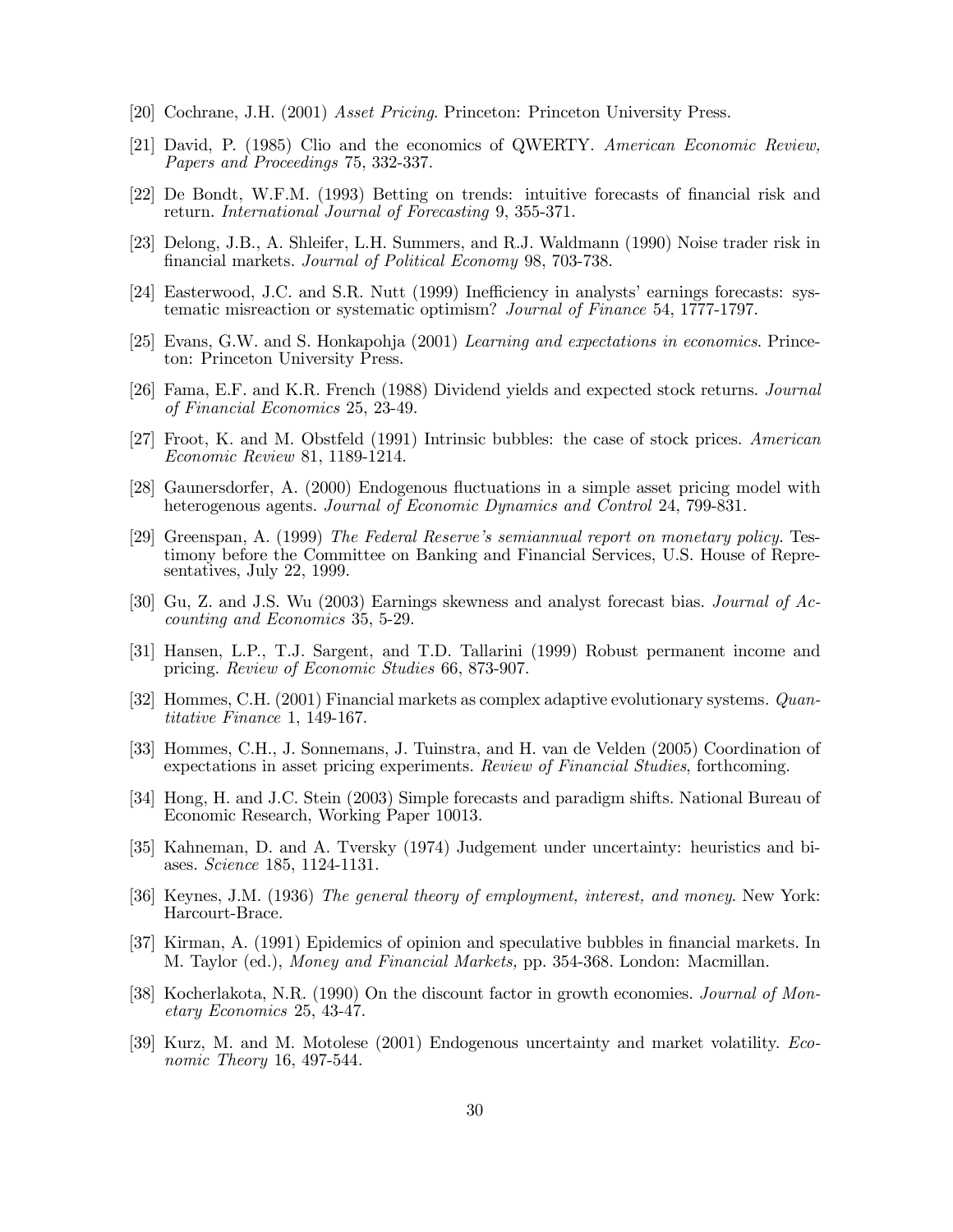- [40] Lansing, K.J. (2004) Inflation-induced valuation errors in the stock market. FRBSF Economic Letter 2004-30 (October 29).
- [41] LeBaron, B, W.B. Arthur, and R. Palmer (1999) Time series properties of an artificial stock market. Journal of Economic Dynamics and Control 23,1467-1516.
- [42] Lefévre, E. (1923) Reminiscences of a stock operator. New York: John Wiley (originally published by G.H. Doran).
- [43] Lei, V., C.N. Noussair, and C.R. Plott (2001) Nonspeculative bubbles in experimental asset markets: lack of common knowledge of rationality vs. actual irrationality. Econometrica 69, 831-859.
- [44] LeRoy, S.F. (2004) Rational exuberance. Journal of Economic Literature 152, 783-804.
- [45] LeRoy, S.F. and R.D. Porter (1981) The present-value relation: tests based on implied variance bounds. Econometrica 49, 555-577.
- [46] Lucas, R.E. (1978) Asset prices in an exchange economy. Econometrica 46, 1429-1445
- [47] Mankiw, N.G., R. Reis, and J. Wolfers (2004) Disagreement about inflation expectations. In M. Gertler and K. Rogoff (eds.), NBER Macroeconomics Annual 2003, pp. 209-248. Cambridge, MA: MIT Press.
- [48] Mehra, R. and E. Prescott (1985) The equity premium: a puzzle. Journal of Monetary Economics 14, 145-161.
- [49] Modigliani, F. and R.A. Cohn (1979) Inflation, rational valuation and the market. Financial Analysts Journal 35, 24-44.
- [50] Nerlove, M. (1983) Expectations, plans, and realizations in theory and practice. Econometrica 51, 1251-1279.
- [51] Otrok, C., B. Ravikumar, and C.H. Whiteman (2002) Habit formation: a resolution of the equity premium puzzle? Journal of Monetary Economics 49, 1261-1288.
- [52] Polkovnichenko, V. (2004) Limited stock market participation and the equity premium. Finance Research Letters 1, 24-34.
- [53] Ritter, J.R. and R.S. Warr (2002) The decline in inflation and the bull market of 1982- 1999. Journal of Financial and Quantitative Analysis 37, 29-61.
- [54] Roberts, J. (1997) Is inflation sticky? Journal of Monetary Economics 39, 173-196.
- [55] Schwert, G.W. (1989) Why does stock market volatility change over time? Journal of Finance 44, 1115-1153.
- [56] Shiller, R.J. (1981) Do stock prices move too much to be justified by subsequent changes in dividends? American Economic Review 71, 421-436.
- [57] Shiller, R.J. (1990) Market volatility and investor behavior. American Economic Review, Papers and Proceedings 80(2), 58-62.
- [58] Shiller, R.J. (2000) Irrational exuberance Princeton: Princeton University Press.
- [59] Shiller, R.J. (2003) From efficient markets theory to behavioral finance. Journal of Economic Perspectives 17 (Winter), 83-104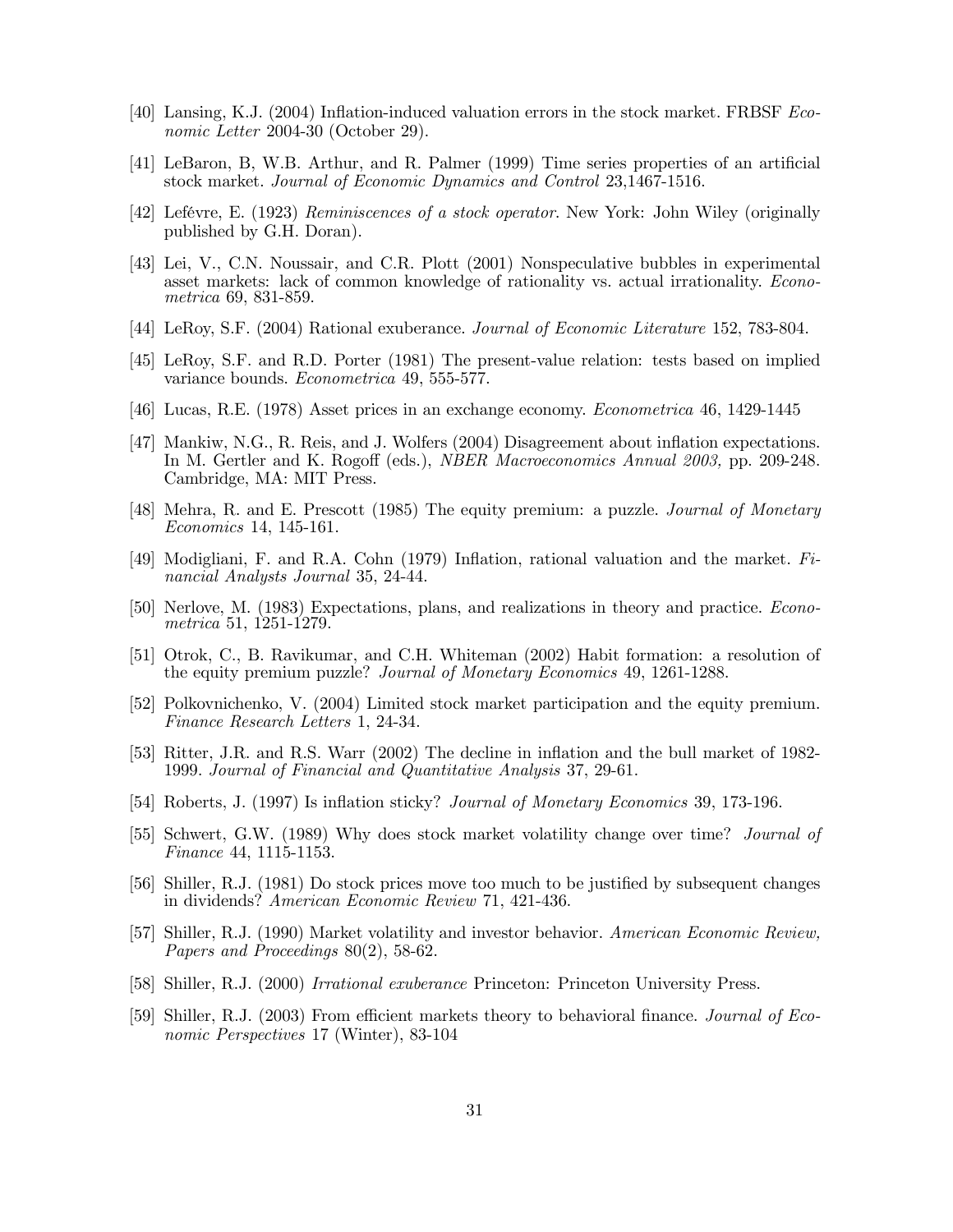- [60] Smith, V.L., G.L. Suchanek, and A.W. Williams (1988) Bubbles, crashes, and endogenous expectations in experimental spot asset markets. Econometrica 56, 1119-1151.
- [61] Sögner, L. and H. Mitlöhner (2002) Consistent expectations equilibria and learning in a stock market. Journal of Economic Dynamics and Control 24, 799-831.
- [62] Vissing-Jorgensen, A. (2004) Perspectives on behavioral finance: does "irrationality" disappear with wealth? Evidence from expectations and actions. In M. Gertler and K. Rogoff (eds.), NBER Macroeconomics Annual 2003, pp. 139-194. Cambridge, MA: MIT Press.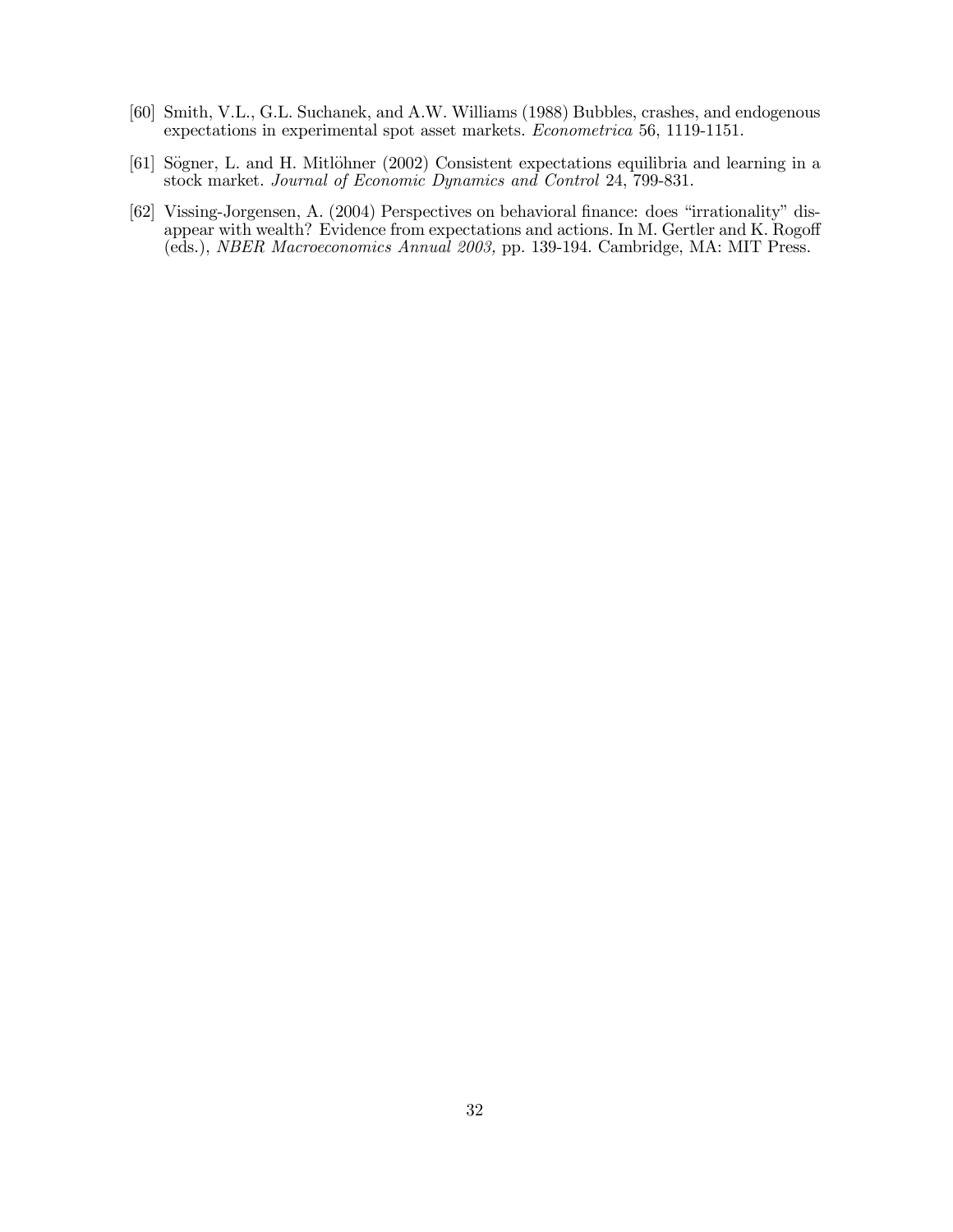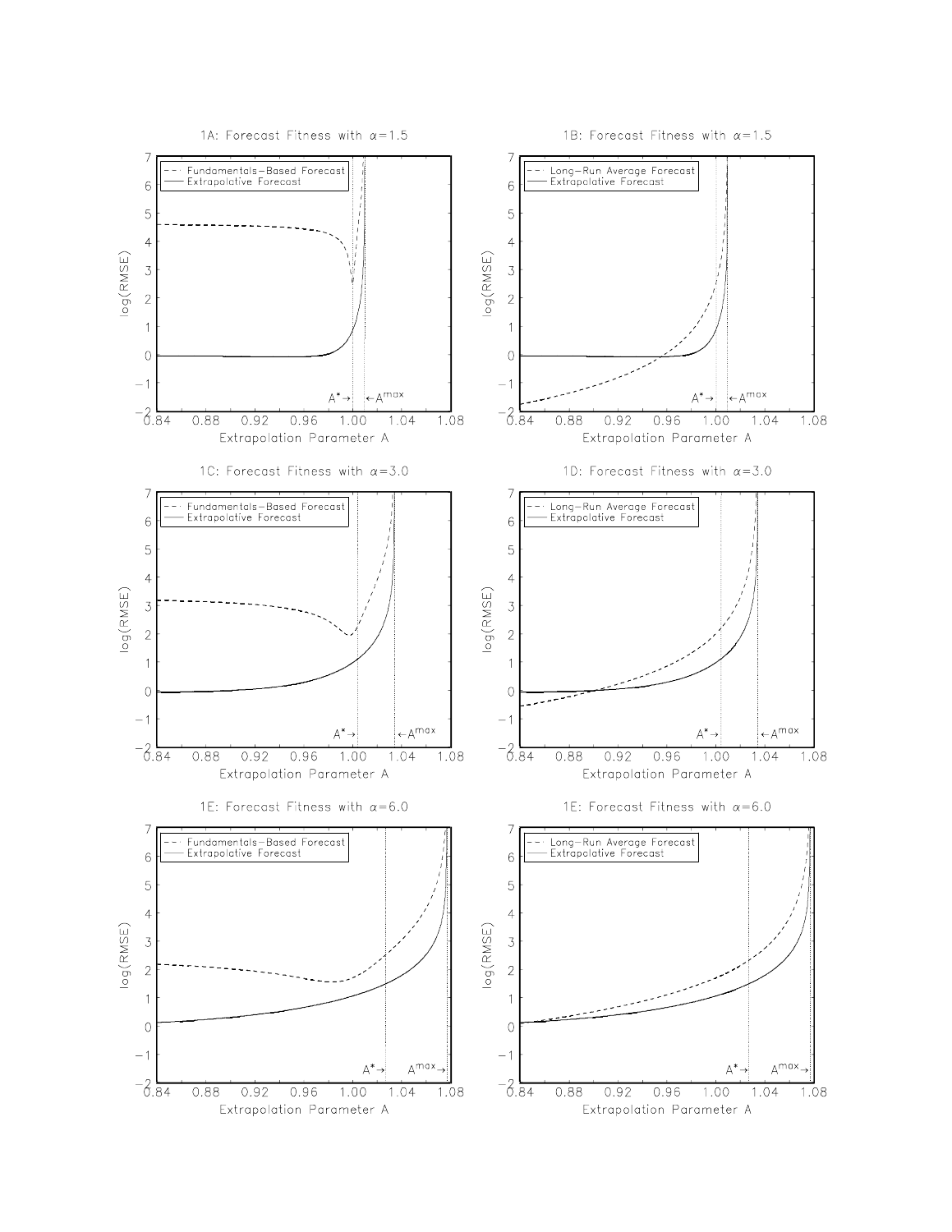